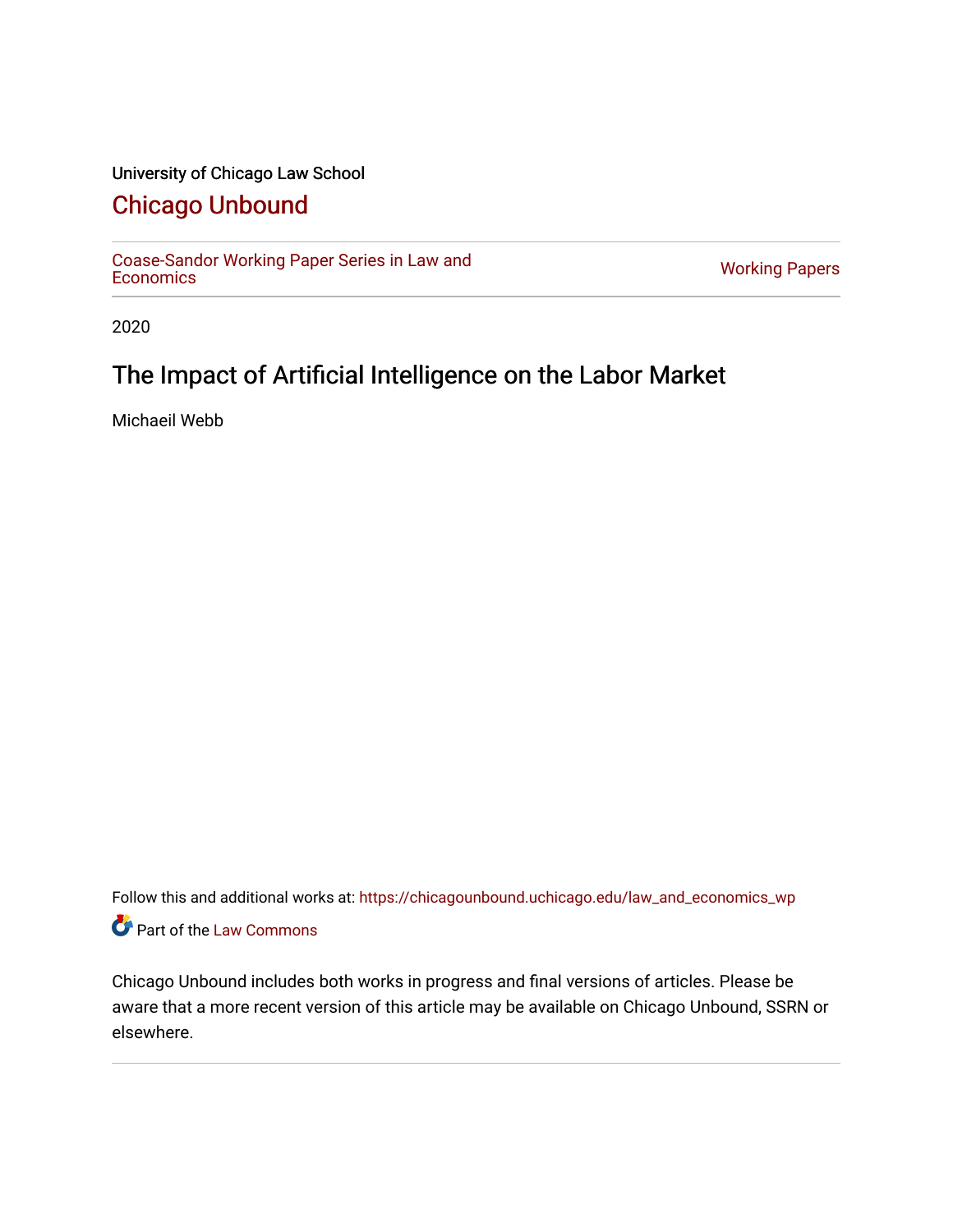# The Impact of Artificial Intelligence on the Labor Market

Michael Webb<sup>∗</sup>

Stanford University

January 2020

Latest version: [https://web.stanford.edu/](https://web.stanford.edu/~mww/webb_jmp.pdf)<sup>∼</sup>mww/webb jmp.pdf

#### **Abstract**

I develop a new method to predict the impacts of any technology on occupations. I use the overlap between the text of job task descriptions and the text of patents to construct a measure of the exposure of tasks to automation. I first apply the method to historical cases such as software and industrial robots. I establish that occupations I measure as highly exposed to previous automation technologies saw declines in employment and wages over the relevant periods. I use the fitted parameters from the case studies to predict the impacts of artificial intelligence. I find that, in contrast to software and robots, AI is directed at high-skilled tasks. Under the assumption that historical patterns of long-run substitution will continue, I estimate that AI will reduce 90:10 wage inequality, but will not affect the top 1%.

**Keywords:** artificial intelligence, robotics, technology, patents, occupations **JEL-codes:** J23, J24, O33

<sup>∗</sup>Email: [mww@stanford.edu.](mailto:mww@stanford.edu) I am grateful to David Autor, Nick Bloom, Tim Bresnahan, Erik Brynjolfsson, Raj Chetty, Diane Coyle, Matthew Gentzkow, Caroline Hoxby, Xavier Jaravel, Chad Jones, Pete Klenow, Luigi Pistaferri, Will Rafey, Isaac Sorkin, and John Van Reenen for helpful comments and suggestions. I thank Ashi Agrawal, Trey Connelly, Andrew Han, Arshia Hashemi, Dan Kang, Gene Lewis, Cooper Raterink, and Greg Thornton for excellent research assistance. I acknowledge financial support from the Future of Life Institute FLI-RFP-AI1 program, grant #2016-158713 (5388); the 2019 Stanford HAI Seed Grant Program; and the Institute for Research in the Social Sciences (IRiSS) at Stanford University.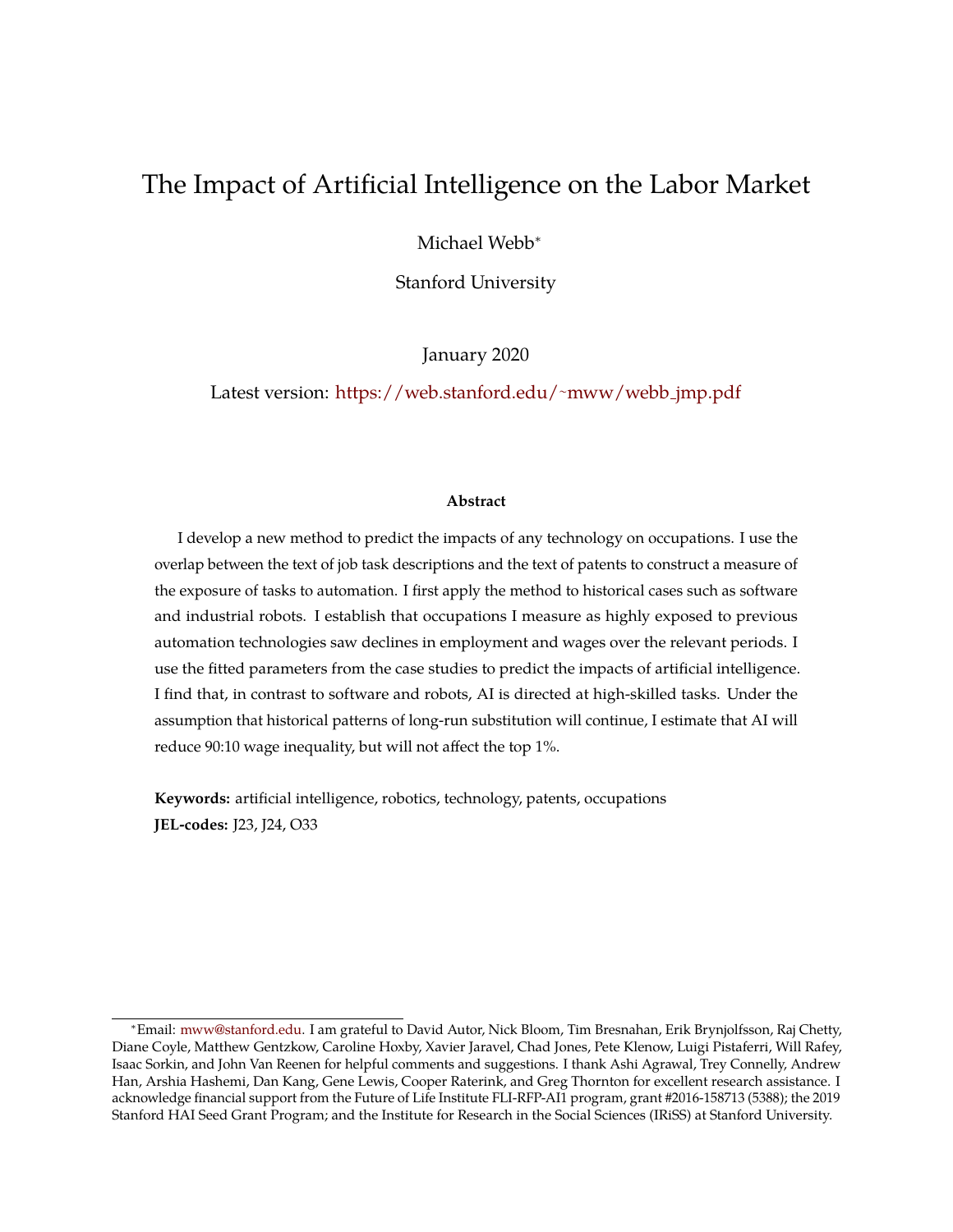New technologies create winners and losers in the labor market. They change relative demands for occupations, even as they improve productivity and standards of living.<sup>[1](#page-2-0)</sup> Understanding these distributional consequences is important for many purposes. For example, it allows policymakers to design appropriate education and skills policies, and helps individuals make good choices about what careers to pursue.

Today, one technology is causing particular anxiety about job displacement: artificial intelligence. Artificial intelligence, or machine learning, refers to algorithms that learn to complete tasks by identifying statistical patterns in data, rather than following instructions provided by humans. This technology has recently achieved superhuman performance across a wide range of economically valuable tasks. Some of these tasks are associated with high-wage occupations, such as radiologists, while others are associated with low-wage occupations, such as agricultural workers. At a time when rising inequality is a major social and political issue, it is unclear whether AI will increase inequality by, say, further displacing production workers, or reduce it by displacing doctors and lawyers.

In this paper, I develop a new method for identifying which tasks can be automated by any particular technology. This allows me to construct a measure of the "exposure" of occupations to that technology. I first apply the measure to two historical case studies, software and robots. I document the tasks that patents describe these technologies as performing, characterize the kinds of people who work in exposed occupations, and study the relationship between my exposure scores and changes in employment and wages. I then apply the method to artificial intelligence. I show that AI exposure is highest for high-skilled occupations, suggesting that AI will affect very different people than software and robots. Finally, I impose the assumption that the historical relationship between exposure scores and wage changes will persist, and use this relationship to estimate the potential impacts of artificial intelligence on inequality.

The measure developed in this paper is based on the following key idea. The text of patents contains information about what technologies do, and the text of job descriptions contains information about the tasks people do in their jobs. These two text corpuses can be combined to quantify how much patenting in a particular technology has been directed at the tasks of any particular occupation. This is therefore a measure of the tasks from which labor may be "displaced", in the canonical task-based model of [Acemoglu and Restrepo](#page-48-0) [\(2018\)](#page-48-0).

I use verb-noun pairs to quantify the "overlap" between patents and tasks. Suppose a doctor's job description includes the task "diagnose patient's condition". I use a natural language processing

<span id="page-2-0"></span><sup>&</sup>lt;sup>1</sup>For example, a large literature, starting with [Autor, Levy, and Murnane](#page-48-1) [\(2003\)](#page-48-1), has documented how software reduced demand for workers performing routine tasks while increasing it for workers performing problem-solving and complex interpersonal tasks.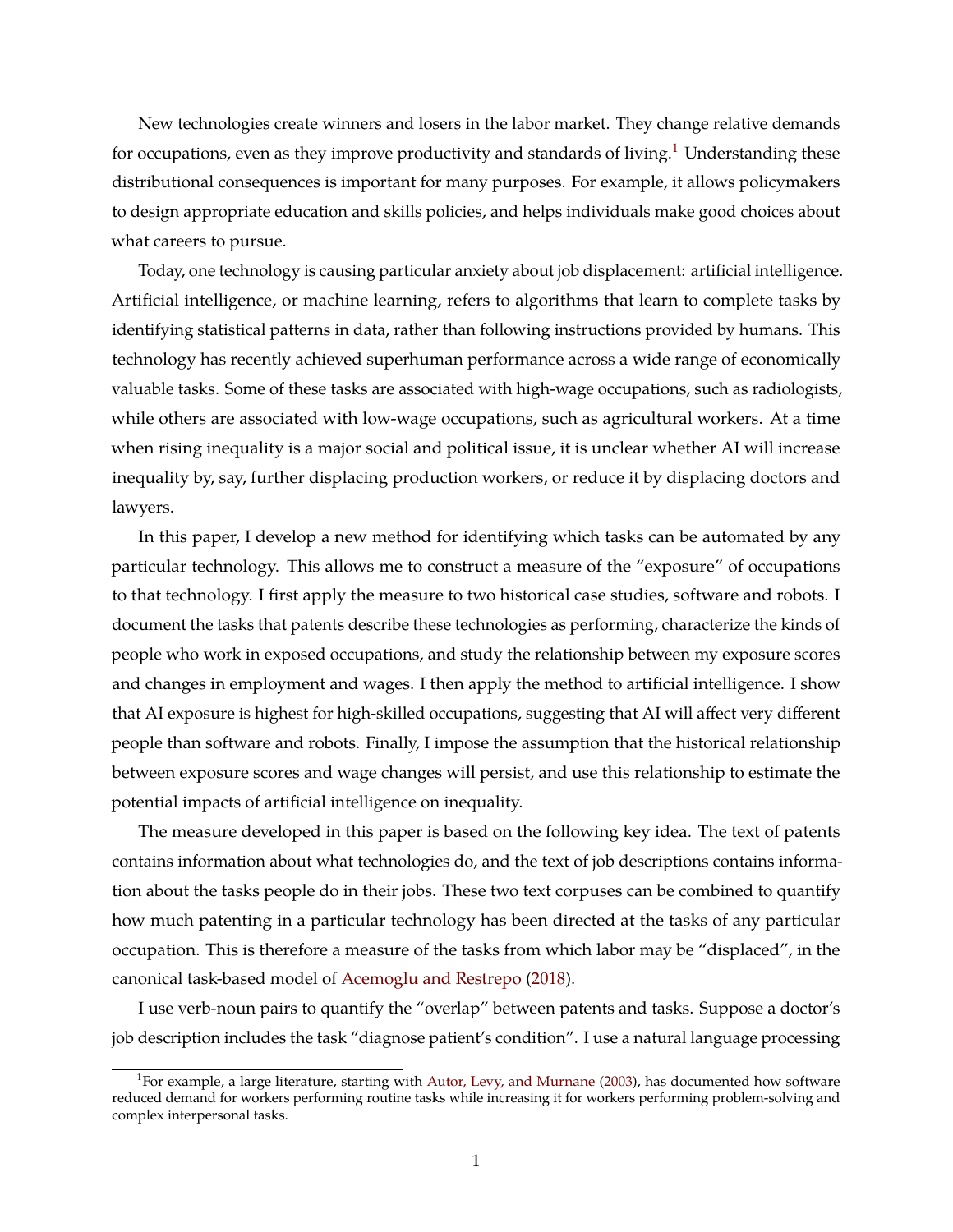algorithm to extract the verb-noun pairs from this task, which in this case would be "diagnose condition". I then quantify how many patents corresponding to a given technology contain similar verb-noun pairs, such as "diagnose disease". I use the prevalence of such patents to assign a score to the task, and aggregate these task-level scores to the occupation level.

What can we learn from a measure of the tasks for which technology can substitute for human labor? As a framework for applying the measure, I develop a version of the [Acemoglu and Restrepo](#page-48-0) [\(2018\)](#page-48-0) task-based model, in which automation occurs at the task level. I add occupations to the model, so that occupations produce output using tasks, and firms produce output using occupations. The model shows that the impact of task-level automation on occupation demand is ambiguous. The intuition is simple. If half of an occupation's tasks are automated, that will reduce labor demand per unit of the occupation's output. But it might reduce the price of the occupation's output so much that demand for it increases enough to offset the reduction in labor demand, perhaps even producing a net increase in labor demand for the occupation. Similar opposing forces operate at other levels of the model. This means that without strong restrictions on the values of the various elasticity of substitution parameters, it is impossible to sign the net impacts of task-level substitution on the demand for occupations.

To study the performance of my measure empirically, and so help resolve this theoretical ambiguity, I analyze two historical episodes, software and robots. I chose these episodes because they affected many occupations in many industries. This breadth of impact is important because I use occupation-industries cells as the unit of analysis in my regressions. Moreover, because these technologies are so recent, they are more likely to be informative about how the economy will respond to artificial intelligence.

For each technology, I first document the tasks the patents describe it as performing. Patents most frequently describe robots as cleaning, moving, welding, and assembling various objects. By contrast, they describe software as recording, storing, and producing information, and executing programs, logic, and rules. When I aggregate from the task to the occupation level, I find that occupations most exposed to robots include various kinds of materials movers in factories and warehouses, and tenders of factory equipment, both of which have seen automation by robots. Leastexposed occupations include payroll clerks, artistic performers, and clergy. These do not primarily involve the kinds of repetitive manual tasks that robots automate. Occupations most exposed to software include broadcast equipment operators, plant operators, and parking lot attendants, all of which have seen computers take over large parts of their tasks. Least-exposed occupations include barbers, podiatrists, and postal service mail carriers. These are occupations that have substantial manual components that are not easy to hard-code in advance, and, in many cases, interpersonal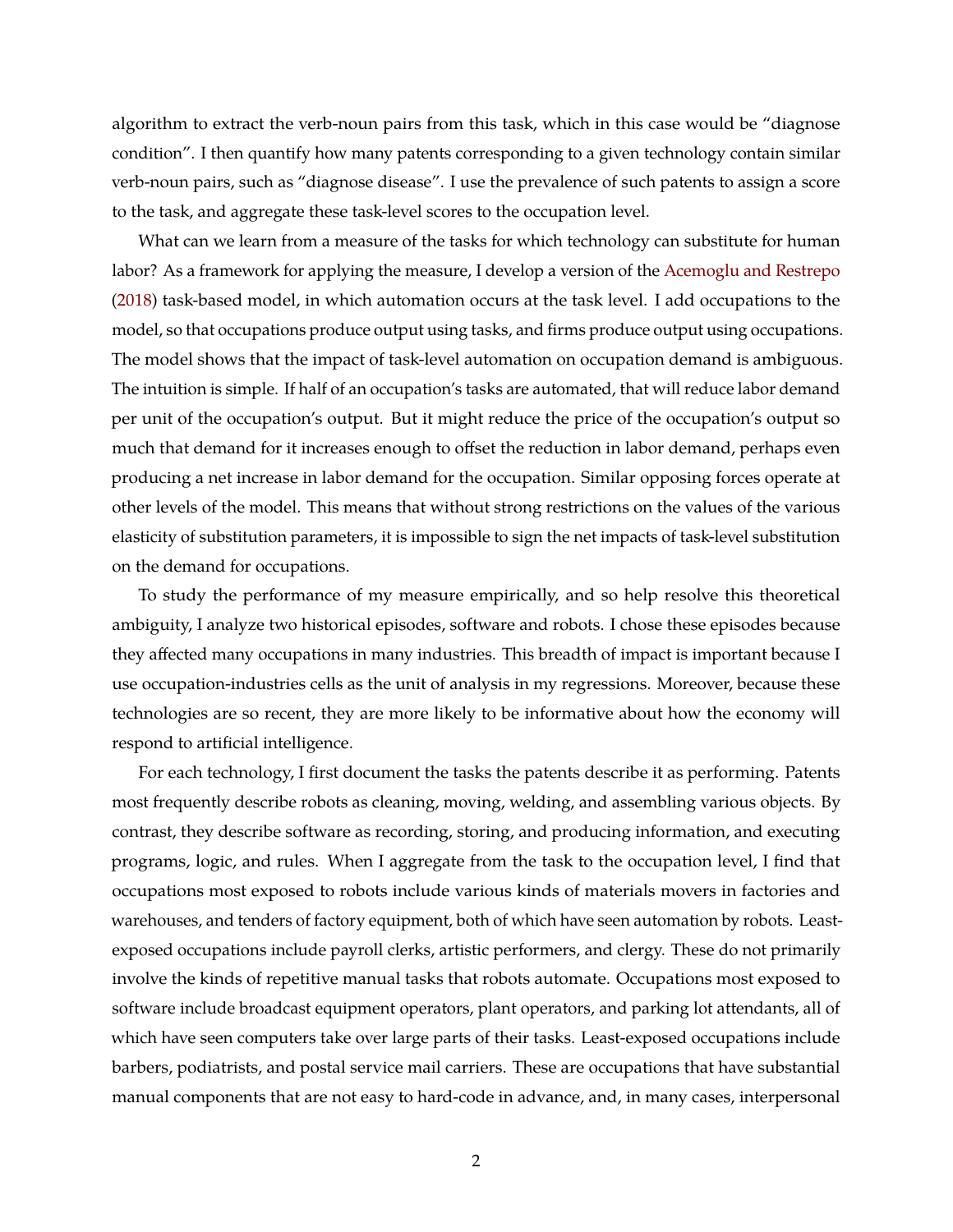components too.

Next, I study the kinds of individuals who work in occupations that are highly exposed to each technology. I find that individuals with less than high school education, and in low-wage occupations, are most exposed to robots. Men under age 30 are most exposed, consistent with robots' substituting for what might be termed "muscle" tasks. For software, exposure is decreasing with education, but much less sharply than for robots, with individuals in middle-wage occupations most exposed. This is consistent with the literature on polarization, which has found that I.T. has reduced demand for middle-wage jobs while increasing it for low- and high-wage jobs. Just as for robots, men are much more exposed to software than women. This reflects the fact that women have historically clustered more in occupations requiring complex interpersonal interaction tasks, which software is not capable of performing.

I conclude the case studies by estimating the relationship between my measure of occupation exposure and changes in employment and wages over the period 1980 to 2010. Although I cannot attribute causality to the exposure scores, moving from the 25th to the 75th percentile of exposure to robots is associated with a decline in within-industry employment shares of between 9 and 18%, and a decline in wages of between 8 and 14%, depending on the specification. For software, the magnitudes are smaller, with declines of 7-11% and 2-6%, respectively. I address potential endogeneity from a variety of sources. Changes in product demand, such as from trade, could be affecting industries in which these technologies are used. When I compare occupations within the same industry, however, I find that the occupations exposed to software and robots have declined much more than those that are not exposed. There were large changes in skill supplies over this period, and the results are robust to controlling for skill levels. Thus, although I cannot isolate the causal effect of these technologies, the pattern of results provides suggestive evidence that they reduced employment and wages in exposed occupations.

In the final part of the paper, I apply the method to artificial intelligence. I first provide purely descriptive results on exposure. After that, I make additional assumptions that allow me to quantify artificial intelligence's potential impacts on inequality.

Patents describe artificial intelligence performing tasks such as predicting prognosis and treatment, detecting cancer, identifying damage, and detecting fraud. These are tasks involved in medical imaging and treatment, insurance adjusting, and fraud analysis, all areas that are currently seeing high levels of AI research and development. Notice that these activities are of a very different kind to those identified for robots and software. Whereas robots perform "muscle" tasks and software performs routine information processing, AI performs tasks that involve detecting patterns, making judgments, and optimization. Most-exposed occupations include clinical laboratory technicians,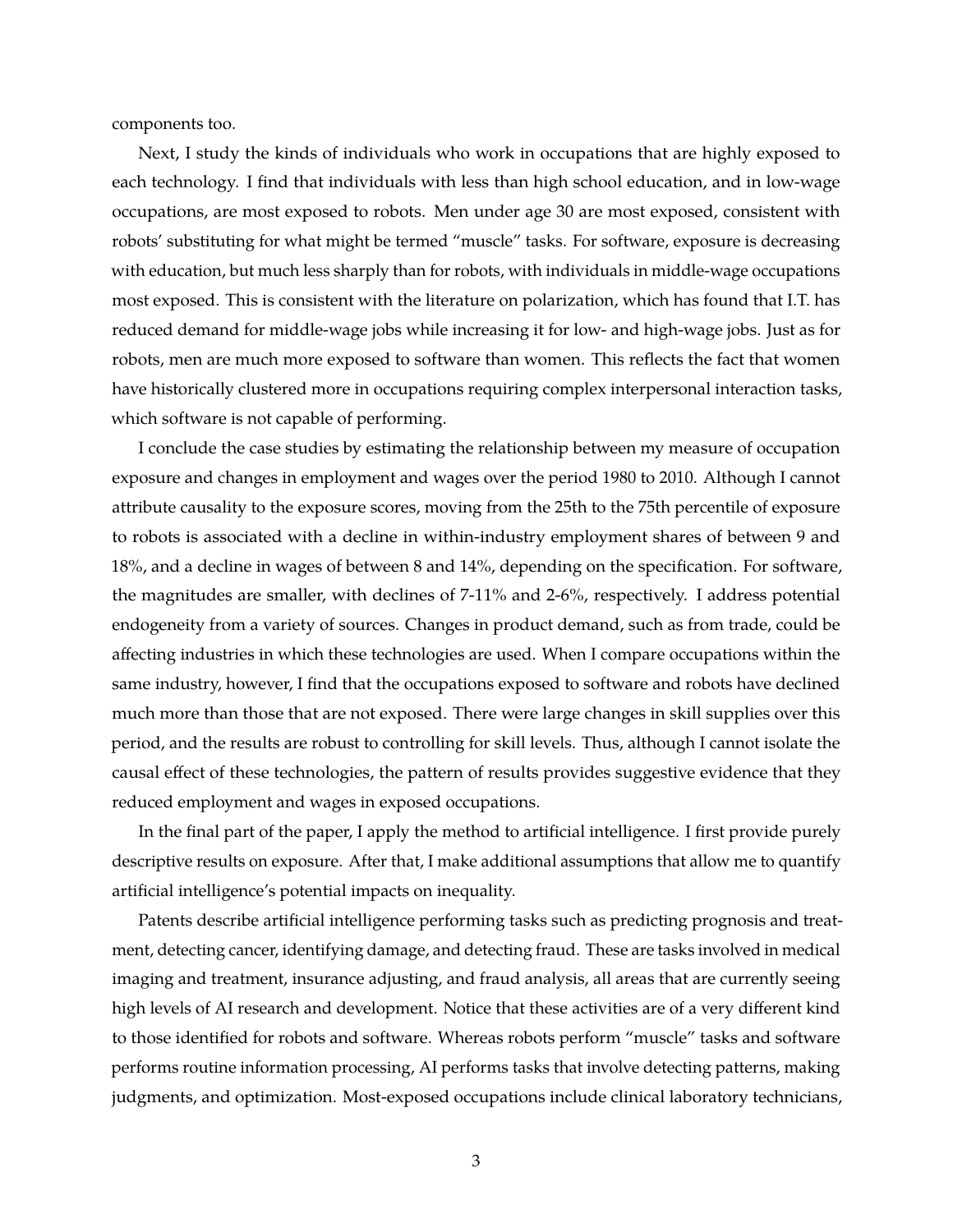chemical engineers, optometrists, and power plant operators. These all involve tasks that have already been successfully automated by AI. While these are all high-skilled jobs, it is worth noting that there are also low-skilled jobs that are highly exposed to AI. For example, production jobs that involve inspection and quality control are exposed. However, these constitute a small proportion of low-skill jobs.

Consistent with these results, I find that high-skill occupations are most exposed to AI, with exposure peaking at about the ninetieth percentile. While individuals with low levels of education are somewhat exposed to AI, it is those with college degrees, including Master's degrees, who are most exposed. Moreover, as might be expected from the fact that AI-exposed jobs are predominantly those involving high levels of education and accumulated experience, it is older workers who are most exposed to AI, with younger workers much less so.

These descriptive results clearly indicate that AI will affect very different occupations, and so different kinds of people, than software and robots. Without imposing additional assumptions, however, I cannot say what these impacts will be, or even whether they will be positive or negative. Thus, to quantify AI's potential impacts on inequality, I end the paper by making the strong assumption that the relationship between AI exposure and changes in wages will have the same sign, and the same linear relationship, as for software and robots. Under this assumption, I calculate the wage distribution for different potential magnitudes of the relationship between AI exposure and wage changes. I find that AI is projected to reduce inequality measured as the ratio of the 90th to the 10th percentile of wages. On the other hand, it is projected to increase inequality at the top of the distribution, measured as the ratio of the 99th to the 90th percentile. Applying the estimated software coefficient to AI, I project a 4% decrease in 90:10 inequality; using the robot coefficient, the decrease is 9%.

These results should be interpreted with caution. First, they rely on a constant mapping between exposure and changes in demand. In the context of the model, I am assuming that the structural parameters remain constant. Based on the results of the case studies, this seems a reasonable prior, though the evidence is only suggestive. Second, there are a number of measurement issues, particularly concerning top earners, that mean my results may understate the impacts on inequality. Third, I cannot rule out that AI will produce impacts other than via task-level substitution, such as via new tasks and purely labor-augmenting technical change. To affect my results, the distribution of impacts on labor demand due to these other channels would need to be correlated with the distribution of impacts due to substitution. While I cannot rule this out, there is no strong a priori reason to expect it to be the case.

Fourth, there is the question of timing. It is too early in the development of AI to know how much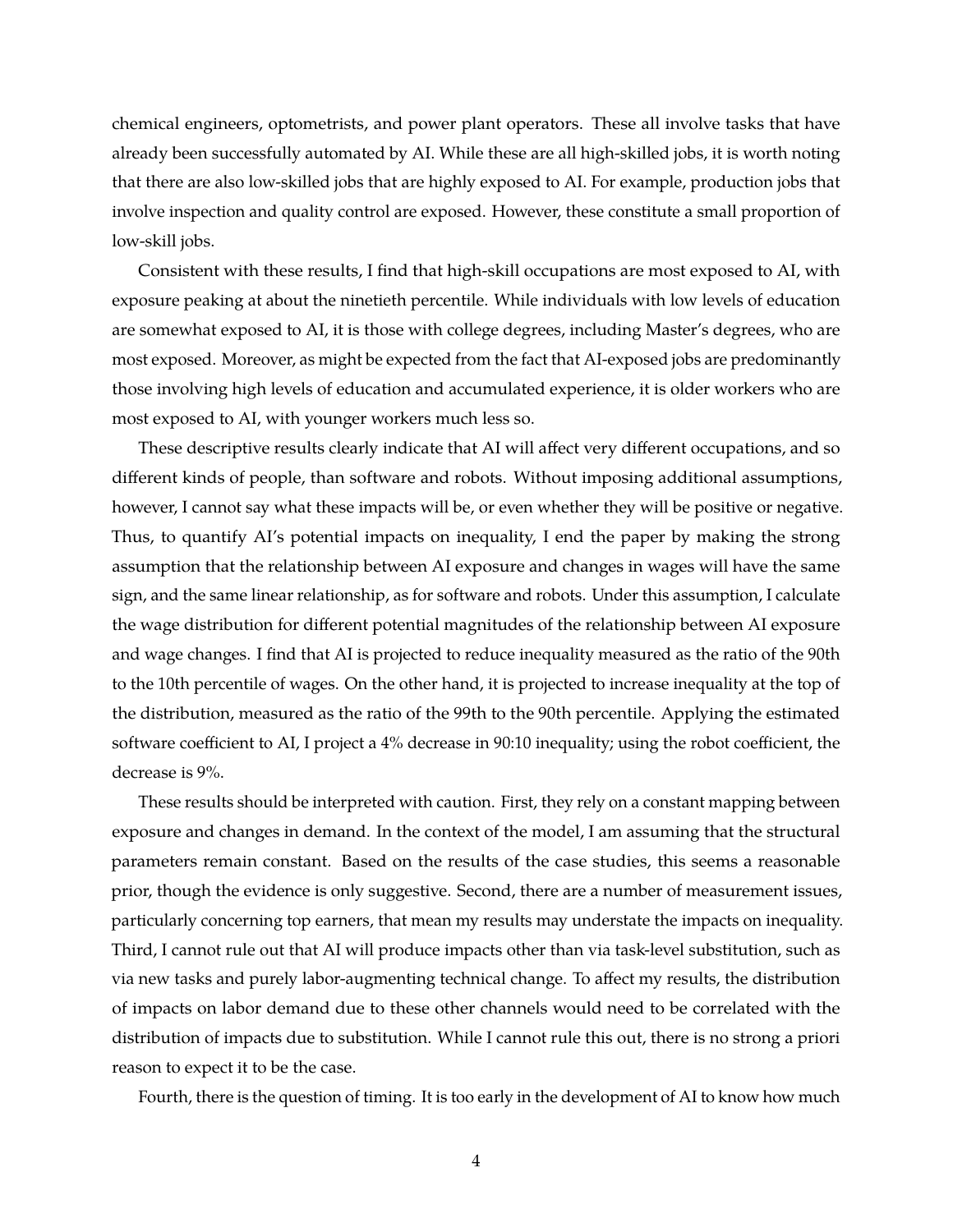more of the technology there is to be developed, and too early also to know how long it will take to be adopted. The results in this paper concern only the applications of artificial intelligence that have been described in patents to date. Finally, this paper's results do not describe what happens to individuals in exposed occupations. For example, individuals in occupations exposed to software and robots that saw decreases in demand could have suffered wage declines or unemployment, or they could have moved to different jobs for which demand was strong. [Edin et al.](#page-49-0) [\(2019\)](#page-49-0) find that individuals in shrinking occupations see substantial wage penalties and increases in unemployment, suggesting that, on average, negative occupation impacts translate into negative individual impacts.

This paper makes three contributions to the literature. The first contribution is a general-purpose measurement of technology. Many influential papers have constructed careful measures of exposure to particular technologies.<sup>[2](#page-6-0)</sup> These measures are all "ad hoc", having been manually created to capture individual economists' subjective understanding of the nature of particular technologies. This requires substantial technical knowledge on the part of the economist, and such knowledge is hard to acquire for frontier technologies. The measure developed in this paper, by contrast, is objective, easy to replicate, and can be applied to any technology, including both those whose impacts have already occurred, and those whose impacts lie mostly in the future.

The second contribution is to the literature on the impacts of automation on jobs and wages. A large literature studies the relationship between adoption of particular technologies and labor market impacts.<sup>[3](#page-6-1)</sup> These papers tend to study a single technology, often using data that is only at the industry level, or at the firm level within a single sector. A contribution of this paper is to apply the same methodology consistently across several different episodes of technological change, across the whole economy, using the same research design. A key result that emerges from this exercise is that technologies are very different from each other, and so impact very different kinds of people. However, the exercise also produces suggestive evidence that the relevant structural parameters could be somewhat constant over time, making it possible to predict the impacts of new technologies based on their capabilities.

Finally, this paper contributes to a burgeoning literature that tries to predict the impacts of AI specifically.<sup>[4](#page-6-2)</sup> This literature relies on expert surveys, usually of computer scientists. With new technologies such as AI, experts have had little time to understand the full range of the technology's potential use cases in different areas of the economy. As Brynjolfsson and Mitchell have written

<span id="page-6-0"></span><sup>2</sup>For example, [Autor, Levy, and Murnane](#page-48-1) [\(2003\)](#page-48-1), [Acemoglu and Autor](#page-48-2) [\(2011\)](#page-48-2), [Autor and Dorn](#page-48-3) [\(2013\)](#page-48-3), and [Graetz and](#page-50-0) [Michaels](#page-50-0) [\(2018\)](#page-50-0).

<span id="page-6-1"></span><sup>&</sup>lt;sup>3</sup>For IT, see, for example, [Krueger](#page-50-1) [\(1993\)](#page-50-1) and [Michaels, Natraj, and Van Reenen](#page-51-0) [\(2013\)](#page-51-0); for broadband, [Akerman,](#page-48-4) [Gaarder, and Mogstad](#page-48-4) [\(2015\)](#page-48-4); and for robots, [Graetz and Michaels](#page-50-0) [\(2018\)](#page-50-0) and [Acemoglu and Restrepo](#page-48-5) [\(2017\)](#page-48-5). A paper that uses a more general measure of automation is [Bessen et al.](#page-48-6) [\(2019\)](#page-48-6).

<span id="page-6-2"></span><sup>4</sup>Examples include [Frey and Osborne](#page-50-2) [\(2017\)](#page-50-2), [Arntz, Gregory, and Zierahn](#page-48-7) [\(2017\)](#page-48-7) , [Grace et al.](#page-50-3) [\(2017\)](#page-50-3), [Manyika et al.](#page-51-1) [\(2017\)](#page-51-1), [Brynjolfsson, Mitchell, and Rock](#page-49-1) [\(2018\)](#page-49-1), and [Felten, Raj, and Seamans](#page-49-2) [\(2017\)](#page-49-2).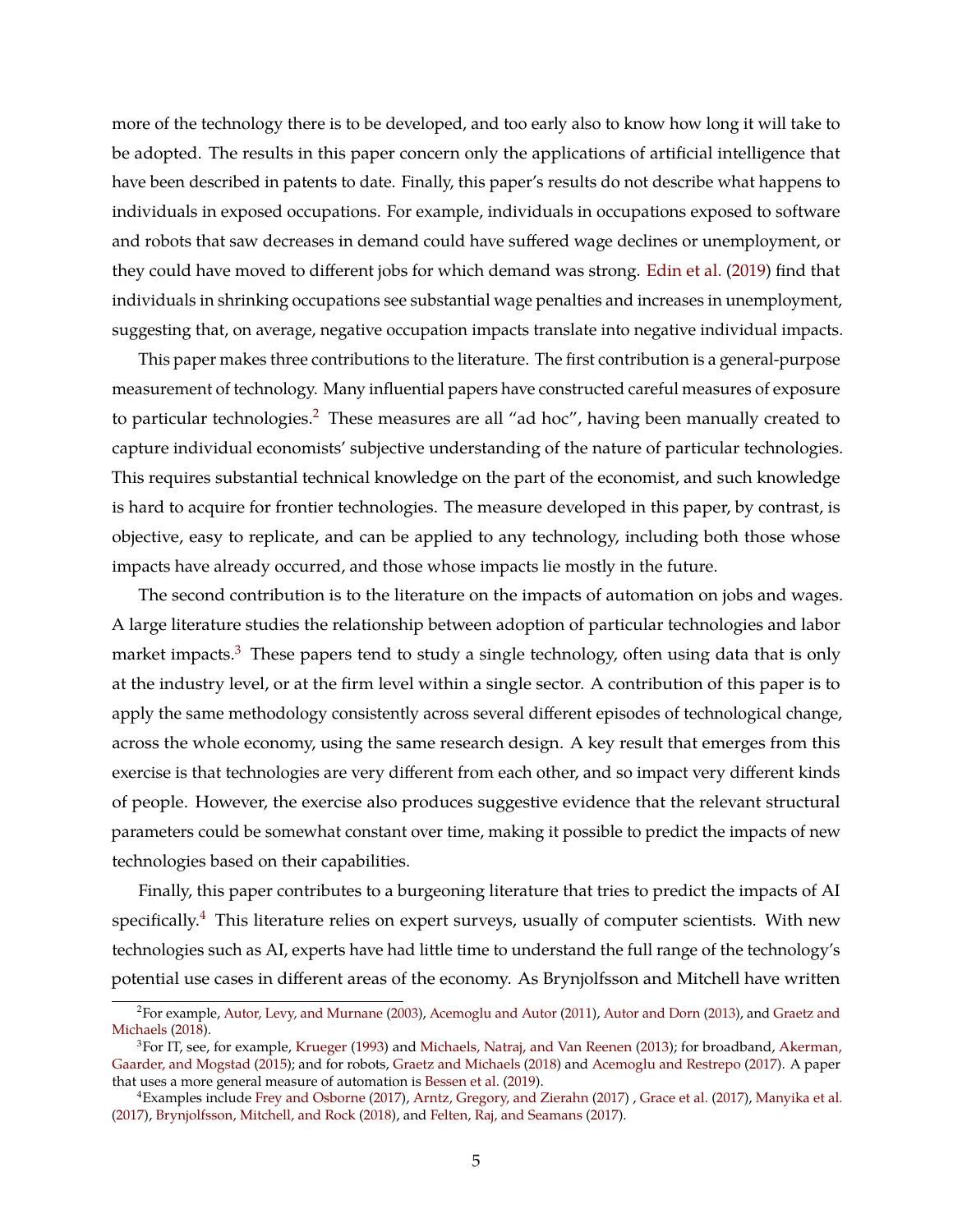[\(Brynjolfsson and Mitchell](#page-49-3) [2017\)](#page-49-3), there is "no widely shared agreement on the tasks where ML systems excel, and thus little agreement on the specific expected impacts on the workforce and on the economy more broadly." The measure developed in this paper offers a broad, objective answer to this question by aggregating the knowledge and ideas of inventors and companies patenting in every area of the economy. Moreover, because it is fully automated, it can be re-calculated continuously to incorporate new applications of AI as they are developed.

The rest of this paper proceeds as follows. In Section I, I outline the model and discuss the economics of automation more broadly. In Section 2, I describe the data used. Section 3 describes the method for calculating exposure scores. Section 4 describes the robots case study, while Section 5 describes the software case study. Section 6 turns to AI. Section 7 concludes.

## **1 Model**

There are many channels through which a technology can affect labor demand. Understanding these channels is important for interpreting the empirical analyses that use my measure in the rest of the paper. In this section, I develop a simple model that illustrates some of the most important channels, and briefly discuss a number of other considerations.

### **1.1 Model setup**

I develop a simple, static task-based model in the spirit of [Acemoglu and Restrepo](#page-48-0) [\(2018\)](#page-48-0). In that model, the economy produces a unique final good by combining tasks in a CES production function. Some tasks can be technologically automated, while others can only be performed by humans.

My model departs from [Acemoglu and Restrepo](#page-48-0) [\(2018\)](#page-48-0)'s in that I add occupations as a unit of analysis. My measure of automation exposure is at the occupation level, so understanding how technology affects demand for occupations is crucial for establishing what we can learn from my measure. It is important, too, for studying technology's distributional consequences. Whereas [Acemoglu and Restrepo](#page-48-0) [\(2018\)](#page-48-0)'s focus is on the labor share overall, mine is on how technology differentially affects different parts of the labor market. Occupations are the most natural unit through which to analyze this. $5$ 

<span id="page-7-0"></span><sup>&</sup>lt;sup>5</sup>Another difference is that in [Acemoglu and Restrepo](#page-48-0) [\(2018\)](#page-48-0), the set of tasks is not fixed, so that new tasks may replace old tasks. In my model, I fix the set of tasks. This simplification makes the analysis more tractable. It also more closely matches my empirical setting, since I do not measure the reallocation of tasks across occupations. I discuss this issue further below.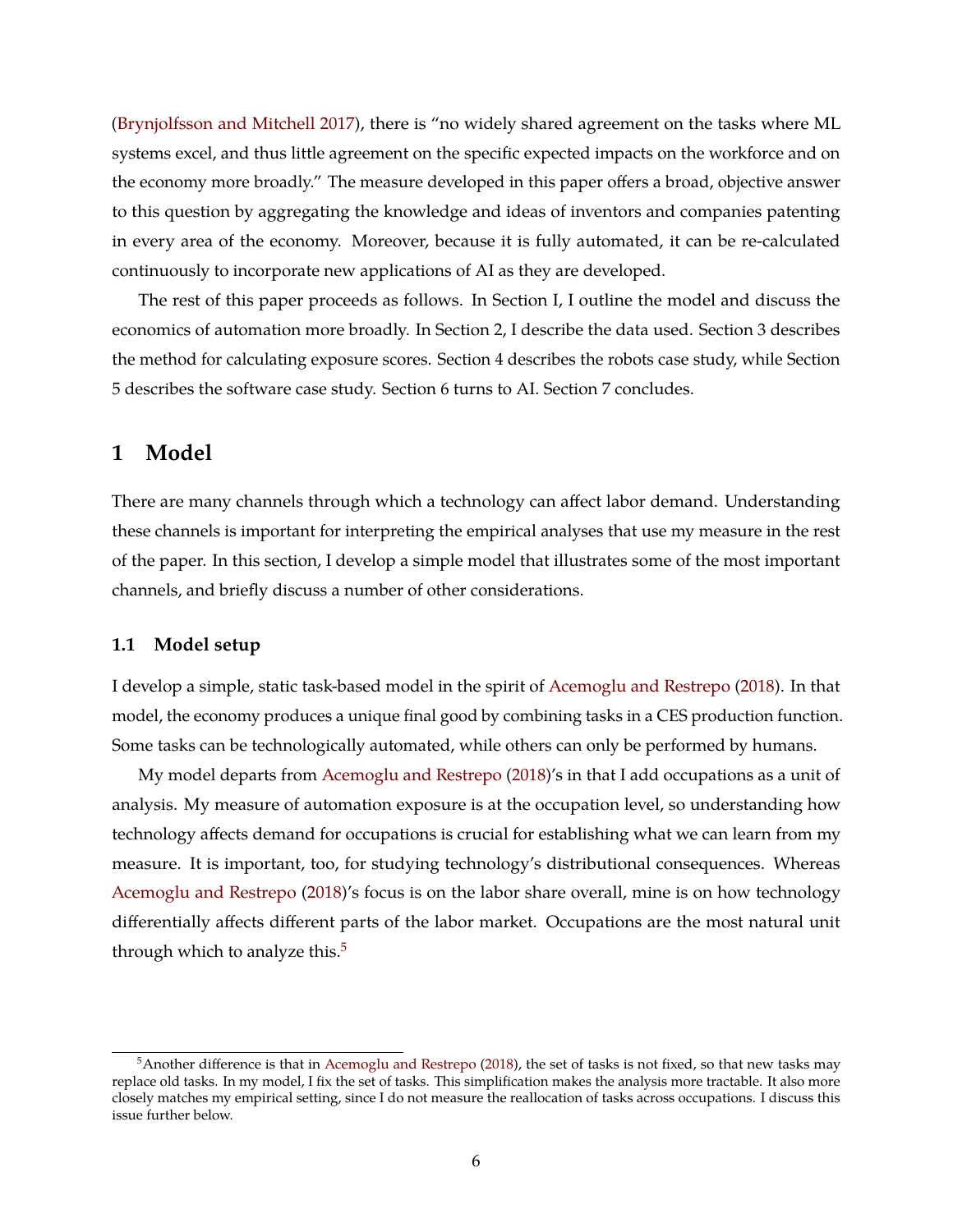### **1.2 Environment**

The economy consists of a single firm that produces a unique final good.<sup>[6](#page-8-0)</sup> The firm produces the good, *X*, by combining the output of different occupations, *O<sup>i</sup>* , in a constant elasticity of substitution production function with elasticity parameter  $\rho$ :

$$
X = \left(\sum_i \alpha_i O_i^{\rho}\right)^{\frac{1}{\rho}}.
$$

Each occupation*,*  $O_i$ *,* produces its output by combining the output of a number of tasks. These tasks are denoted *Ti*,*<sup>j</sup>* , where *j* indexes tasks. The task outputs are combined in another constant elasticity of substitution production function with a different elasticity parameter,  $\rho_t$  (*t* is for "task"):

$$
O_i = \left(\sum_j \alpha_j T_{i,j}^{\rho_t}\right)^{\frac{1}{\rho_t}}.
$$

Some of these tasks can be automated, while others cannot. Tasks that are automated can be performed either by humans, *H*, or machines, *R*. [7](#page-8-1) Humans and machines are perfect substitutes at the task level. Tasks that are not automated can be performed only by humans:

$$
T_{i,j} = \begin{cases} H_{i,j} + A_{i,j} R_{i,j} & \text{if automation feasible;} \\ H_{i,j} & \text{otherwise.} \end{cases}
$$

Human productivity is normalized to one. However, machine productivity can increase over time (for a given feasible task). I denote machine productivity by *Ai*,*<sup>j</sup>* .

The firm takes the wage of human labor in occupation  $O_i$ ,  $w_i$ , as given. Similarly, it takes as given the rental rate of a machine, *r*. Clearly, in this setup, the firm will employ exclusively human labor for task *j* in occupation *i* if  $w_i < \frac{r}{4}$ *Ai*,*<sup>j</sup>* , and exclusively machines if the inequality is reversed. A task's being infeasible to automate is therefore equivalent to  $A_{i,j} = 0$ .

## **1.3 Impact of automation on labor demand**

How does a change in machine productivity affect the firm's demand for human labor by occupation? First, consider a setup in which there is a single occupation with two tasks, only one of which can

<span id="page-8-0"></span><sup>6</sup>The assumption of a single firm is not substantive. It would be easy to write the model with many firms; I discuss a model with many industries below.

<span id="page-8-1"></span><sup>7</sup>To fix ideas, one can think of *R* as corresponding to robots; however, *R* here refers to any kind of automation technology.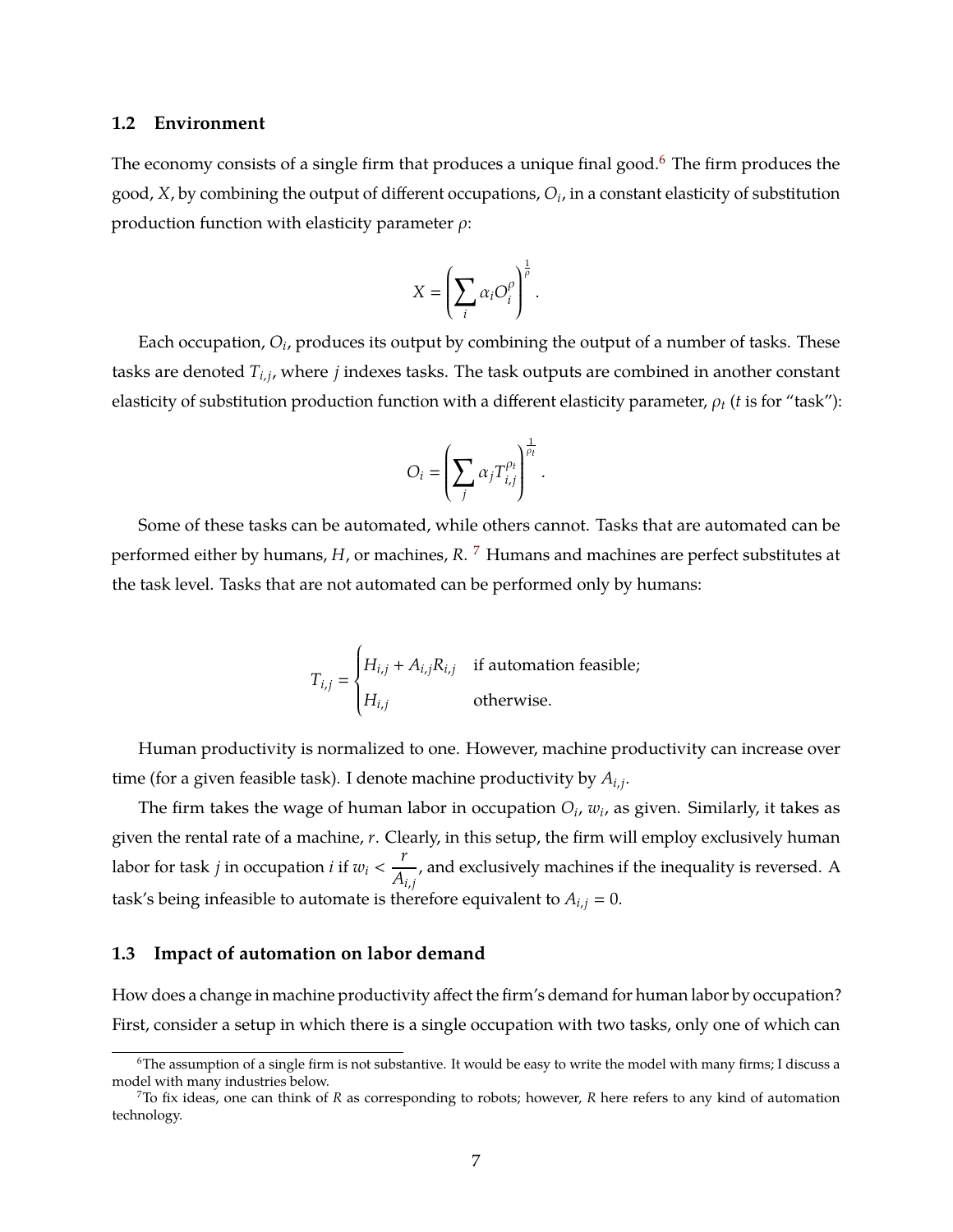<span id="page-9-1"></span>

Figure 1: Model simulation results: demand for humans in occupation 1 (occupation being automated) as a function of robot productivity, for different values of firm-level elasticity of substitution parameter  $\rho$ . Task-level elasticity of substitution parameter  $\rho_t$  is fixed at  $-10$ .

be automated. There are two levels of demand to consider: the firm's demand per unit of output, and the total units of output demanded by consumers. As machine productivity increases, the firm's demand for human workers per unit of output will unambiguously decrease. The human workers will be fully displaced from the automatable task; to the extent the two tasks are substitutes, fewer human workers will be demanded to perform the non-automatable task too. However, this automation reduces the cost of the final good, and hence its price, leading consumers to demand more of it.<sup>[8](#page-9-0)</sup> This increase in final demand offsets the reduction in per-unit labor demand, and could even lead to a net increase in labor demand. This scenario has been developed in detail in the literature. For example, [Bessen](#page-48-8) [\(2015\)](#page-48-8) argues that ATMs, which automate some of the tasks of bank tellers, increased demand for that occupation by reducing the cost of opening new bank branches. While bank tellers per branch decreased, banks opened sufficiently many new branches that the overall number of tellers increased.

To bring an additional channel into focus, consider a setup with two occupations, in which each occupation consists of two tasks. In the first occupation, one task can be automated, while the other can only be performed by a human. In the second occupation, neither task can be automated.

<span id="page-9-0"></span><sup>&</sup>lt;sup>8</sup>These two effects are analogous to what [Acemoglu and Restrepo](#page-48-0) [\(2018\)](#page-48-0) call the "displacement" and "productivity" effects, respectively.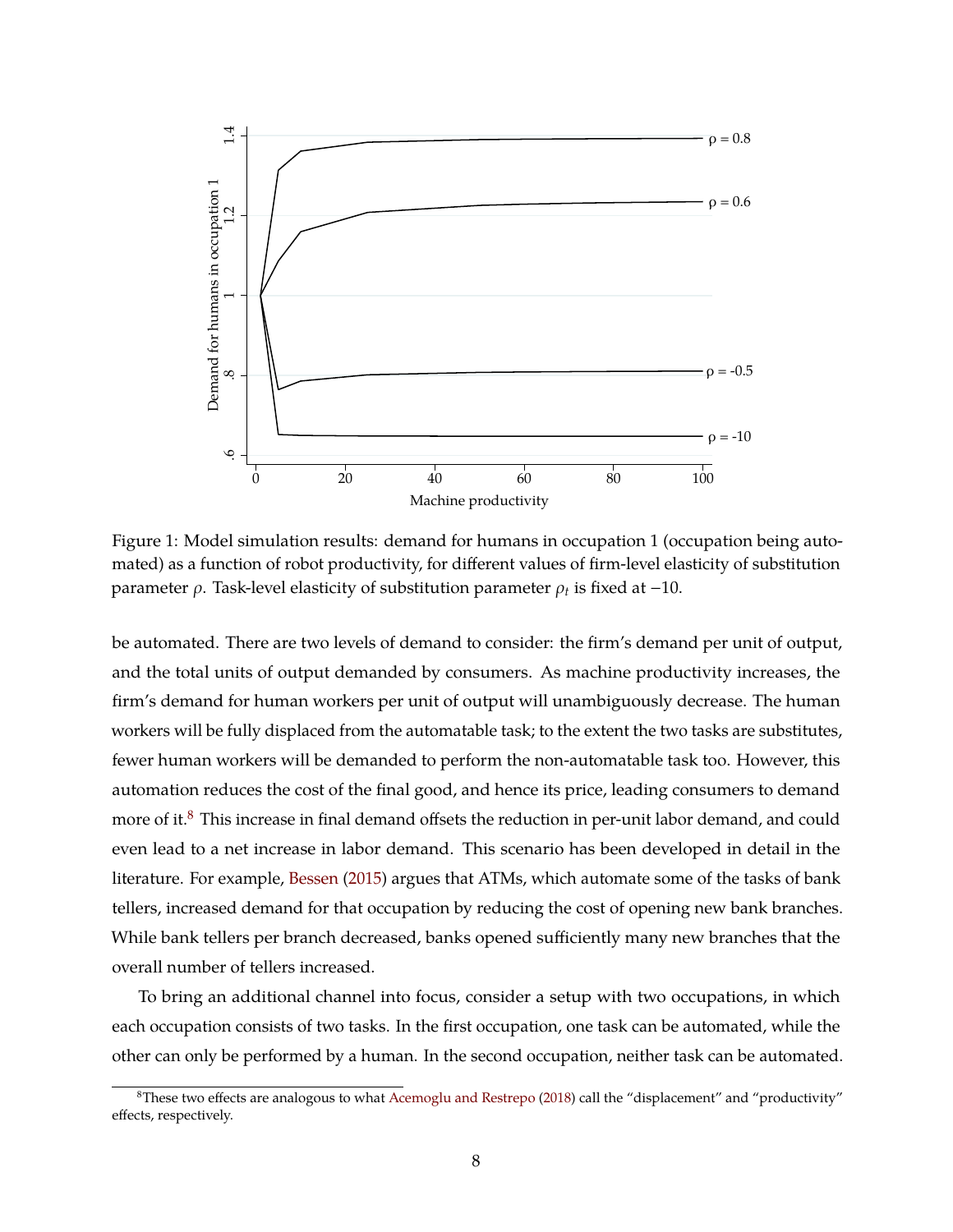Figure [1](#page-9-1) displays firm demand for the first occupation as the machine productivity parameter *A*1,<sup>1</sup> increases from 1, which is equal to human productivity, to 100. The task-level elasticity parameter is set to  $\rho_t = -10$ , so that tasks are complements in production. Each line corresponds to a different value of the firm-level elasticity parameter, from  $\rho = -10$  (occupations are strong complements) to  $\rho = 0.8$  (occupations are strong substitutes).

The figure shows that when the two occupations are highly substitutable, the firm's costminimizing choice is to demand relatively more of occupation 1, the occupation that has been partially automated. The intuition for this is simple. Because the level of machine productivity is high, this increases the productivity of occupation 1, leading the firm to demand more of it. The tasks within occupation 1 are complements, however, so the firm still needs to hire lots of humans to perform the human-only task. For  $\rho > 0.5$ , this channel is sufficiently strong to cause a net increase in the firm's demand for human workers in occupation 1 — even though this occupation is the one that is being automated. As an example of occupations that are substitutes, consider operations analysts and industrial technicians, both of which improve efficiency on a factory floor. The operations analysts develop mathematical models of the factory and simulate them. It is easy to see how automation of the simulation task could make the operations analysts so much more productive that the firm would hire more operations analysts and fewer industrial technicians per unit of output. Note that this effect is driven entirely by the substitutability of occupations in production, and has nothing to do with the elasticity of consumer demand.<sup>[9](#page-10-0)</sup>

### **1.4 Discussion and implications for empirical analysis**

The analysis so far has illustrated displacement and productivity effects in an economy with a single firm. The productivity effect operates at two levels. Inside the firm, the substitutability of occupations in production affects how automation changes the firm's demand for occupations per unit of the final good produced. Outside the firm, price changes affect consumers' demand for the final good. Overall, then, the impact of task-level automation on the demand for occupations is theoretically ambiguous. Without making strong restrictions on the various elasticity of substitution parameters, it is impossible to sign the direction of impacts.

The method I develop in this paper allows me to identify the tasks for which technology can substitute for human labor. I am therefore able to estimate empirically the relationship between the extent to which an occupation's tasks can be replaced by technology and changes in demand for that occupation. Given the theoretical ambiguity of the model, this is an interesting question in its own right. It will also be informative about how much we can learn from the measure about

<span id="page-10-0"></span><sup>&</sup>lt;sup>9</sup>Of course, the consumer demand channel also operates in this setting.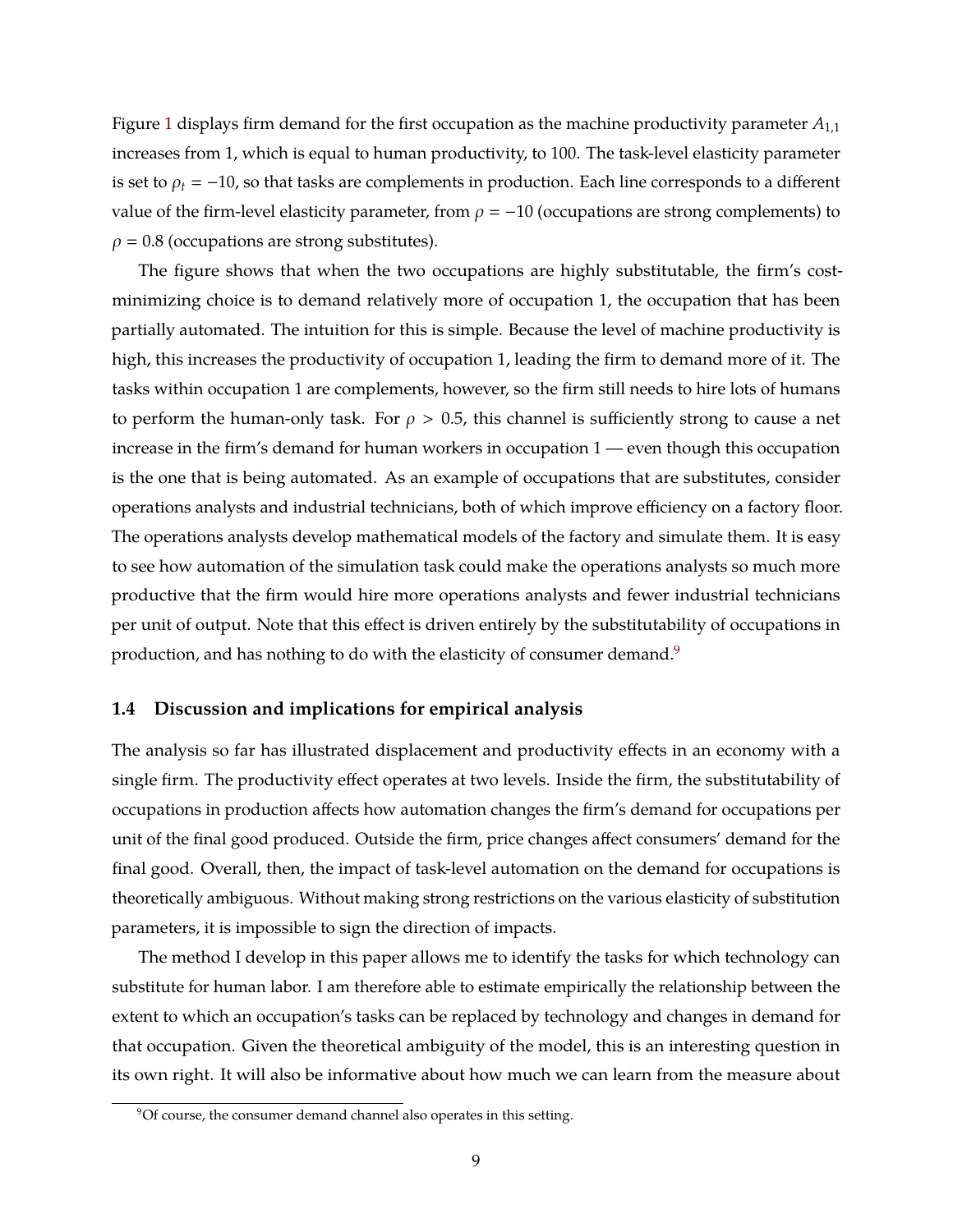the potential impacts of AI. In the rest of this paper, I analyze two historical case studies, and find that, in both, there is a negative relationship between my measure and changes in employment and wages by occupation. This shows that the balance of forces favored substitution in the past, and may move our priors toward thinking that the same will be true in the future.

To further set the stage for the empirical analysis, several extensions to the model merit attention. First, consider an economy with multiple industries. Industries employ different combinations of occupations, which have different opportunities for automation. Automation in one industry changes the relative prices of the final goods of all industries. This change in relative prices leads consumers to change their consumption bundles. If preferences are nonhomothetic, moreover, automation also causes demand changes due to wealth effects. Because different industries employ different occupations, these changes in final demand affect occupation demand. To handle this complexity, I confine most of my analysis to studying within-industry changes in the relative demand for occupations. This helps to isolate those changes in demand for occupations that are due to task-level substitution on the production side, the chief object of my analysis, rather than those due to changes in consumers' incomes and the prices they face.

Second, there is a richer set of ways that technology can impact production. In addition to automating existing tasks, technology can create entirely new tasks. These tasks can be ones involved in producing new goods, or the result of an increase in the scope of occupations in existing industries. Technology can also induce the reorganization of tasks among occupations. Finally, it can create purely factor-augmenting technological change.<sup>[10](#page-11-0)</sup>

Are these other demand-side factors likely to bias my results? It seems likely that the technologies studied in this paper may produce, for example, purely labor-augmenting technical change that advantages some types of labor over others. For these to affect my conclusions about the occupations harmed due to task-level substitution, however, the distribution of impacts on labor demand due to labor-augmenting technical change would need to be correlated with the distribution of impacts due to substitution. A priori, there is no strong reason to expect this to be so. The example of software offers some empirical support for this idea. [Autor, Levy, and Murnane](#page-48-1) [\(2003\)](#page-48-1) show that software complements tasks with high abstract content, and substitutes for tasks with high routine content. How much do these different types of task content overlap within occupations? Regressing one measure on the other, I find that the variation in the routine task content of occupations

<span id="page-11-0"></span> $10$ All of these can be seen in the example of the steamship, which replaced sailboats in the late nineteenth century [\(Chin, Juhn, and Thompson](#page-49-4) [2006\)](#page-49-4). The steamship was a new good, with a different production process from sailboats. Consumers substituted away from sailboat transportation into steamship transportation. This reduced demand for mariners who were skilled in handling a ship's sails, but not by automating sail handling. It created new tasks, such as tending the steamship's engines and shoveling coal into its boiler, and reorganized the tasks done by existing seafaring occupations. Finally, improvements in the efficiency of the steam engine were a form of pure capital-augmenting technological change.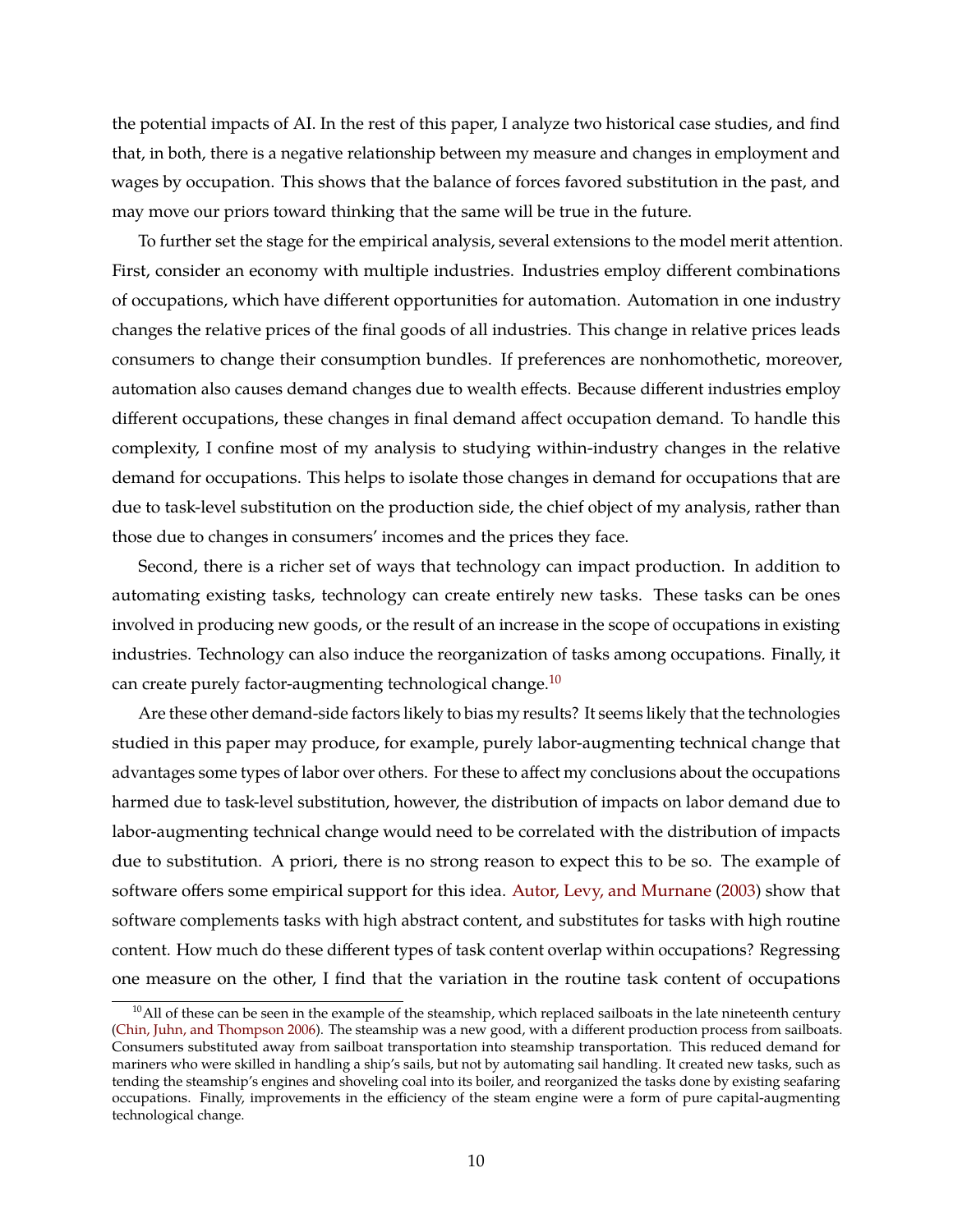explains only 2% of the variation in their abstract task content. This suggests that "routineness" is independently useful as a measure of potential displacement due to software, and that its usefulness is not diminished by the existence of other types of tasks that software complements. Indeed, a large literature on "routine-biased technical change" has used measures of routineness for just this purpose. The other factors, such as new tasks and endogeneous occupational scope, are subject to much ongoing research. Insofar as substituted tasks within an occupation are replaced by new tasks that increase demand for the occupation, this will attenuate my results.

Finally, consider workers' occupational choices and human capital investments. If the supply of each occupation is fixed, reductions in demand affect only wages. If, instead, workers can change occupations, then changes in demand can affect both employment and wages. This has important implications for welfare. For example, suppose that radiologists and truck drivers are equally exposed to automation. Suppose further that radiologists have highly specialized human capital, such that no other occupation open to them pays close to their current wage, whereas truck drivers have many outside options that pay a similar wage to their current job. In this case, because of their different outside options, radiologists would see much greater reductions in wages due to automation than truck drivers, even though both were equally exposed to automation.

Will my results, then, be informative about the incidence of these technologies? In the absence of longitudinal data that allows me to follow individuals over time, there is a limited amount I can say. However, other work offers suggestive evidence. [Edin et al.](#page-49-0) [\(2019\)](#page-49-0) use administrative data from Sweden to show that workers who faced occupational decline over the period 1986-2013 saw substantial declines in lifetime earnings. If a similar pattern holds in the US, then my occupationlevel results will point towards the individuals who are harmed by this task-level substitution. Research using longitudinal data from the US is thus a priority for future research.

### **2 Data**

The method for constructing my measure of the exposure to occupations requires two sources of text: patents and job descriptions. The main empirical results require data on employment and wages for occupation-industry cells, as well as various controls.

### **2.1 Patent data**

I use Google Patents Public Data, provided by IFI CLAIMS Patent Services.<sup>[11](#page-12-0)</sup> The fields I use are the title, abstract, and CPC codes, as I describe further below.

<span id="page-12-0"></span> $11$ Data accessed via Google BigQuery at [https://console.cloud.google.com/marketplace/details/google](https://console.cloud.google.com/marketplace/details/google_patents_public_datasets/google-patents-public-data)\_patents\_ public [datasets/google-patents-public-data.](https://console.cloud.google.com/marketplace/details/google_patents_public_datasets/google-patents-public-data)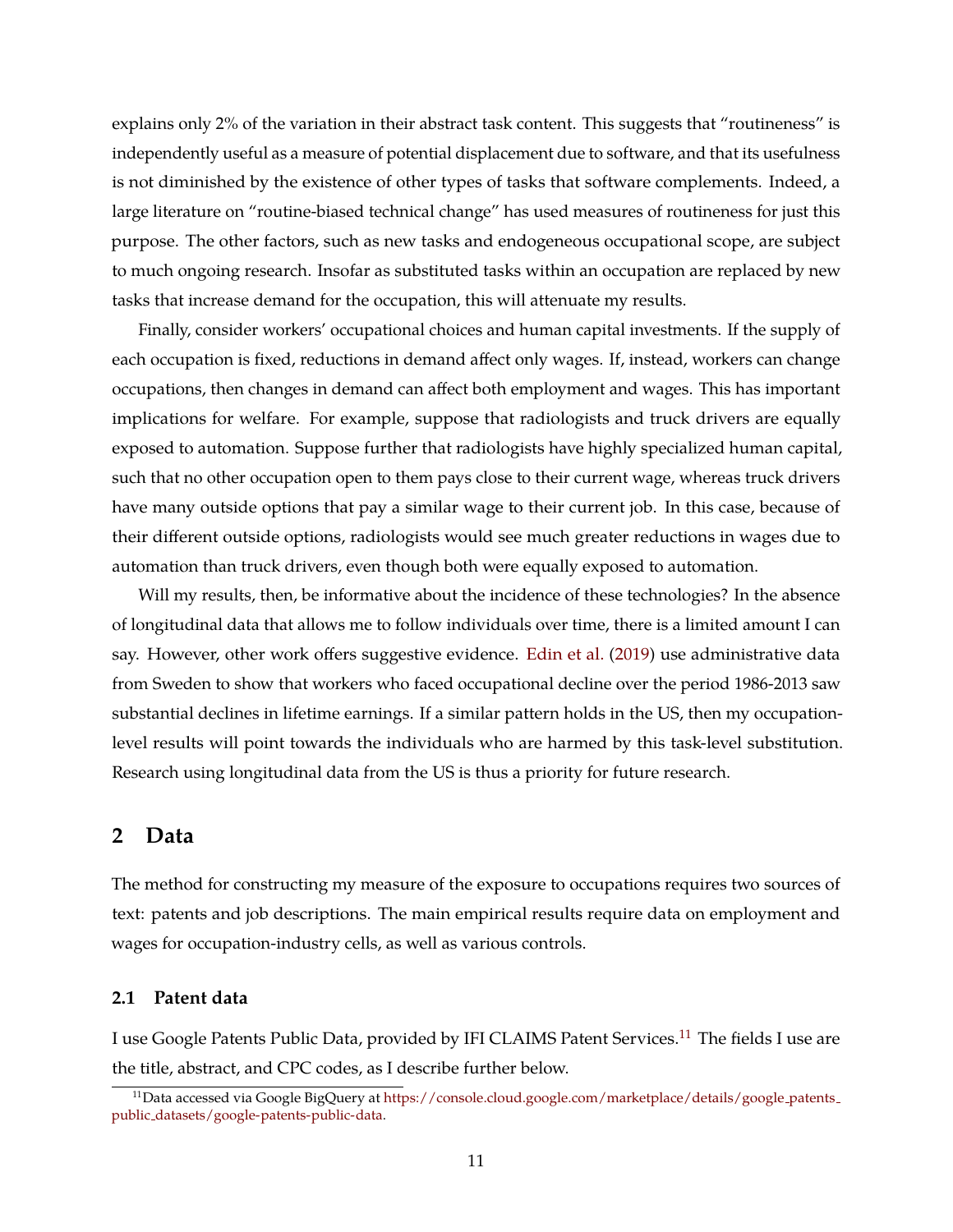### **2.2 Job descriptions data**

For job descriptions, I use the O\*NET database of occupations and tasks. This database is produced by an agency of the US Department of Labor, and is the successor to the Dictionary of Occupational Titles (DOT). These dictionaries were originally created in the 1930s to "furnish public employment offices... with information and techniques that will facilitate proper classification and placement of work seekers" [\(U.S Employment Service](#page-51-2) [1939\)](#page-51-2). O\*NET describes 964 occupations. A set of tasks is listed for each occupation, described in natural language. For example, a doctor's task is "interpret tests to diagnose patient's condition". Occupations and tasks have various additional metadata, such as numerical scores indicating interpersonal or analytical skills required. These metadata have been widely used by economists.<sup>[12](#page-13-0)</sup> For this paper, I just use the text itself. Each task is also given scores that indicate its importance and frequency in the occupation. I use these scores to weight tasks within occupations.

### **2.3 Employment/wage data (Census/ACS)**

To measure the relationship between my measure and changes in wages and employment, I use individual-level microdata from the US Census 1960-2000 and from the ACS 2000-2018, provided by IPUMS [\(Ruggles et al.](#page-51-3) [2019\)](#page-51-3). For my main analysis sample, I restrict to individuals in work between the ages of 18 and 65, and calculate average wages and the proportion of hours worked in each industry-occupation cell. I use various other Census variables for controls and additional analyses, such as age, gender, and level of education. I use the measure of offshorability developed by [Firpo, Fortin, and Lemieux](#page-50-4) [\(2011\)](#page-50-4) and standardized in [Autor and Dorn](#page-48-3) [\(2013\)](#page-48-3), and the measure of occupational licensing developed by [Kleiner and Xu](#page-50-5) [\(2017\)](#page-50-5). For all these analyses, I use the "occ1990dd" occupational classification developed by [Dorn](#page-49-5) [\(2009\)](#page-49-5) and extended by [Deming](#page-49-6) [\(2017\)](#page-49-6), and the IPUMS "ind1990" industry classification. Full details are provided in Appendix [B.](#page-53-0)

### **3 Method**

In this section, I describe how I construct a new, objective measure of the exposure of tasks to automation by quantifying the overlap between the text of patents and the text of job descriptions. In the following sections, I construct my measure and study its performance separately for each technology case study.

<span id="page-13-0"></span> $12$ Examples include [Howell and Wolff](#page-50-6) [\(1991\)](#page-50-6), [Autor, Levy, and Murnane](#page-48-1) [\(2003\)](#page-48-1), and [Deming](#page-49-6) [\(2017\)](#page-49-6).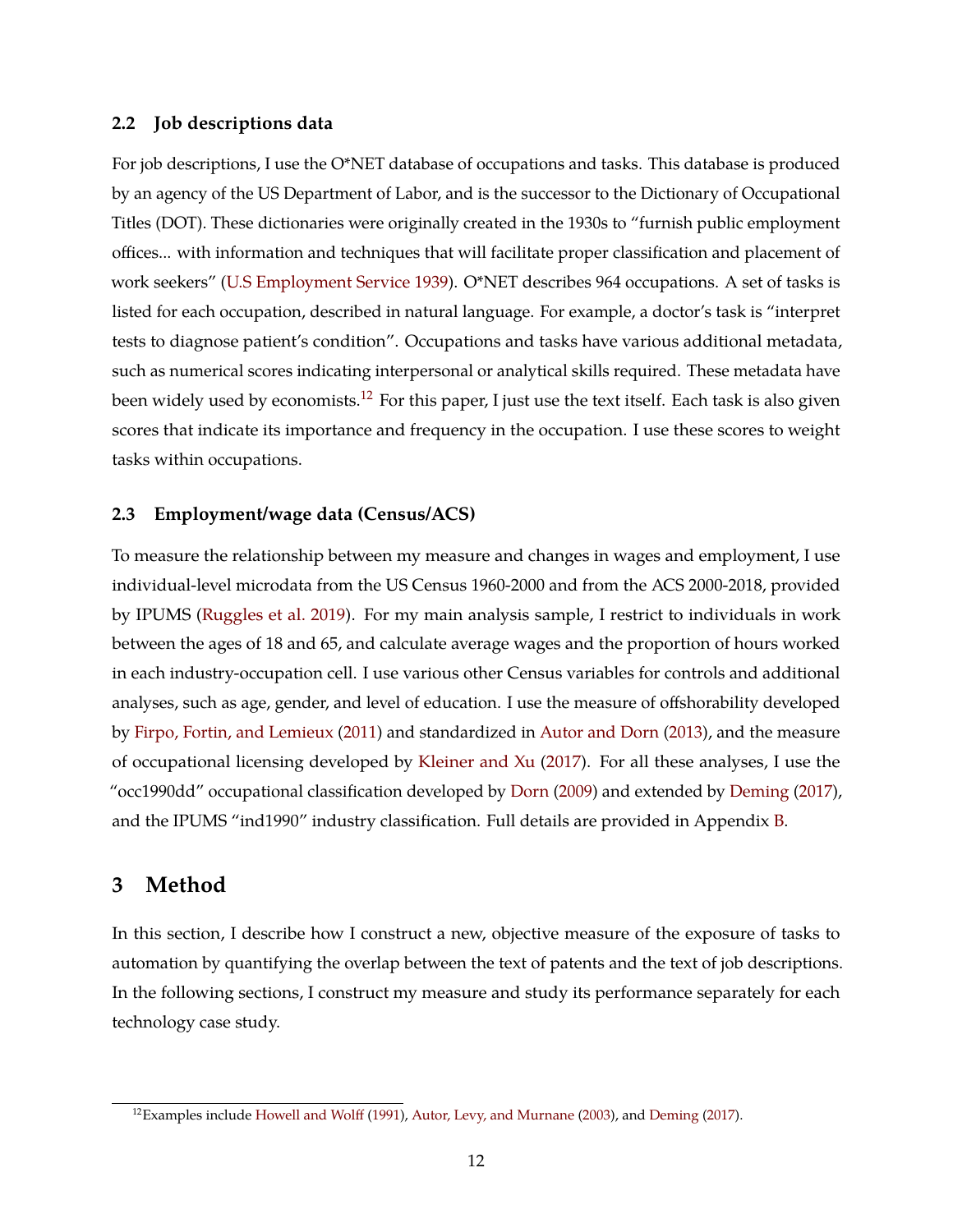<span id="page-14-0"></span>

Figure 2: Illustration of process for constructing technology exposure measures

### **3.1 Overview**

To assess the exposure of occupations to a given technology, I use the text of patents to identify what the technology can do, then quantify the extent to which each occupation in the economy involves performing similar tasks. The method is depicted in Figure [2.](#page-14-0)

On the patent side, I first choose the set of patents corresponding to a particular technology. For example, I define the set of artificial intelligence patents as those that use certain keywords, such as "neural network", in their titles or abstracts. I extract all the titles from this set of patents. Such patent titles might include "Method for diagnosing diseases" and "Method for recognizing aircraft". From this list of titles, I extract all verb-noun pairs. This results in a long list of pairs, such as (diagnose, disease), (recognize, aircraft), and so on. For each pair, I calculate how often that pair, or ones similar to it, occurs in the list of all pairs. (I explain how I group "similar" pairs below.) For example, pairs similar to (diagnose, disease) might represent 0.1% of all pairs extracted from the titles of my set of artificial intelligence patents.

I now turn to occupations. In my database of occupations, any given occupation, such as "doctor", consists of a collection of tasks. Each task is described in free-form text, such as "Interpret tests to diagnose patient's condition". From each task description, I extract all verb-noun pairs. For the task just mentioned, the pairs would be (interpret, test) and (diagnose, condition). Most occupations have 20-40 extracted pairs in total. To each pair, I assign the relative frequency of similar pairs in my patent titles. For example, if pairs similar to (diagnose, condition) represented 0.1% of all pairs extracted from the titles of my set of artificial intelligence patents, I would assign a score of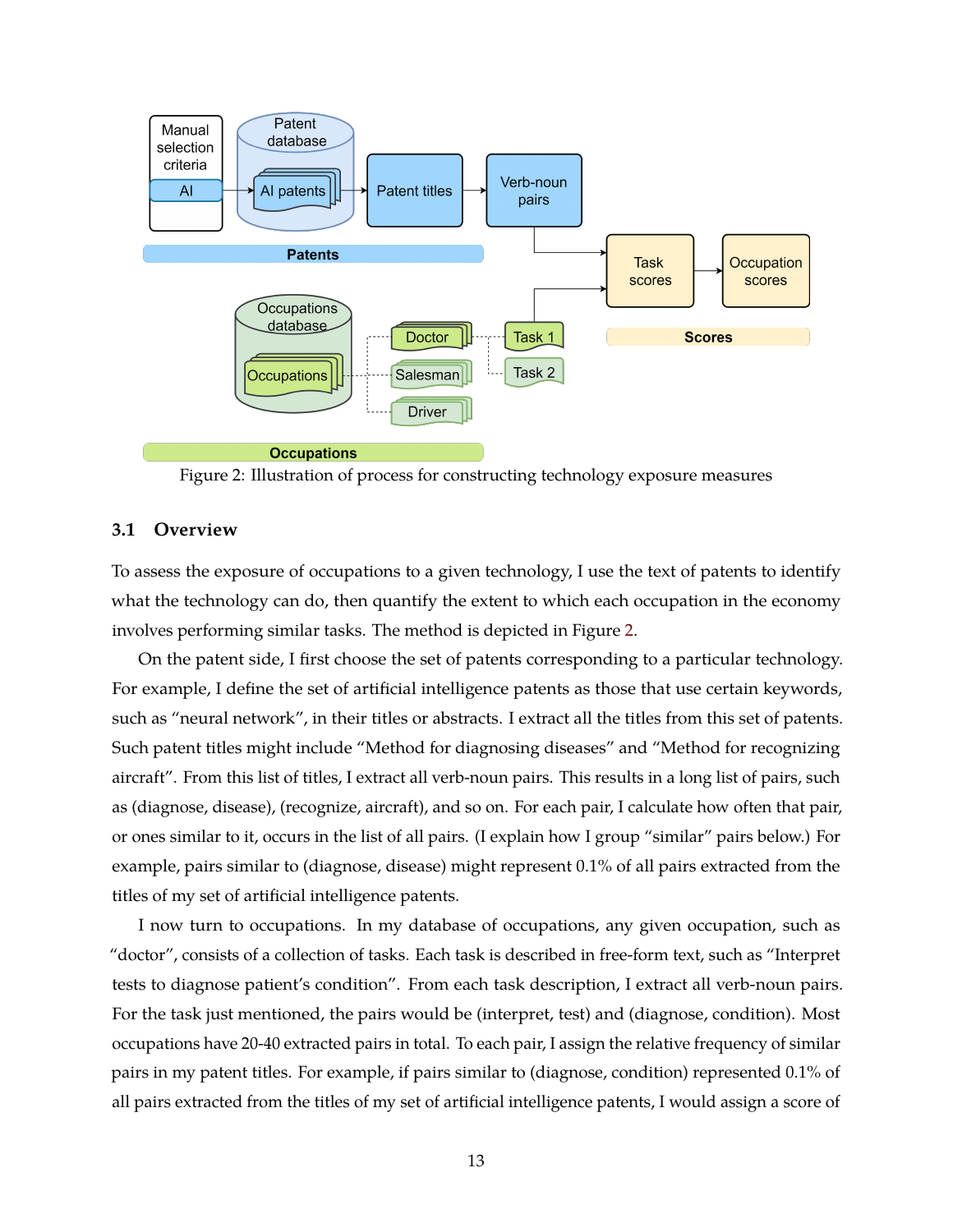0.001 to that verb-noun pair. To get a single overall exposure score for the "doctor" occupation, I take an average of all the verb-noun pairs mentioned in the task descriptions of that occupation, weighted by the "importance" of the task to the occupation (defined below).

#### **3.2 Extracting verb-noun pairs from patents**

I select patent publications corresponding to each technology from the Google Patents Public Data database using keyword searches of patent titles and abstracts, and CPC codes. The search criteria for each technology, and how they were chosen, are described in the corresponding case study section below. I restrict my search to the earliest-filed published patent document within each patent family.

I extract verb-noun pairs from patent titles. I use only titles because they have a much higher signal-to-noise ratio than the other patent text fields. Specifically, a patent's title tends to express the main application of the invention, whereas the abstract, description, and claims contain technical implementation details that are irrelevant for my purposes.

To extract verb-noun pairs from any given sentence (such as a patent title), I perform the following sequence of steps. First, I use a dependency parsing algorithm [\(Honnibal and Johnson](#page-50-7) [2015\)](#page-50-7) to determine the syntactic relations of the words in the sentence. This algorithm attains 91.85% accuracy on the standard dependency parsing benchmark used in the natural language processing literature. Next, for each verb, I select its direct object as identified by the algorithm, if it exists, and store the resulting pair. I then lemmatize the verb, so that, say, "predicting" and "predicted" are both recorded as "predict"; and lemmatize the noun, so that, say, "person" and "people" are both recorded as "person". Stop words such as "use" and "have", which do not express economic applications, are dropped, as is common in the natural language processing literature [\(Jurafsky](#page-50-8) [and Martin](#page-50-8) [2014\)](#page-50-8). Note that the entire process just described is fully automated. Examples of titles of artificial intelligence patents, and corresponding verb-noun pairs, are displayed in Table [A1.](#page-55-0)

### **3.3 Measuring overlap**

I use the O\*NET database, produced by the US Department of Labor, as my source of information on occupations. As noted above, each occupation consists of a collection of tasks described in natural language. Table [1](#page-16-0) illustrates some of the component tasks of precision agriculture technicians, an occupation that I will find has high exposure to artificial intelligence. For each task, such as "analyze geospatial data to determine agricultural implications of [various factors]", I use the same dependency parsing algorithm as for patents to extract verb-noun pairs. The table displays these extracted pairs for each task. Figure [A1](#page-56-0) in the appendix plots the distribution of the number of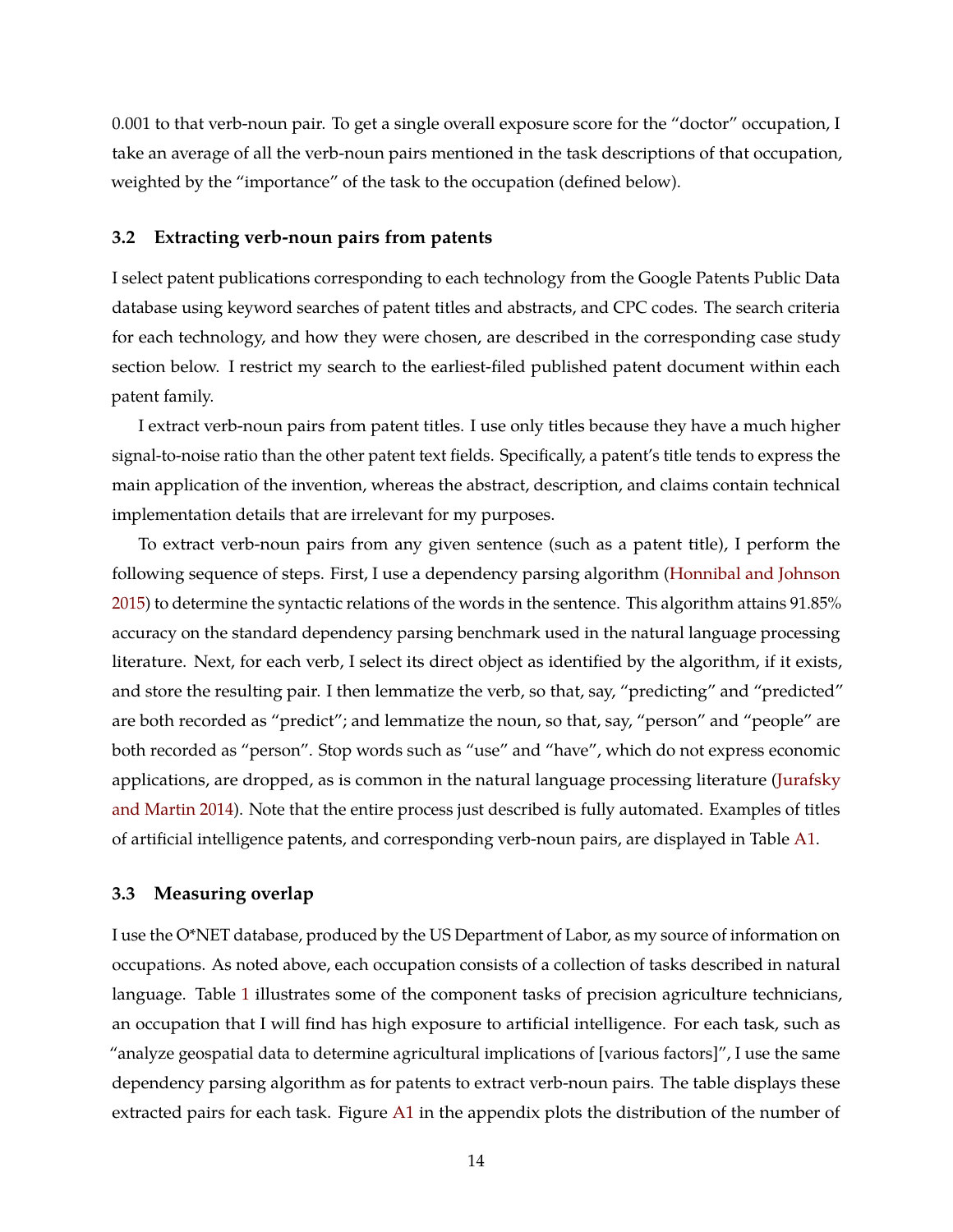<span id="page-16-0"></span>

| Task                                                                                                                       | Weight in<br>occupation | <b>Extracted pairs</b>   | AI exposure<br>score x100 |
|----------------------------------------------------------------------------------------------------------------------------|-------------------------|--------------------------|---------------------------|
| Use geospatial technology to develop soil sampling grids or                                                                | 0.050                   | (develop, grid)          | 0.050                     |
| identify sampling sites for testing characteristics such as<br>nitrogen, phosphorus, or potassium content, ph, or          |                         | (identify, site)         | 0.234                     |
| micronutrients.                                                                                                            |                         | (test, characteristic)   | 0.084                     |
| Document and maintain records of precision agriculture<br>0.049<br>information.                                            |                         | (maintain, record)       | 0.000                     |
| Analyze geospatial data to determine agricultural                                                                          | 0.048                   | (analyze, datum)         | 0.469                     |
| implications of factors such as soil quality, terrain, field<br>productivity, fertilizers, or weather conditions.          |                         | (determine, implication) | 0.837                     |
| Apply precision agriculture information to specifically reduce                                                             | 0.048                   | (apply, information)     | 0.000                     |
| the negative environmental impacts of farming practices.                                                                   |                         | (reduce, impact)         | 0.151                     |
| Install, calibrate, or maintain sensors, mechanical controls,<br>GPS-based vehicle guidance systems, or computer settings. | 0.045                   | (maintain, sensor)       | 0.000                     |
| Identify areas in need of pesticide treatment by analyzing                                                                 | 0.038                   | (identify, area)         | 0.234                     |
| geospatial data to determine insect movement and damage<br>patterns.                                                       |                         | (analyze, datum)         | 0.469                     |
|                                                                                                                            |                         | (determine, movement)    | 0.502                     |

### Table 1: **Tasks and exposure scores for precision agriculture technicians.**

*Notes:* Table displays six of the twenty-two tasks recorded for precision agriculture technicians in the O\*NET database. For each task, the weight is an average of the frequency, importance, and relevance of that task to the occupation, as specified in O\*NET, with weights scaled to sum to one. The verb-noun pairs in the third column are extracted from the task text by a dependency parsing algorithm. The AI exposure score for an extracted pair is equal to the relative frequency of similar pairs in the titles of AI patents. The score multiplied by 100 is thus a percentage; for example, pairs similar to "determine implications" represent 0.84% of pairs extracted from AI patents.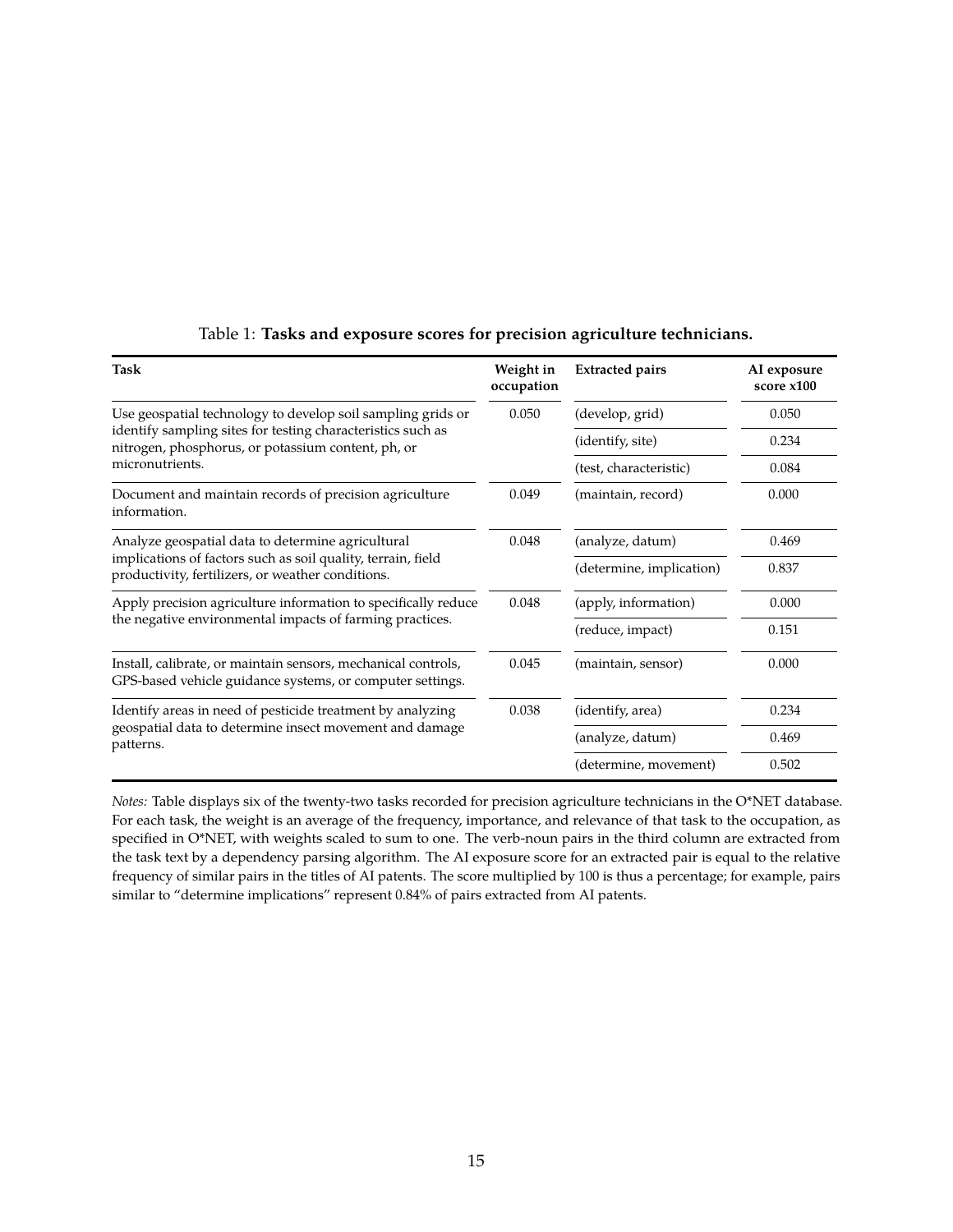verb-noun pairs extracted across occupations. The vast majority of occupations (92%) have more than 15 extracted pairs in total, and most (76%) have more than 20 extracted pairs.

Before calculating an exposure score for each verb-noun pair, I first group the nouns in each pair into conceptual categories. I do this because the nouns used in O\*NET task descriptions are quite general, whereas the nouns used in patents vary in their generality. For example, if an O\*NET task verb-noun pair refers to "animals", and a patent verb-noun pair refers to "mammals", I want to account for the fact that "mammal" is an instance of "animal". This would not be possible using a thesaurus, since "mammal" and "animal" are not synonyms.

Instead, I use WordNet [\(Miller](#page-51-4) [1995\)](#page-51-4), a database developed at Princeton University that groups nouns into a hierarchy of concepts. For example, the ancestors of "economist" are "social scientist", "scientist", "person", "causal agent", "physical entity", and "entity". At each conceptual level, the conceptual categories are mutually exclusive. This allows me to assign each of the nouns occurring in my verb-noun pairs to a single conceptual category, for a given conceptual level. I use "aggregated verb-noun pair" to refer to a pair consisting of a verb and a noun conceptual category. For the conceptual level that includes "person", for example, "recognize economist" would be part of the aggregated verb-noun pair "recognize person".

In choosing the conceptual level at which to group the nouns, I face a trade-off between specificity and coverage. For example, if I group into categories at the conceptual level of "dog", I lose all words that exist only at a more general level, such as "mammal" and "animal". Figure [A3](#page-57-0) in the appendix displays the share of verb-noun pairs extracted from O\*NET tasks that would be lost for this reason at each level of aggregation. Due to the level of generality at which O\*NET tasks are expressed, I would lose more than a quarter of all verb-noun pairs if I grouped at WordNet level 5, for example. (Levels with higher numbers are more specific.) I therefore use WordNet level 3 for my main results, and re-run my analyses at levels 2, 4, and 5 to check their sensitivity. While the level of aggregation does make some difference, the results for these other levels are qualitatively very similar to my baseline specification.

### **3.4 Measuring the exposure of occupations**

I now describe how I calculate an occupation's final exposure score using the set of aggregated verb-noun pairs extracted from its task descriptions. Denote the set of technologies *T*. For a given technology,  $t \in T$  , let  $f_c^t$  denote the raw count of occurrences of aggregated verb-noun pair  $c$  extracted from technology *t* patent titles, and let *C <sup>t</sup>* denote the full set of aggregated verb-noun pairs for technology *t*. The relative frequency,  $rf_c^t$ , of aggregated verb-noun pair  $c$  in technology  $t$  patent titles is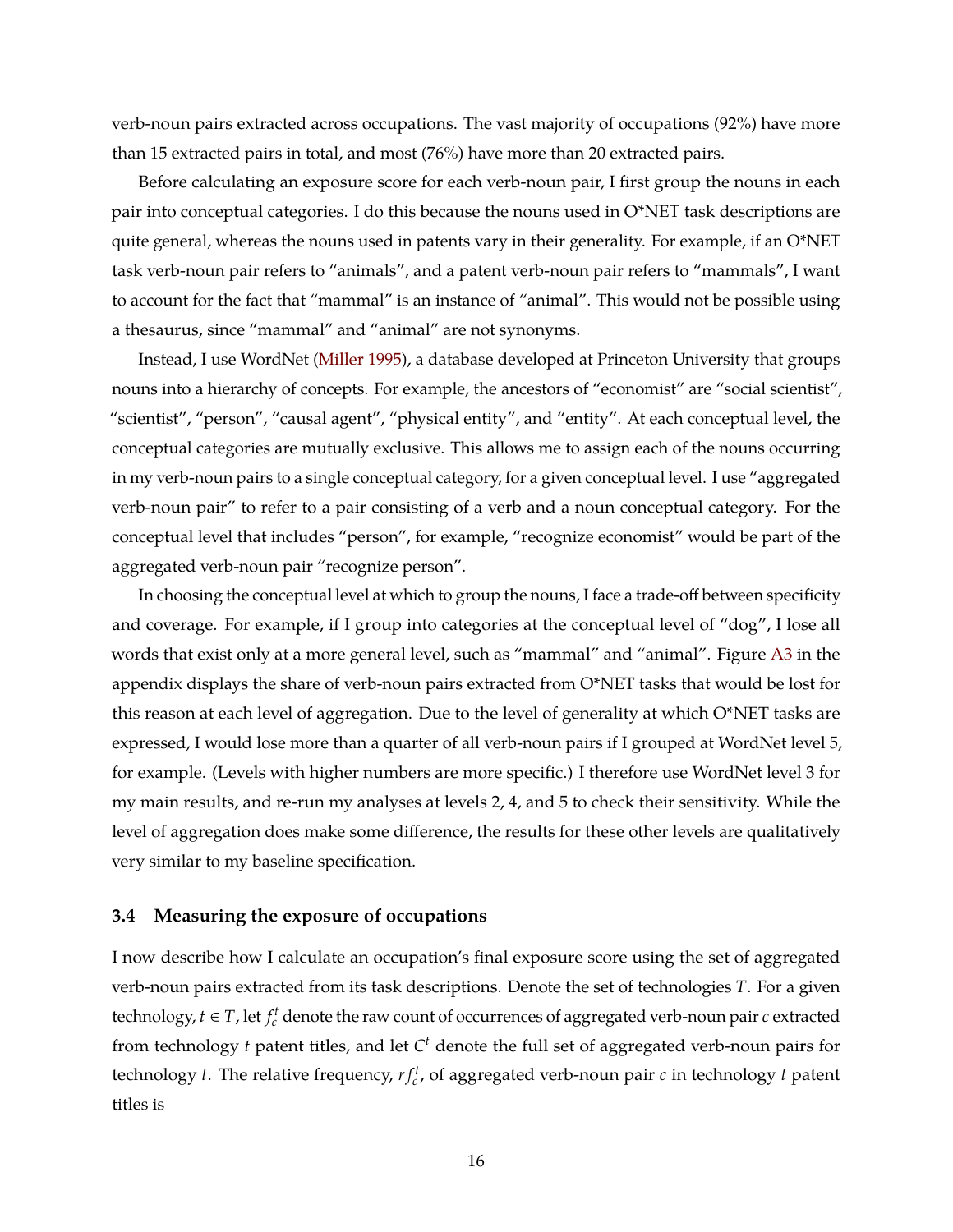$$
r f_c^t = \frac{f_c^t}{\sum_{c \in C^t} f_c^t}.
$$

I assign to each of the task-level aggregated verb-noun pairs that pair's relative frequency,  $r f_c^t$ , in technology *t* patent titles. These scores for artificial intelligence are displayed in the final column of Table [1.](#page-16-0)

For each occupation *i*, I then take a weighted average of these task-level scores to produce an overall technology *t* exposure score for the occupation,

$$
Exposure_{i,t} = \frac{\sum_{k \in K_i} [w_{k,i} \cdot \sum_{c \in S_k} rf_c^t]}{\sum_{k \in K_i} [w_{k,i} \cdot | \{c : c \in S_k\} |]}.
$$

In this expression,  $K_i$  is the set of tasks in occupation  $i$ , and  $S_k$  is the set of verb-noun pairs extracted from task  $k \in K_i$ . Finally,  $w_{k,i}$ , the weight of task  $k$  within occupation  $i$ , is an average of the frequency, importance, and relevance of task *k* to occupation *i*, as specified in the O\*NET database, with weights scaled to sum to one.

An occupation's exposure score for technology *t* thus expresses the intensity of patenting activity in technology *t* directed towards the tasks in that occupation. Figure [A2](#page-56-1) in the online appendix shows the distribution of AI scores across occupations.

## **4 Application: Robots**

In this section, I apply the method to a first historical case study: robots. After some brief background, I describe the construction of the measure for robots, and present the key results, including most and least exposed tasks and occupations. I then present descriptive evidence on the distributional impact of robots. The section concludes with an analysis of the relationship between exposure and changes in wages and employment.

### **4.1 Background and definition**

This case study focuses on industrial robots. Industrial robots are robots used in manufacturing, rather than robots used, for example, in surgery, or in other parts of the service sector. The reason for the restriction is that industrial robots have seen by the far the most adoption, whereas service sector robots are more nascent. Industrial robots also have a standardized definition, ISO 8373, that is used for constructing measures of adoption. Robots are defined as "an automatically controlled, reprogrammable, multipurpose manipulator programmable in three or more axes, which may be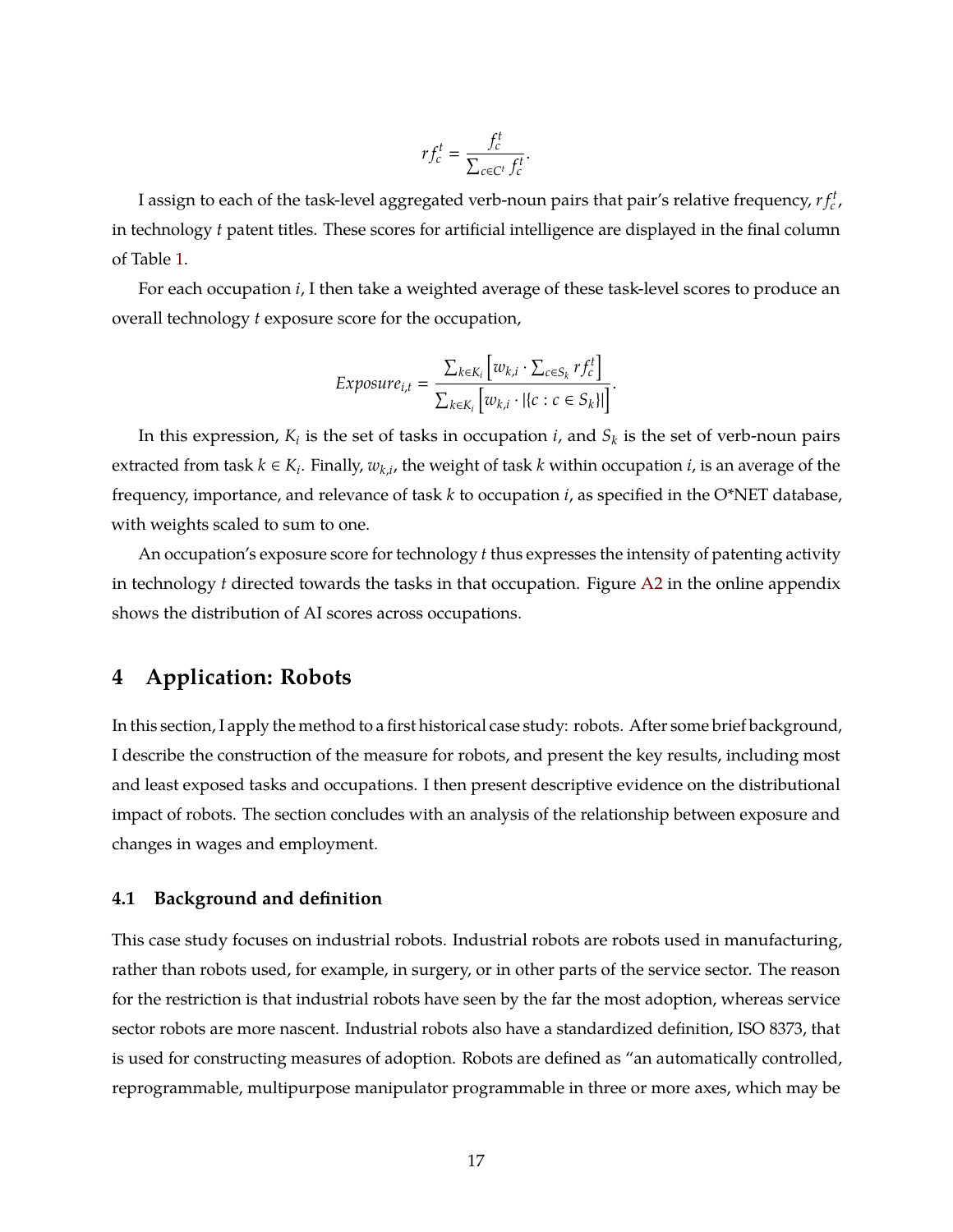either fixed in place or mobile for use in industrial automation applications." A manipulator is defined as a "machine in which the mechanism usually consists of a series of segments, jointed or sliding relative to one another, for the purpose of grasping and/or moving objects (pieces or tools) usually in several degrees of freedom." Examples of robots fitting this definition include manipulators that weld or paint cars, load and unload workpieces from factory equipment such as CNC machine tools and semiconductor fabricators, move materials, and pack boxes. Examples of pieces of industrial equipment that are not robots include most machine tools, an assembly line conveyor belt, and a flexible manufacturing cell (although these latter two may be tended by robots).

### **4.2 Patent selection**

To calculate exposure scores for robots, I first define the set of patents that represent applications of industrial robots. In an ideal world, I would have manually looked through every patent in the database and carefully read it to see whether it corresponded with the ISO definition of industrial robot. Since there are many millions of patents, this exercise was infeasible. As such, I instead followed the following procedure, designed to achieve something as close to the ideal procedure as possible. First, some RAs and I manually compiled a set of 100 patents, with 50 that we deemed to correspond to the ISO robot definition, and 50 that we deemed not to do so. We labeled each patent independently, and then discussed examples on which we disagreed to reach a resolution. We used the Google Patents search engine to find the example patents, using various keyword searches featuring words in or similar to those in the ISO definition.

With our set of positive and negative example patents in hand, we generated a list of candidate keywords and CPC codes that could constitute elements of search queries. The elements could be either inclusion or exclusion criteria for patent titles, abstracts, and CPC codes (e.g., include if the abstract contains "manipulator", exclude if it contains "surgery"). We generated this set of criteria by studying the ISO definition, other patents we found using the Google Patents search engine, and relevant books and trade journal articles. We then selected patents according to every possible Cartesian combination of all our search criteria, and assessed each selection against our test set. We chose the one with the highest F1 score (the harmonic mean of precision and recall) on our test set. The final search criteria used was that the title and abstract should include "robot" OR "manipulat", and that the patent's list of CPC codes should not include A61 ("medical or veterinary science; hygiene") or B01 ("physical or chemical processes or apparatus in general").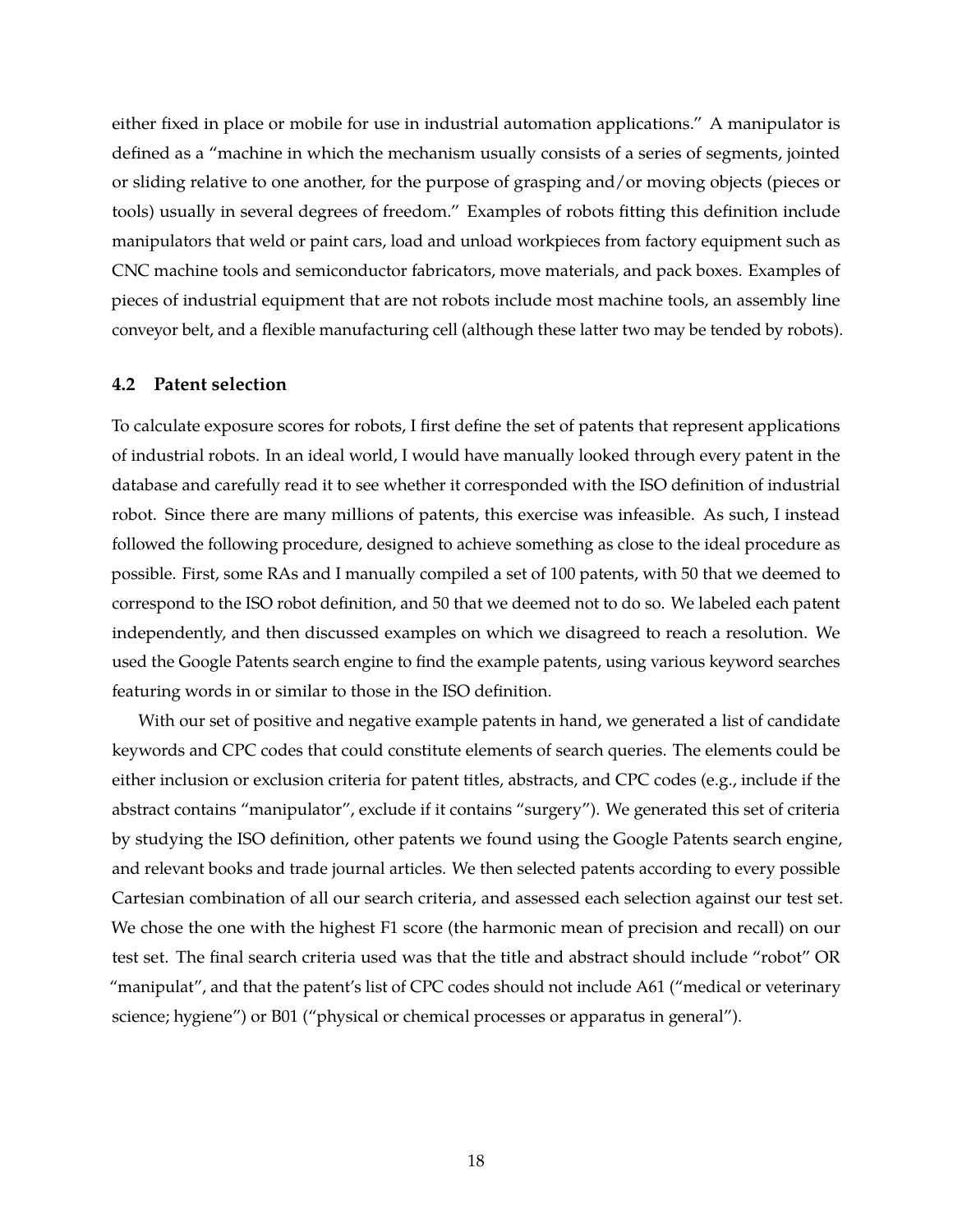<span id="page-20-0"></span>

| Verb    | Example nouns                                                      | Verb   | <b>Example nouns</b>                                                        |
|---------|--------------------------------------------------------------------|--------|-----------------------------------------------------------------------------|
| clean   | surface, wafer, window, glass, floor,<br>tool, casting, instrument | walk   | robot, structure, base, stairs, circuit,<br>trolley, platform, maze         |
| control | robot, arm, motion, position,<br>manipulator, motor, path, force   | carry  | substrate, wafer, tray, vehicle,<br>workpiece, tool, object, pallet         |
| weld    | wire, part, tong, electrode, sensor,<br>component, nozzle          | detect | position, state, collision, obstacle,<br>force, angle, leak, load, landmine |
| move    | robot, body, object, arm, tool, part,<br>substrate, workpiece      | drive  | unit, wheel, motor, belt, rotor, vehicle,<br>automobile, actuator           |

Table 2: **Top extracted verbs and characteristic nouns for robots.**

*Notes:* This table lists the top eight verbs by pair frequency extracted from the title text of patents corresponding to robots, together with characteristic direct objects for each verb chosen manually to illustrate a range of applications. Patents corresponding to each technology are selected using a keyword search. A dependency parsing algorithm is used to extract verbs and their direct objects from patent titles.

### **4.3 Measurement results**

**Top verb-noun pairs from patents** Table [2](#page-20-0) presents the most frequent verbs and illustrative nouns extracted from the robot patents. They include cleaning floors, surfaces, and instruments; moving arms, substrates, and workpieces; welding wires and parts; detecting surfaces, loads, and mines; and assembling vehicles, cabinets, and windshields. These correspond to a wide variety of major applications of robots, particularly in semiconductor and automobile manufacturing, two industries that have seen major adoption of robots.

There are also some verb-noun pairs that likely reflect noise in the measure, such as cleaning a robot, controlling an actuator, and detecting a load. For the most part, this noise seems unlikely to affect the results, since job descriptions do not mention such robotically instrumental activities. However, it is possible that some human tasks, such as those involving cleaning, will receive higher scores than they "ought" to because of, for example, the semantic similarity between cleaning a robot and cleaning other things.

**Most and least exposed occupations** Table [3](#page-21-0) displays the five occupations most exposed to robots, and the five occupations least exposed. I find that the most-exposed occupations include various kinds of materials movers in factories and warehouses, and tenders of factory equipment. Many of these occupations have in fact seen robot-driven automation. For example, one might naively expect both truck driving and forklift truck driving to be automated, given they involve similar activities. However, the method correctly identifies that forklift truck driving (i.e., materials moving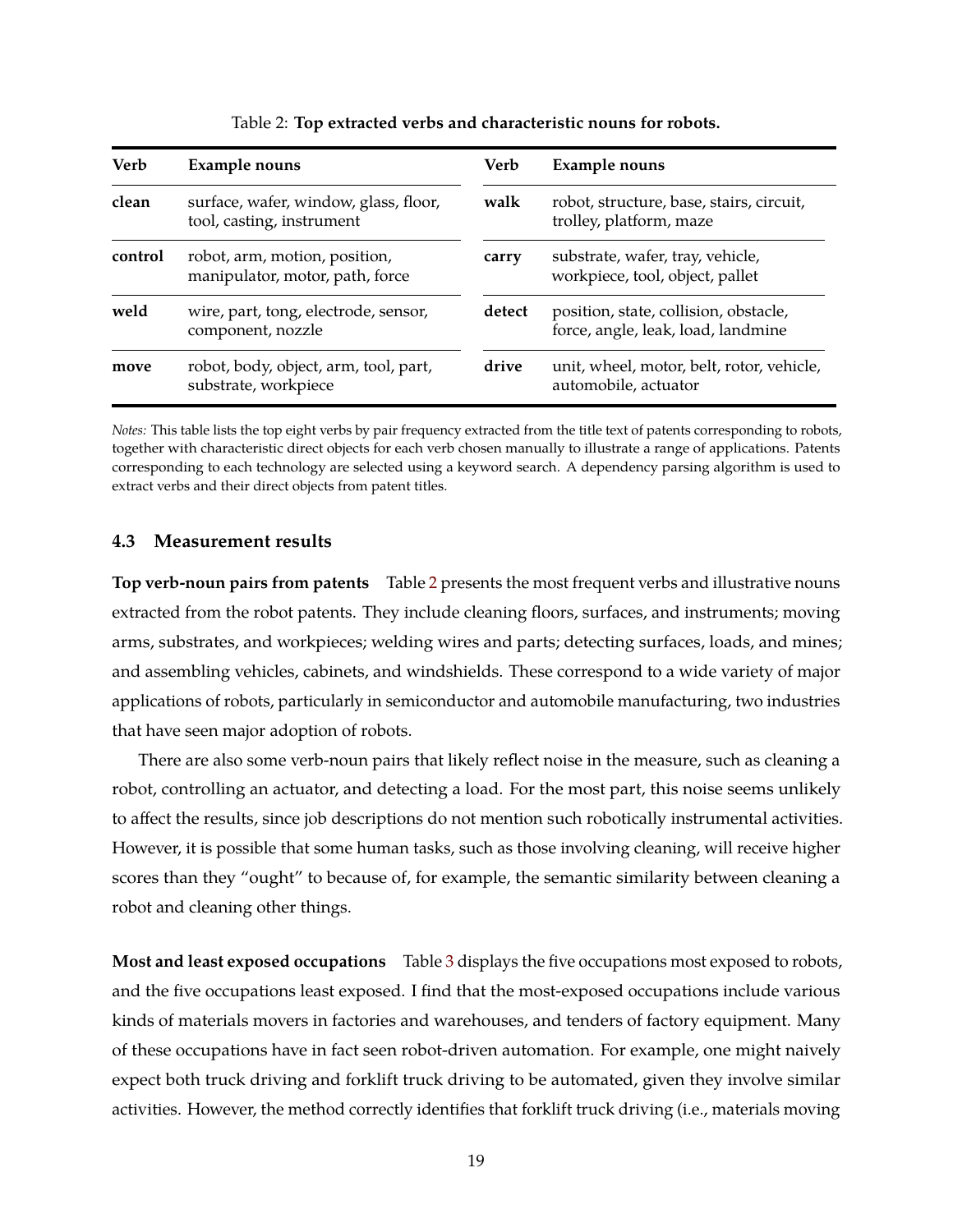<span id="page-21-0"></span>

| Most exposed occupations                      | Least exposed occupations                  |
|-----------------------------------------------|--------------------------------------------|
| Forklift driver                               | Payroll and timekeeping clerks             |
| Operating engineers of cranes, derricks, etc. | Art/entertainment performers               |
| Elevator installers and repairers             | Clergy                                     |
| Janitors                                      | Correspondence and order clerks            |
| Locomotive operators: engineers and firemen   | Eligibility clerks for government programs |

#### Table 3: **Occupations with highest and lowest exposure to robots.**

*Notes:* Table displays census occupation title for the five occupations with the highest exposure scores and with the lowest exposure scores above employment threshold of 150.

in warehouses and factories) has been heavily automated by robots, while road truck driving has not. (To the extent road truck driving is being automated currently, this automation is not being done by industrial robots as defined here.) Least-exposed occupations include payroll clerks, artistic performers, and clergy. These do not primarily involve the kinds of repetitive manual tasks that robots automate.

The noise in the measure creates some false positives. For example, a highly-exposed occupation is "elevator installers and repairers". It receives a high score because its tasks feature assembling and welding elevator cars. The algorithm extracts the word "cars" as the noun in the verb-noun pair, rather than "elevator cars", and so assigns a high score based on the large number of car welding and assembly robots patents.

### **4.4 Distributional impacts of robots: descriptive evidence**

I now turn to consider the distributional impacts of robots, by studying the kinds of people who work in occupations highly exposed to robots. To each individual in the IPUMS 2010 census sample, I assign the exposure score of the their occupation. I then create two kinds of results. In the first kind, I look at particular demographic groups, such as individuals with different levels of education, and calculate the average exposure scores of these individuals given their occupations. In the second kind, I use occupations as the unit of analysis. I rank occupations by, for example, the percent of workers who are female, or by their average wage, and plot exposure scores against these rankings.

The results are presented in Figure [3.](#page-22-0) Panel (a) plots exposure scores against occupational wage percentiles, with percentiles weighted by hours worked. This figure shows that low-wage occupations are most exposed, and high-wage occupations much less. Panel (b) presents exposure scores by individuals' levels of education. Individuals with less than high school education are most exposed to robots. Exposure decreases monotonically by level of education, with almost no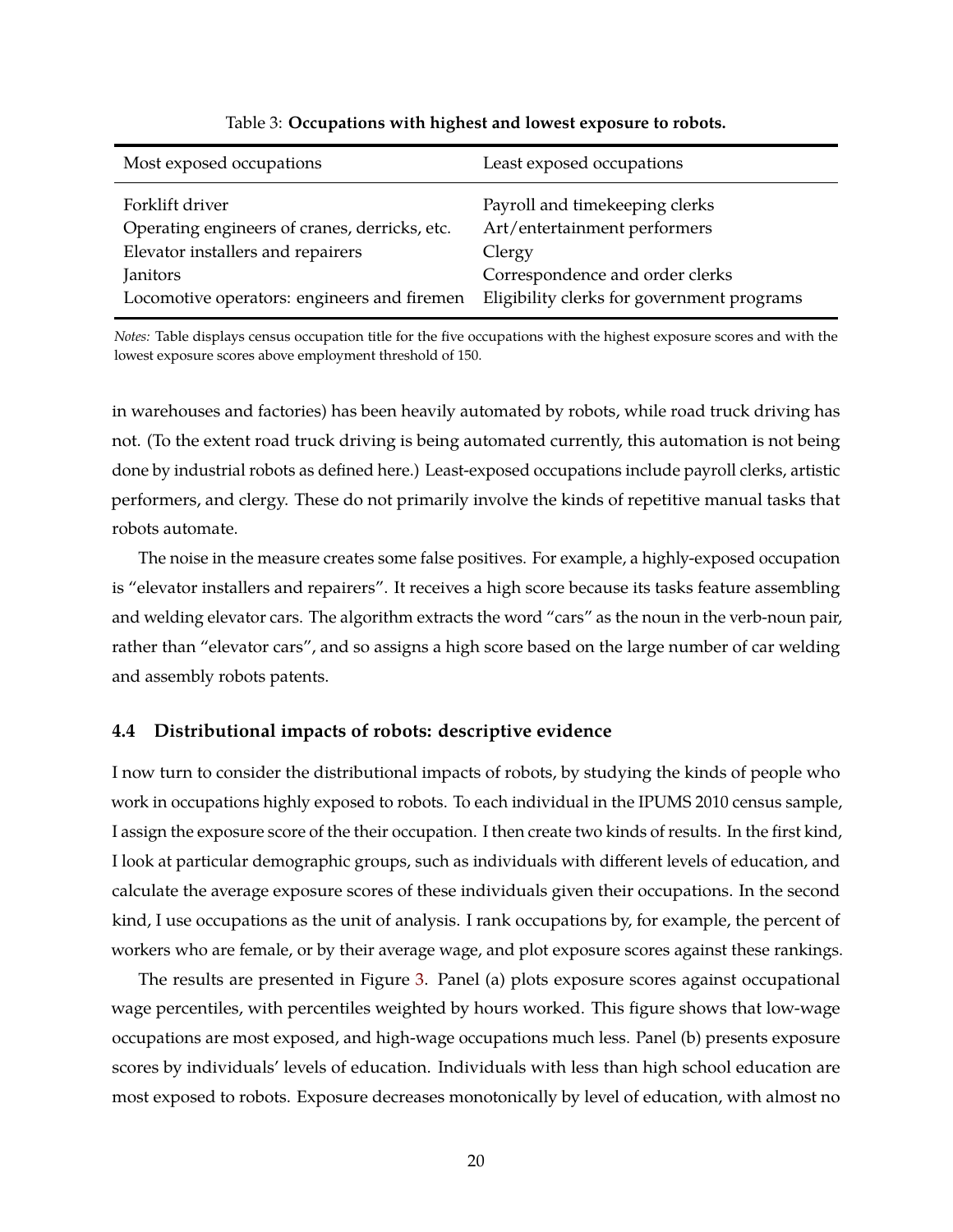<span id="page-22-0"></span>

(c) Exposure by percent of female workers in occupa-

(d) Exposure by age.



*Notes:* Plot (a) shows the average of standardized occupation-level exposure scores for robots by occupational wage percentile rank using a locally weighted smoothing regression (bandwidth 0.8 with 100 observations), following [Acemoglu](#page-48-2) [and Autor](#page-48-2) [\(2011\)](#page-48-2). Wage percentiles are measured as the employment-weighted percentile rank of an occupation's mean hourly wage in the May 2016 Occupational Employment Statistics. Plot (b) is a bar graph showing the exposure score percentile for robots averaged across all industry-occupation observations, weighted by 2010 total employment in given educational category. Plot (c) is a binscatter. The x-axis is the percent of workers in an industry-occupation observation reported female in the 2010 census. Plot (d) is a binscatter. The x-axis is the average age of workers in an industry-occupation observation in the 2010 census.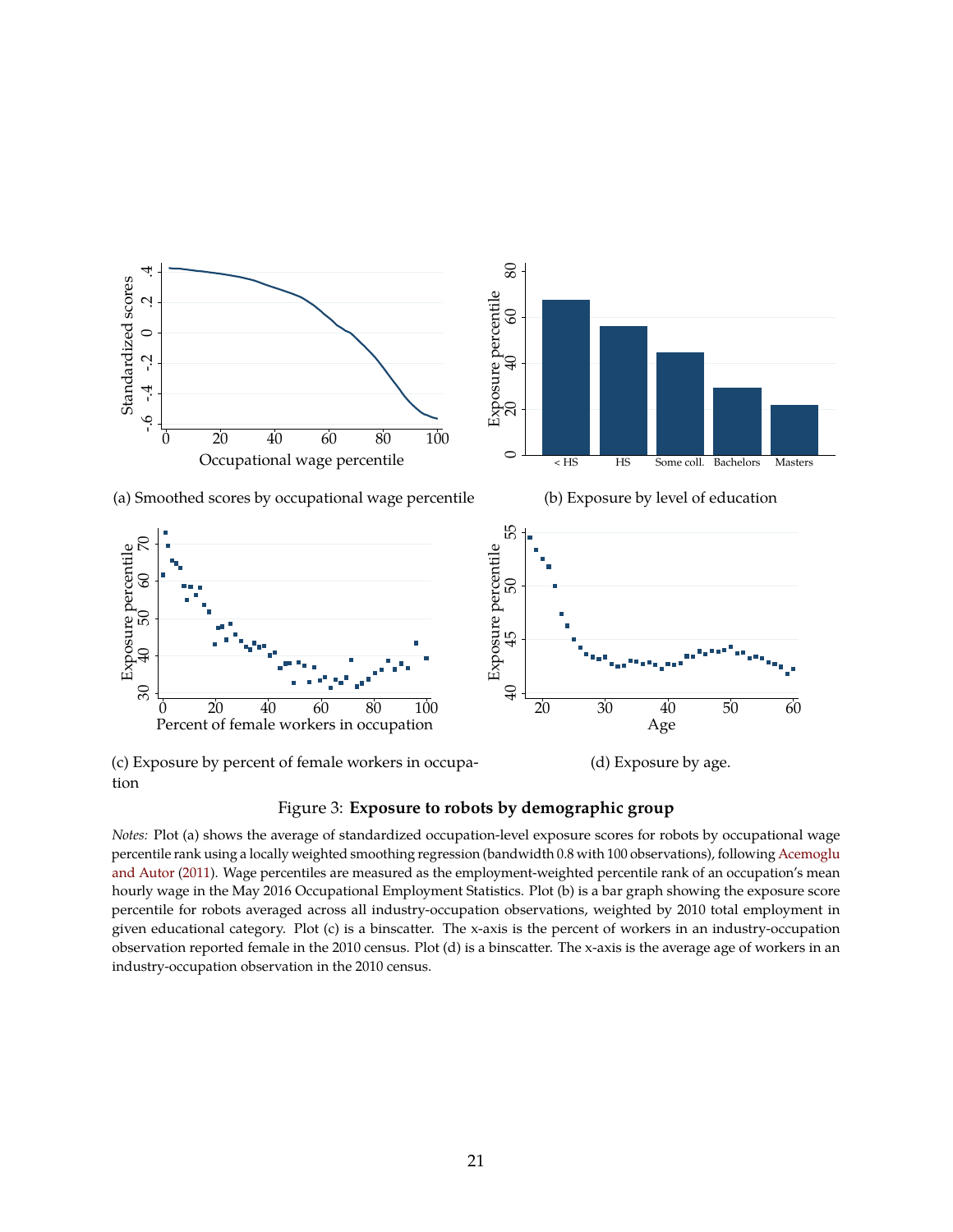exposure for those with master's degrees. This is consistent with the results by occupational wage percentile.

Panel (c) plots average exposure scores for occupations by percent of female workers. This shows that occupations whose workers are predominantly male are much more exposed to robots than occupations with a primarily female workforce. This is consistent with the clustering of men in production jobs in manufacturing, which are very exposed to robots, while women are more likely to work in jobs with a high level of interpersonal content, which are much less exposed. Finally, Panel (d) shows the results by individuals' age. I find that workers in their 20s are much more likely to be exposed to robots than workers in their 30s and above. This reflects the fact that young workers are much more likely to be engaged in manual work.

It bears reiterating that in this section I am only studying the types of people who work in exposed occupations. This is different from studying what happens to those people. For example, affected individuals could have suffered wage declines or unemployment, or they could have moved to different jobs for which demand was strong. I discuss this issue further below.

### **4.5 Relationship between exposure and changes in wages and employment**

As discussed in the model section above, the net effect of task-level substitution on demand for occupations is theoretically ambiguous, due to the countervailing productivity and displacement channels. I now study empirically the relationship between my measure of occupation exposure to robots and changes in employment and wages over the period 1980 to 2010. The overall pattern of results, for this and the other case studies, provides suggestive evidence that, over the long run, task-level substitution results in occupation-level declines in employment and wages.

### <span id="page-23-0"></span>**4.5.1 Empirical strategy**

To study the relationship between exposure scores and changes in employment and wages, I estimate variations of the following regression:

$$
\Delta y_{o,i,t} = \alpha_i + \beta \exp_o + \gamma \mathbf{Z}_o + \epsilon_{o,i,t}.
$$

In this specification, the unit of observation is an occupation-industry-year cell, such as welders in auto manufacturing in 1980, with *o* denoting occupation, *i* industry, and *t* year. The dependent variable is a long difference from 1980 to 2010 of an outcome variable of interest, such as wages. On the right-hand side, I include industry fixed effects;  $Exp<sub>o</sub>$  is the exposure of the occupation to robots; and the vector of controls **Z***<sup>o</sup>* contains occupation-level variables such as terciles of average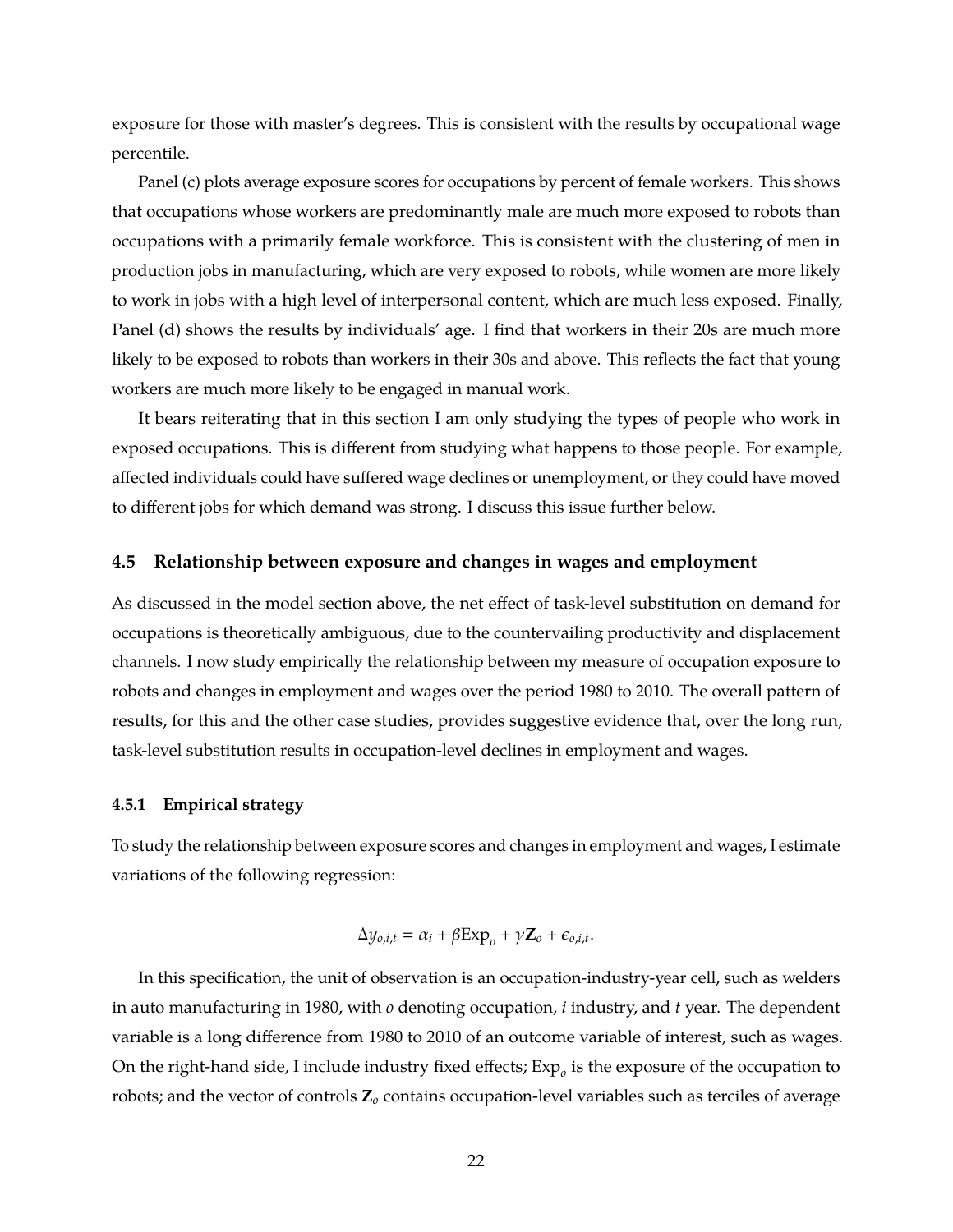years of education.

As described in the model section, the use of occupation-industry-year cells helps to isolate changes in the demand for occupations that are due to task-level substitution on the production side, rather than those due to changes in consumers' incomes and the prices they face. For example, trade with China has substantially reduced demand for textiles produced in the US. If I used only occupations as the unit of observation, then if there was a correlation between occupations exposed to robots and occupations in industries exposed to trade with China, I would conflate these two forces in the estimation. Instead, I study changes in relative labor demand within industries. For example, if, within textile industries, the share of textile machine operatives in employment has decreased, while that of managers has increased, this is more likely to be a function of factors affecting production, rather than factors affecting demand.

In constructing a measure of change in employment, I face issues of entry and exit of occupationindustry cells. Because of these zero-valued observations, reflecting new and obsolete jobs, I cannot use log changes. Instead, I follow the literature and use DHS changes. Also known as arc percentage change or percent change relative to the midpoint, DHS is a symmetric measure of the growth rate defined as the difference of two values divided by their average [\(Davis, Haltiwanger, and](#page-49-7) [Schuh](#page-49-7) [1996\)](#page-49-7). This results in a second-order approximation of the log change for growth rates near zero; values are restricted to being between -2 and 2, with -2 and 2 representing exit and entry respectively.

For wages, I use the log change in real weekly wages for full-time, full-year workers in each cell. For exposure scores, I transform the raw scores to be in employment-weighted percentiles. Thus, a score of 90 means that 10% of workers work in occupations with a higher exposure score. Industries are in the IPUMS IND1990 consistent industry classification; this classification is used to construct the occupation-industry cells, and also for industry fixed effects. Standard errors are clustered by industry. Finally, the sample is restricted to industries within the manufacturing sector.

#### **4.5.2 Results**

Figure [4](#page-25-0) is a residual binscatter at the occupation-industry level showing the relationship between robot exposure and changes in employment (blue line, left axis) and changes in wages (red line, right axis), after controlling for industry fixed effects. Regression results corresponding to the binscatter are presented in Tables [4](#page-26-0) and [5.](#page-27-0) The first column does not control for industry fixed effects; these are added in column (2). The controls added in the remaining columns are discussed below.

These results are quantitatively large. Although I cannot attribute causality to the exposure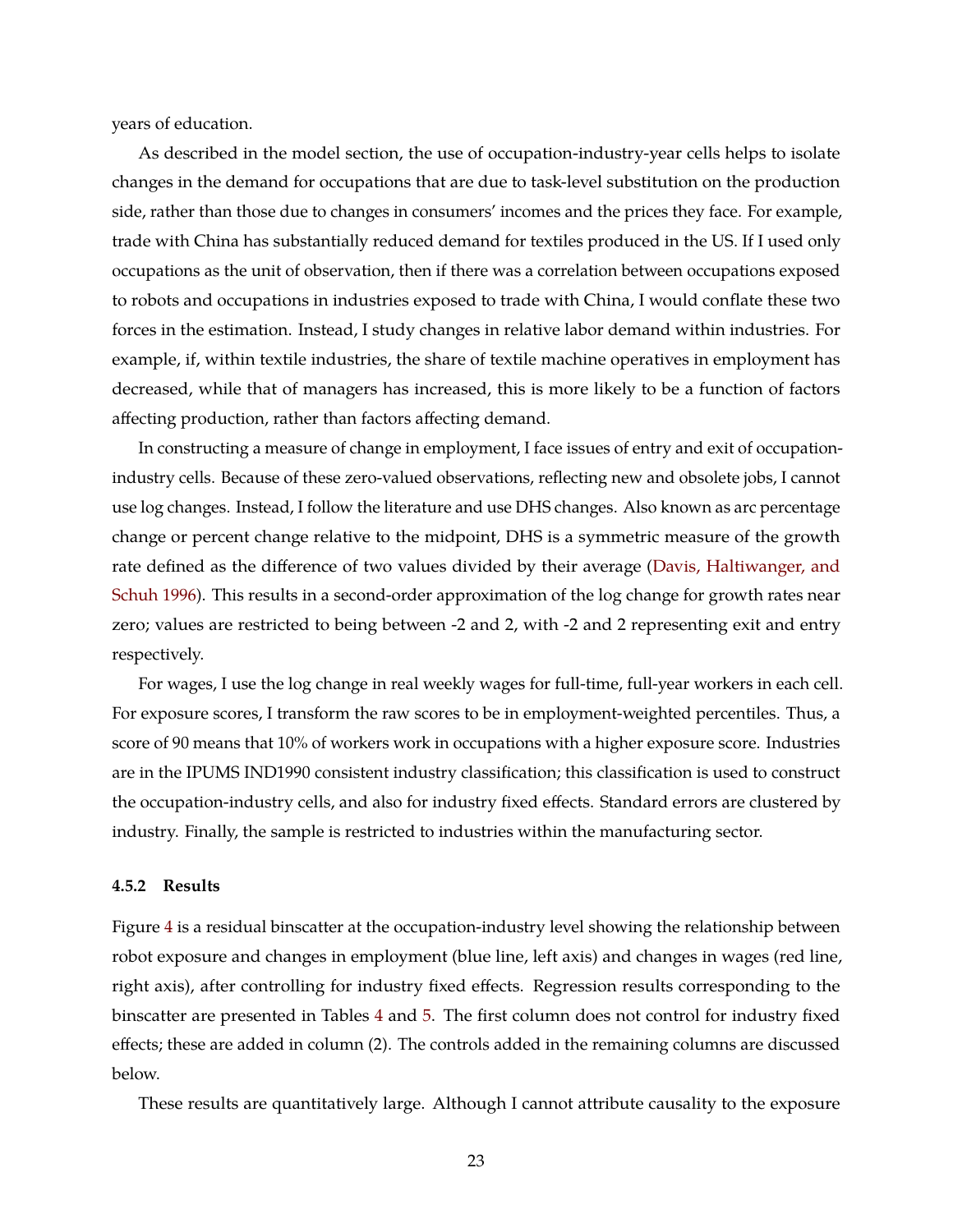<span id="page-25-0"></span>

Figure 4: **Change in employment and wages 1980-2010 by exposure to robots.**

*Notes:* Plot is a binscatter. Change in employment is measured as DHS change of an occupation-industry cell's share of overall employment between 1980 and 2010, winsorized at the top and bottom 1%. Change in wages is measured as log difference in a cell's mean FTFY weekly wage. Controls added for industry fixed effects. Sample is restricted to industries within the manufacturing sector.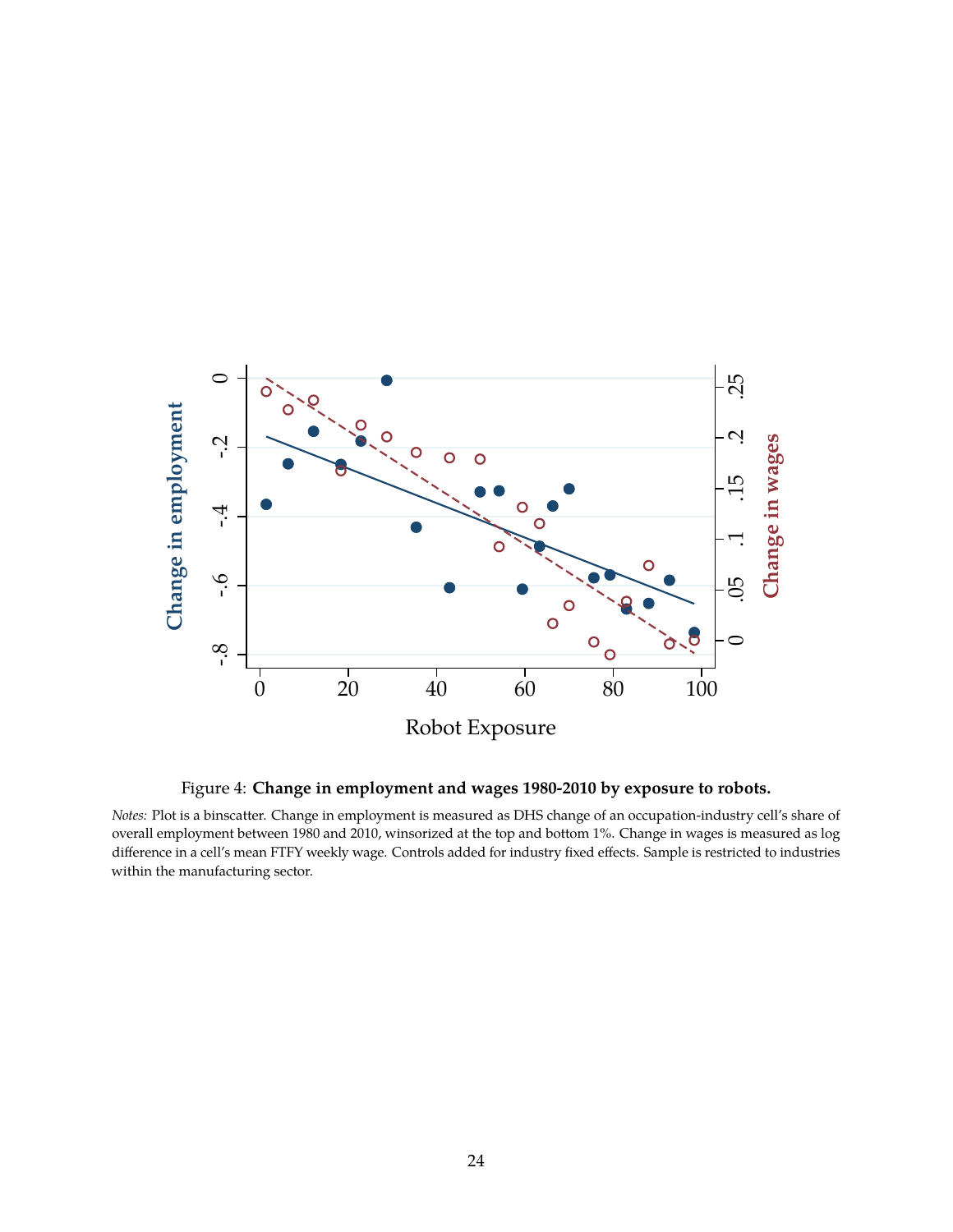<span id="page-26-0"></span>

|                                       | (1)                  | (2)                   | (3)                   | (4)                   | (5)                   |
|---------------------------------------|----------------------|-----------------------|-----------------------|-----------------------|-----------------------|
| Exposure                              | $-0.29***$<br>(0.02) | $-0.28***$<br>(0.02)  | $-0.26***$<br>(0.02)  | $-0.16***$<br>(0.03)  | $-0.22***$<br>(0.03)  |
| Offshorability                        |                      |                       | $0.84*$<br>(0.44)     | $0.82*$<br>(0.44)     | $-2.29***$<br>(0.50)  |
| Medium education                      |                      |                       |                       | $7.84***$<br>(1.75)   | $9.52***$<br>(1.67)   |
| High education                        |                      |                       |                       | $10.22***$<br>(1.89)  | 27.73***<br>(2.01)    |
| Wage                                  |                      |                       |                       |                       | $-0.07***$<br>(0.01)  |
| Wage squared                          |                      |                       |                       |                       | $0.00**$<br>(0.00)    |
| Adjusted $R^2$<br><b>Industry FEs</b> | 0.042                | 0.094<br>$\checkmark$ | 0.095<br>$\checkmark$ | 0.101<br>$\checkmark$ | 0.163<br>$\checkmark$ |
| Observations                          | 6,708                | 6,708                 | 6,708                 | 6,708                 | 6,708                 |

Table 4: **Change in wages vs. exposure to robots, 1980-2010.**

*Notes:* Each observation is an occupation-industry cell. Dependent variable is 100x change in log wage between 1980 and 2010 winsorized at the top and bottom 1%. Education variables are terciles of average years of education for occupationindustry cells in 1980. Wages are cells' mean weekly wage for full-time, full-year workers in 1980. Offshorability is an occupation-level measure from Autor and Dorn (2013). Sample is restricted to industries within the manufacturing sector. Standard errors are clustered by industry. \* p<0.10, \*\* p<0.05, \*\*\* p<0.01.

scores, moving from the 25th to the 75th percentile of exposure to robots is associated with a decline in industry employment share of between 9 and 18%, depending on the specification, and a decline in wages of between 8 and 14%. Recall that these are within-industry effects. Thus, these results are not simply showing that manufacturing jobs are exposed to robots, and manufacturing has (for other reasons) declined. Rather, they show that within each manufacturing industry, the particular occupations exposed to robots have declined much more than those that are not exposed.

There are a number of potential source of endogeneity, which I now address. First, I consider the possibility that there were other changes occurring on the production side beyond robots. A major force occurring over this time period was the rise of offshoring. I control for an occupation-level index of offshorability in column (3) of the two regression tables, and find that it does not affect my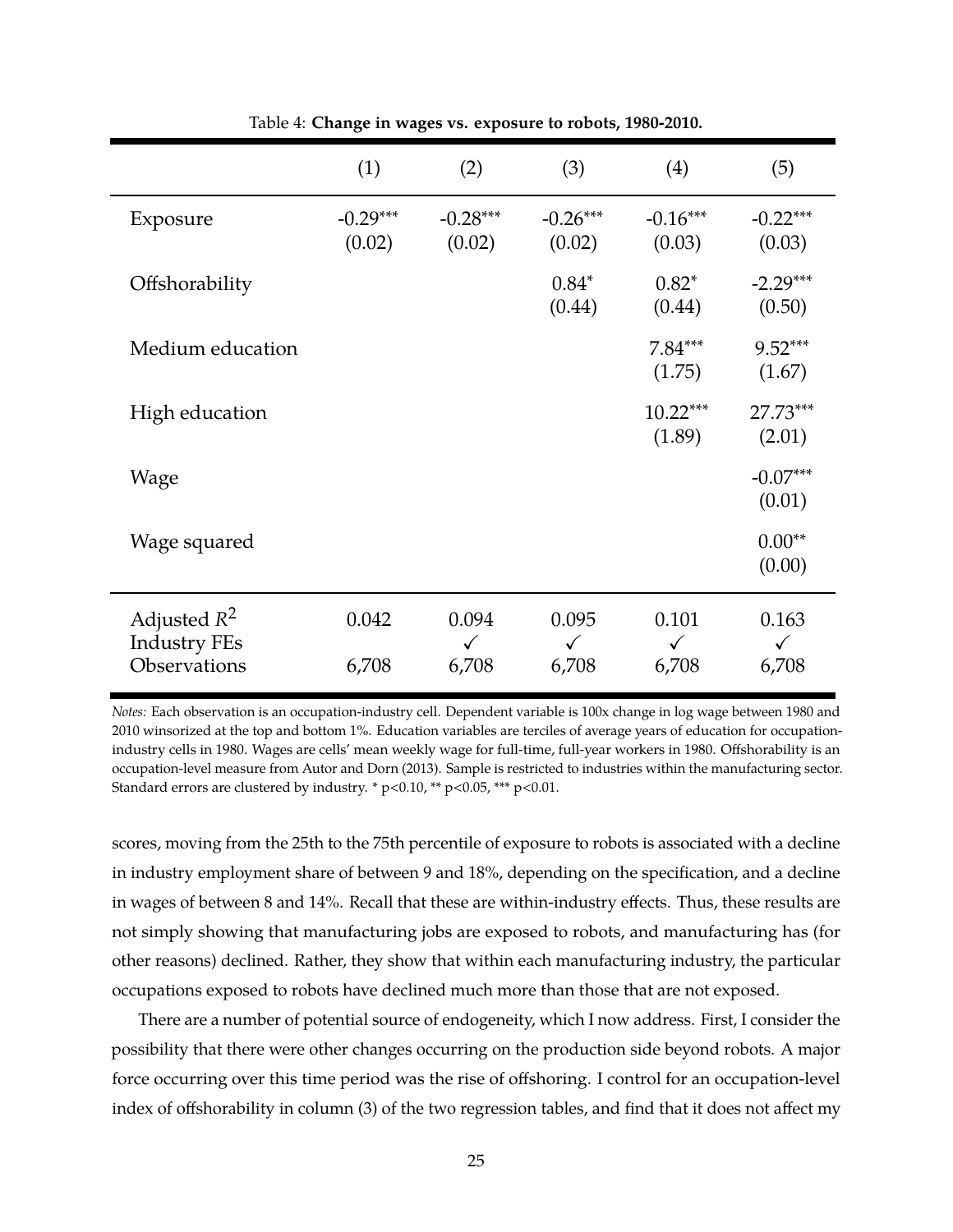<span id="page-27-0"></span>

|                                                       | (1)                  | (2)                             | (3)                             | (4)                             | (5)                             |
|-------------------------------------------------------|----------------------|---------------------------------|---------------------------------|---------------------------------|---------------------------------|
| Exposure                                              | $-0.37***$<br>(0.03) | $-0.36***$<br>(0.03)            | $-0.35***$<br>(0.03)            | $-0.18***$<br>(0.03)            | $-0.16***$<br>(0.03)            |
| Offshorability                                        |                      |                                 | 0.78<br>(0.54)                  | $0.93*$<br>(0.55)               | $2.02***$<br>(0.55)             |
| Medium education                                      |                      |                                 |                                 | $-0.26$<br>(1.54)               | $-1.20$<br>(1.54)               |
| High education                                        |                      |                                 |                                 | 21.39***<br>(2.43)              | $14.42***$<br>(2.40)            |
| Wage                                                  |                      |                                 |                                 |                                 | $0.04***$<br>(0.00)             |
| Wage squared                                          |                      |                                 |                                 |                                 | $-0.00***$<br>(0.00)            |
| Adjusted $R^2$<br><b>Industry FEs</b><br>Observations | 0.018<br>14,065      | 0.129<br>$\checkmark$<br>14,065 | 0.129<br>$\checkmark$<br>14,065 | 0.141<br>$\checkmark$<br>14,065 | 0.147<br>$\checkmark$<br>14,065 |
|                                                       |                      |                                 |                                 |                                 |                                 |

Table 5: **Change in employment vs. exposure to robots, 1980-2010.**

*Notes:* Each observation is an occupation-industry cell. Dependent variable is 100x DHS change of a cell's share of overall employment between 1980 and 2010, winsorized at the top and bottom 1%. Education variables are terciles of average years of education for occupation-industry cells in 1980. Wages are cells' mean weekly wage for full-time, full-year workers in 1980. Offshorability is an occupation-level measure from Autor and Dorn (2013). Observations are weighted by cell's labor supply, averaged between 1980 and 2010. Sample is restricted to industries within the manufacturing sector. Standard errors are clustered by industry. \* p<0.10, \*\* p<0.05, \*\*\* p<0.01.

results.

Second, there changes on the product demand side that could be affecting my results. The industry fixed effects should absorb changes due to factors such as trade and shifting preferences that affect demand for products. However, the industry classification is somewhat coarse. There are only 82 industries I can consistently measure in manufacturing. It is therefore possible that there are changes in product demand occurring within industries. To the extent these are correlated with the use of robots in production, these could be biasing my results. It seems most likely that changes in preferences and trade-induced shifts in demand would both point in the direction of favoring higher-quality products. If robots were consistently associated with products of a particular kind,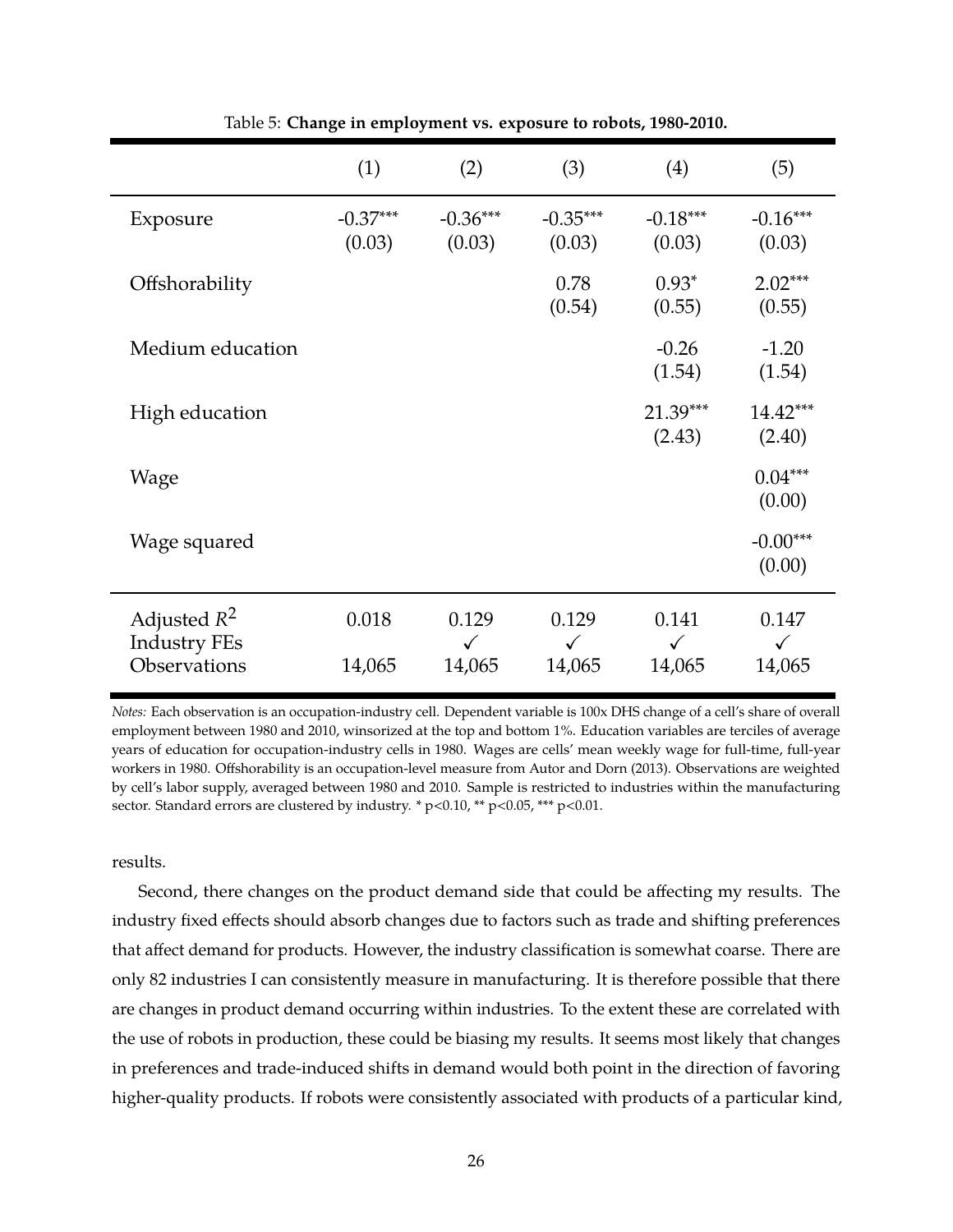it would be possible to sign the direction of this bias. Unfortunately, however, it is not clear that robots are used to automate higher or lower quality products within a given industry. There are forces pushing in both directions. For example, lower quality goods may have a higher volume, and thus increase the incentives to automate (given the fixed costs of automation). On the other hand, robots enable the creation of some products that are too difficult for humans construct manually, and these are likely to be of higher quality than the manually-produced versions [\(Dixon, Hong, and](#page-49-8) [Wu](#page-49-8) [2019\)](#page-49-8).

A third issue concerns the labor supply side. There were large changes in demographics and skills supplies over this period. It could be that educational upgrading of the workforce, for example, increased the relative supply of high skill workers and reduced it for low skill workers. I would then see this reduced supply of low-skill workers, who work in occupations most exposed to robots, and attribute the decline to reduced demand induced by automation, rather than simply reduced supply. To address these issues, I control for terciles of education in column (4) of the two regression tables. This reduces the magnitude of the coefficients by 40-50%, but they remain large and statistically significant.

Fourth, I consider the possibility that wage polarization unrelated to robot adoption may be driving my results. A large literature in economics has documented that wages for middle-skill workers have declined over the time period I study, while wages at the very top have increased.<sup>[13](#page-28-0)</sup> To check that these are not driving my results, I control for a occupation average wage and its square in column (5) of the two regression tables. This has little impact on the results.

## **5 Application: Software**

This section considers my second historical case study: software. Recapitulating the sequence of analyses for robots, I first briefly describe what software is and how I construct the exposure measure, before presenting the key results. I present evidence on the distributional impacts of software, and, finally, study the relationship between software exposure and changes in wages and employment.

### **5.1 Background and definition**

Software refers to computer programs that implement manually-specified "if-then" rules. Conceptually, I regard a computer program as software (as opposed to AI) if every action it performs has been specified in advance by a human. This requires human programmers to be able to anticipate every

<span id="page-28-0"></span><sup>13</sup>See, for example, [Michaels, Natraj, and Van Reenen](#page-51-0) [\(2013\)](#page-51-0).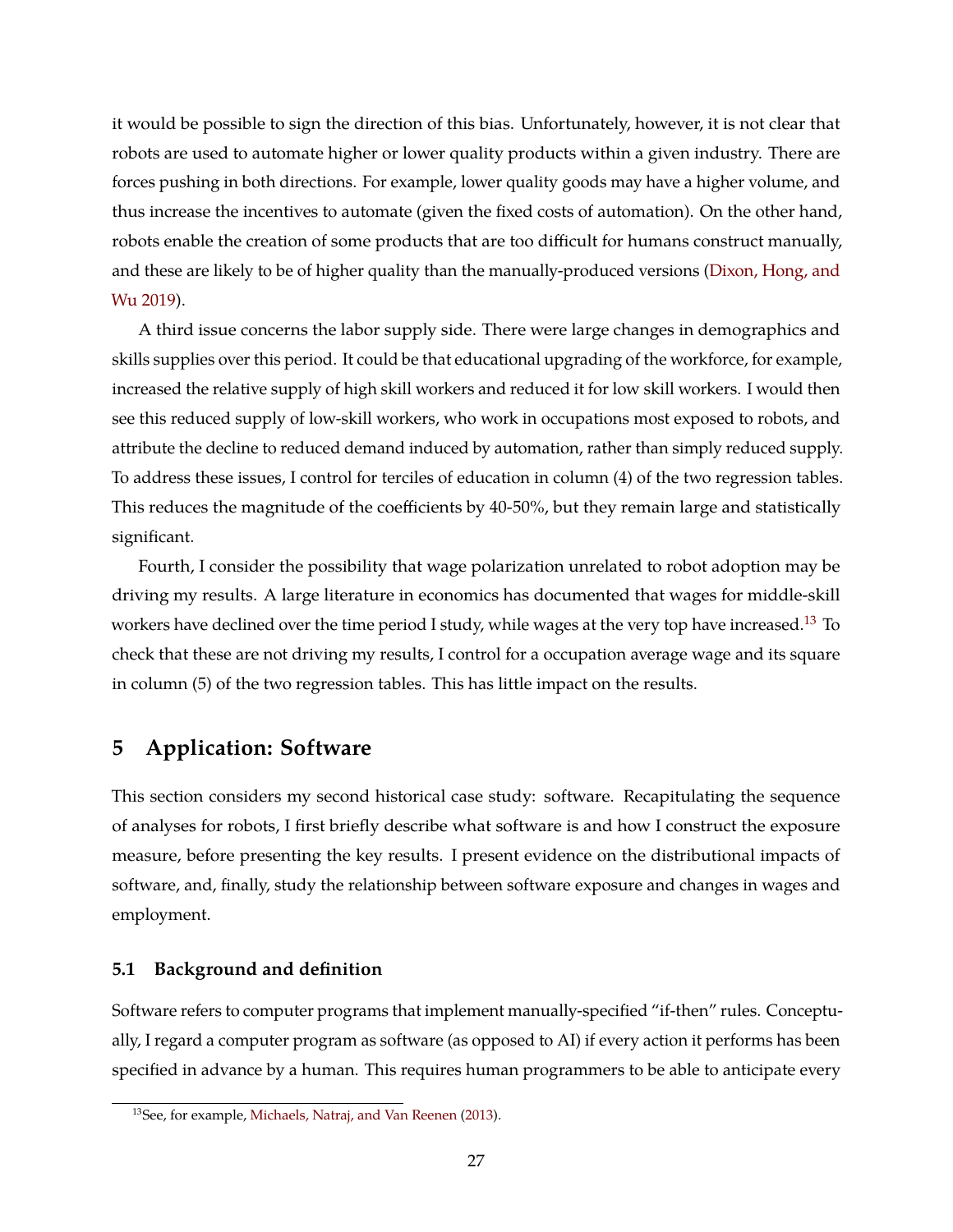<span id="page-29-0"></span>

| Verb      | Example nouns                                                              | Verb     | <b>Example nouns</b>                                                        |
|-----------|----------------------------------------------------------------------------|----------|-----------------------------------------------------------------------------|
| record    | data, position, log, location,<br>reservation, transaction                 | detect   | defect, error, malware, fault,<br>condition, movement                       |
| store     | program, data, information, image,<br>instruction, value                   | generate | data, image, file, report, map, key,<br>password, animation, diagram        |
| control   | access, display, unit, image, device,<br>power, motor                      | measure  | rate, performance, time, distance,<br>thickness                             |
| reproduce | data, picture, media, file, sequence,<br>speech, item, document, selection | receive  | signal, data, information, message,<br>order, request, instruction, command |

Table 6: **Top extracted verbs and characteristic nouns for software.**

*Notes:* This table lists the top eight verbs by pair frequency extracted from the title text of patents corresponding to software, together with characteristic direct objects for each verb chosen manually to illustrate a range of applications. Patents corresponding to each technology are selected using a keyword search. A dependency parsing algorithm is used to extract verbs and their direct objects from patent titles.

contingency, and also to be able to describe the steps required to complete the task. Examples of software include most applications we use on our computers, such as word processing, spreadsheet software, and web browsers, as well as business applications such as enterprise resource planning and reservation and ticketing systems.

### **5.2 Patent selection**

To calculate exposure scores for software, I first define the set of patents that represent software applications. Unlike for robots, where I had to construct my own definition, there is already a standard definition of software patents in the literature. This was developed in Bessen and Hunt (2007). In that paper, the authors follow a variant of the procedure I followed for robots: they manually created a "test set" of patents that they labeled as either software or not software, identified candidate key terms, and constructed a keyword search algorithm using these terms that they then validated against their test set. Their final search algorithm require one of the keywords "software", "computer", or "program" to be present, and none of the keywords "chip", "semiconductor", "bus", "circuity", or "circuitry" to be present. This algorithm has a recall rate (fraction of "true" software patents retrieved) of 78%, and a false discovery rate of 16% on their test set.

### **5.3 Measurement results**

**Top verb-noun pairs from patents** Table [6](#page-29-0) presents the most frequent verbs and illustrative nouns extracted from the software patents. They include recording information, reservations, and locations;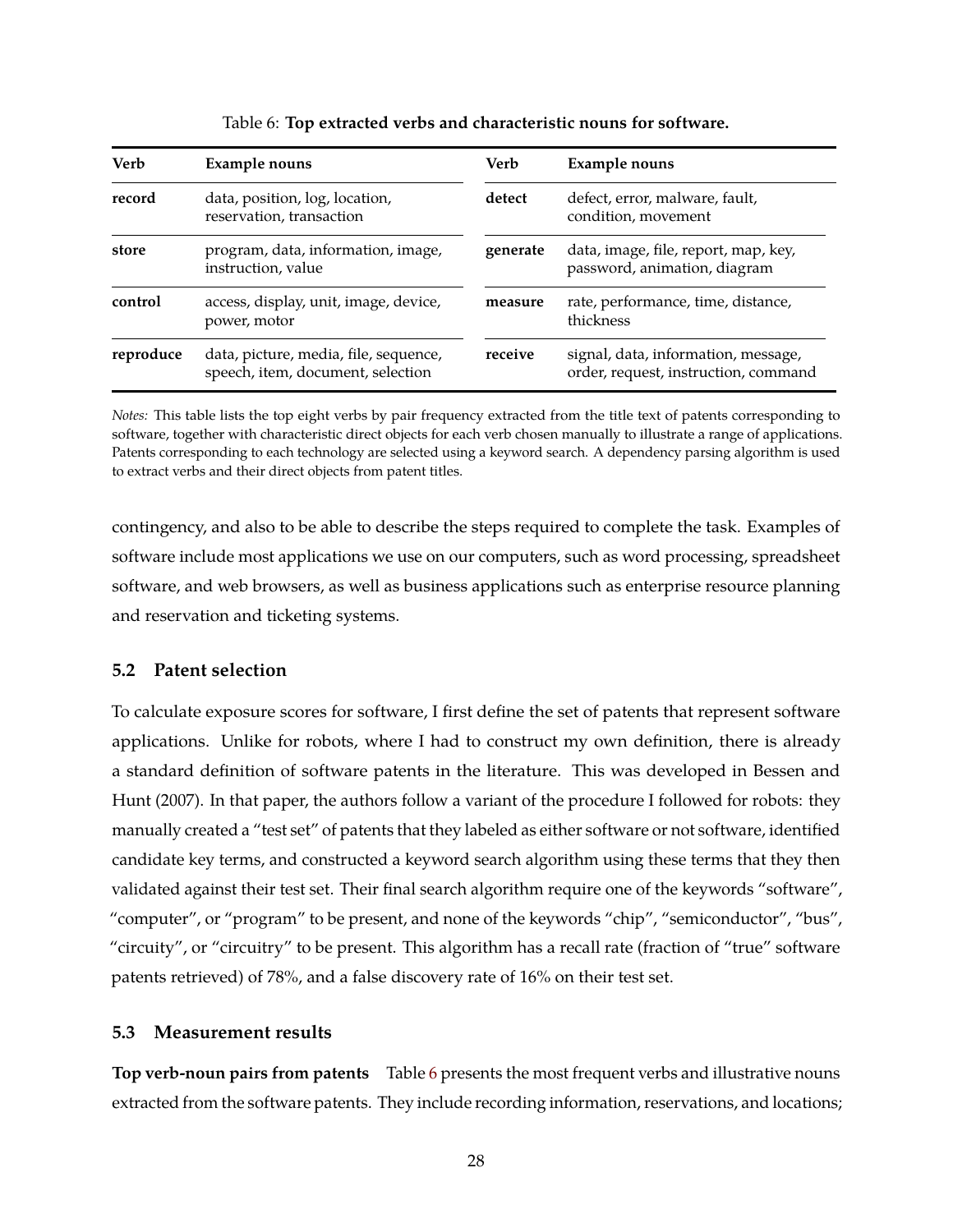<span id="page-30-0"></span>

| Most exposed occupations                    | Least exposed occupations        |
|---------------------------------------------|----------------------------------|
| Broadcast equipment operators               | <b>Barbers</b>                   |
| Water and sewage treatment plant operators  | Podiatrists                      |
| Parking lot attendants                      | Subject instructors, college     |
| Packers and packagers by hand               | Art/entertainment performers     |
| Locomotive operators: engineers and firemen | Mail carriers for postal service |

### Table 7: **Occupations with highest and lowest exposure to software.**

*Notes:* Table displays census occupation title for the five occupations with the highest exposure scores and with the lowest exposure scores above employment threshold of 150.

controlling access and displays; storing information, values, and instructions; reproducing media; and executing programs, logic, and rules. These activities may be summarized as manipulating information according to pre-defined rules, reflecting very closely our conceptual definition of software.

**Most and least exposed occupations** Table [7](#page-30-0) presents the top 5 and bottom 5 occupations by software exposure. The most-exposed occupations include broadcast equipment operators, plant operators, parking lot attendants, and packers and packagers. These are all occupations that involve processing information according to pre-defined rules, and have all seen computers take over large parts of their tasks. For example, many parking lot attendants have been fully replaced by software-driven parking permit payment machines, which record and track information pertaining to vehicles and process payments according to pre-defined rules. Occupations least exposed to software include barbers, podiatrists, and postal service mail carriers. These are occupations that have substantial manual components that are not easy to hard-code in advance, and, in many cases, interpersonal components too.

**Comparison to [Autor, Levy, and Murnane](#page-48-1) [\(2003\)](#page-48-1)** As a form of qualitative validation, I compare my occupation-level software exposure scores to the measures of routineness developed in [Autor,](#page-48-1) [Levy, and Murnane](#page-48-1) [\(2003\)](#page-48-1). That paper's measures of routine manual and routine cognitive tasks were designed to capture the tasks for which software substitutes. I find that routine manual and routine cognitive scores are strongly positively correlated with my measures of software exposure. Full details are provided in Appendix [D.1.](#page-58-0)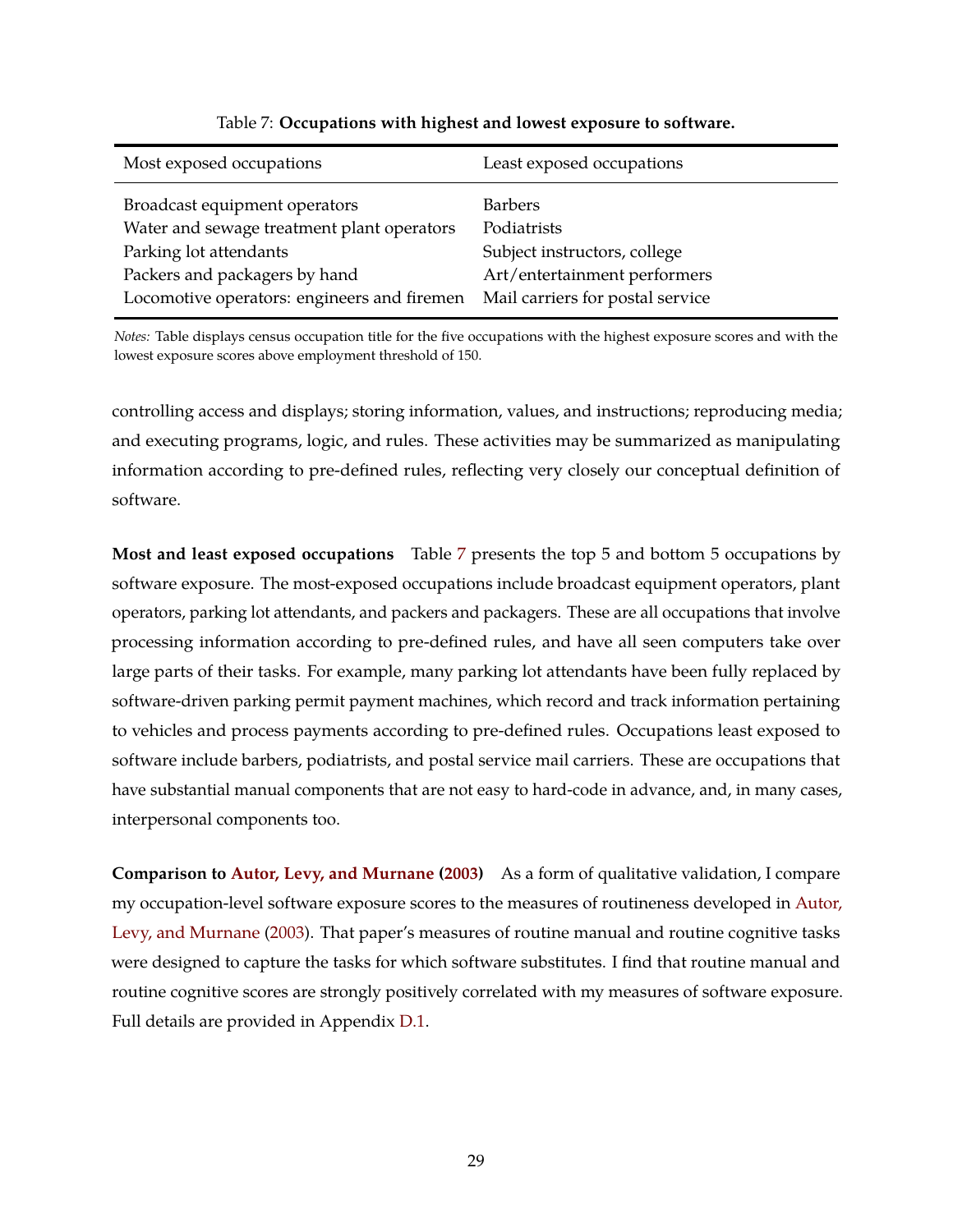<span id="page-31-0"></span>

(c) Exposure by percent of female workers in occupa-

Figure 5: **Exposure to software by demographic group**

*Notes:* Plot (a) shows the average of standardized occupation-level exposure scores for software by occupational wage percentile rank using a locally weighted smoothing regression (bandwidth 0.8 with 100 observations), following [Acemoglu](#page-48-2) [and Autor](#page-48-2) [\(2011\)](#page-48-2). Wage percentiles are measured as the employment-weighted percentile rank of an occupation's mean hourly wage in the May 2016 Occupational Employment Statistics. Plot (b) is a bar graph showing the exposure score percentile for software averaged across all industry-occupation observations, weighted by 2010 total employment in given educational category. Plot (c) is a binscatter. The x-axis is the percent of workers in an industry-occupation observation reported female in the 2010 census. Plot (d) is a binscatter. The x-axis is the average age of workers in an industry-occupation observation in the 2010 census.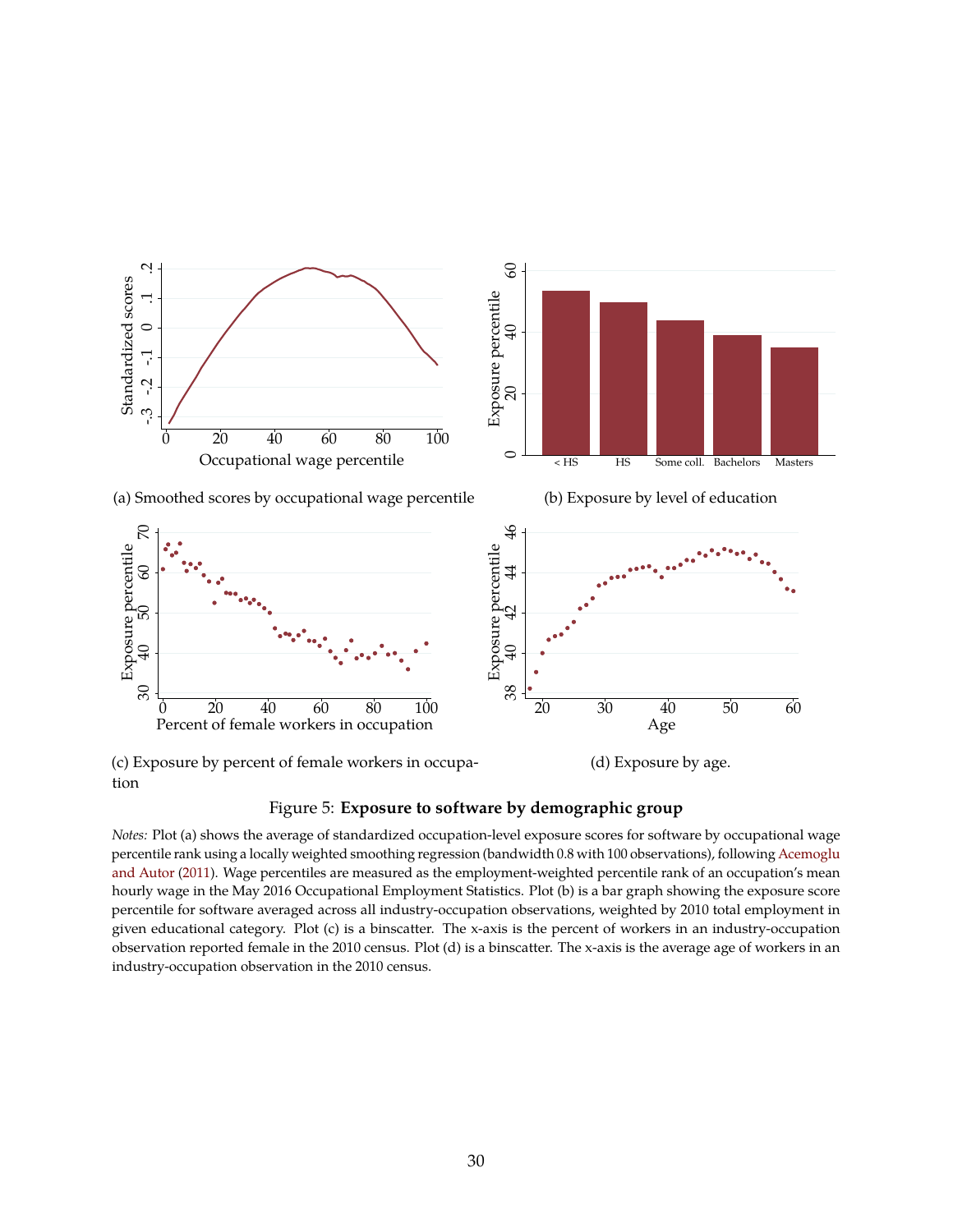### **5.4 Distributional impacts of software: descriptive evidence**

To examine the distributional impacts of software, I study the kinds of people who work in occupations highly exposed to software, following the same analysis procedure as for robots. The results are presented in Figure [5.](#page-31-0) Panel (a), exposure scores by occupational wage percentile, shows that middle-wage occupations are most exposed to software. This is consistent with the literature on polarization, which has found that I.T. has reduced demand for middle-wage jobs while increasing it for low- and high-wage jobs.<sup>[14](#page-32-0)</sup> Panel (b) presents exposure scores by individuals' levels of education. With robots, exposure was sharply decreasing with education. For software, exposure is still decreasing with education, but much less sharply.

Panel (c) plots average exposure scores against percent of female workers in occupation. This shows that occupations whose workers are predominantly male are much more exposed to software than occupations with a primarily female workforce. This might be surprising, given that much of the office work taken over by software has traditionally been performed by women. However, woman also cluster in occupations requiring complex interpersonal interaction tasks, which software is not capable of performing. Finally, panel (d) shows that software exposure is moderately increasing in age.

### **5.5 Relationship between exposure and changes in wages and employment**

To study the relationship between occupations' exposure to software and changes in wages and employment, I follow the same empirical strategy as for robots, described in Section [4.5.1.](#page-23-0) The only difference is that whereas I restrict the sample for robots to industries in the manufacturing sector, for software, I use all industries.

Figure [6](#page-33-0) is a residual binscatter at the occupation-industry level showing the relationship between robot exposure and changes in employment (blue line, left axis) and changes in wages (red line, right axis), after controlling for industry fixed effects. Regression results corresponding to the binscatter are presented in Tables [8](#page-34-0) and [9.](#page-35-0) The sequence of columns is the same as for robots.

These results are quantitatively large, but not as large as for robots. For example, moving from the 25th to the 75th percentile of exposure to software is associated with a decline in within-industry employment shares of between 7 and 11%, and a decline in wages of between 2 and 6%.

These results for software face potential endogeneity from a similar set of sources to robots. Tables [8](#page-34-0) and [9](#page-35-0) present results controlling for offshorability, education, and wage polarization. The coefficient on exposure scores is robust to these controls in the employment regressions, with the

<span id="page-32-0"></span><sup>14</sup>See, for example, [Michaels, Natraj, and Van Reenen](#page-51-0) [\(2013\)](#page-51-0).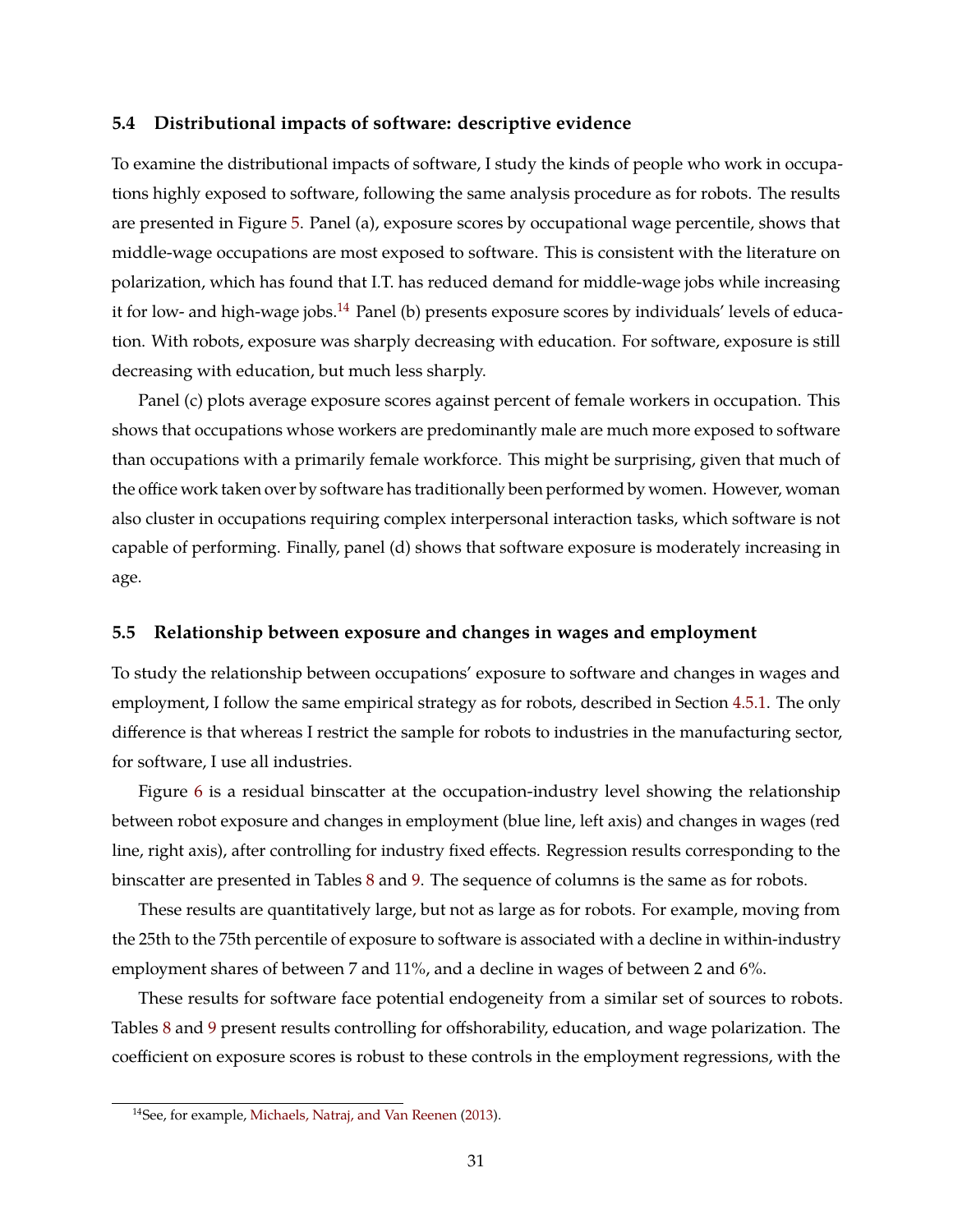<span id="page-33-0"></span>

Figure 6: **Change in employment and wages 1980-2010 by exposure to software.**

*Notes:* Plot is a binscatter. Change in employment is measured as DHS change of an occupation-industry cell's share of overall employment between 1980 and 2010, winsorized at the top and bottom 1%. Change in wages is measured as log difference in a cell's mean FTFY weekly wage. Controls added for industry fixed effects.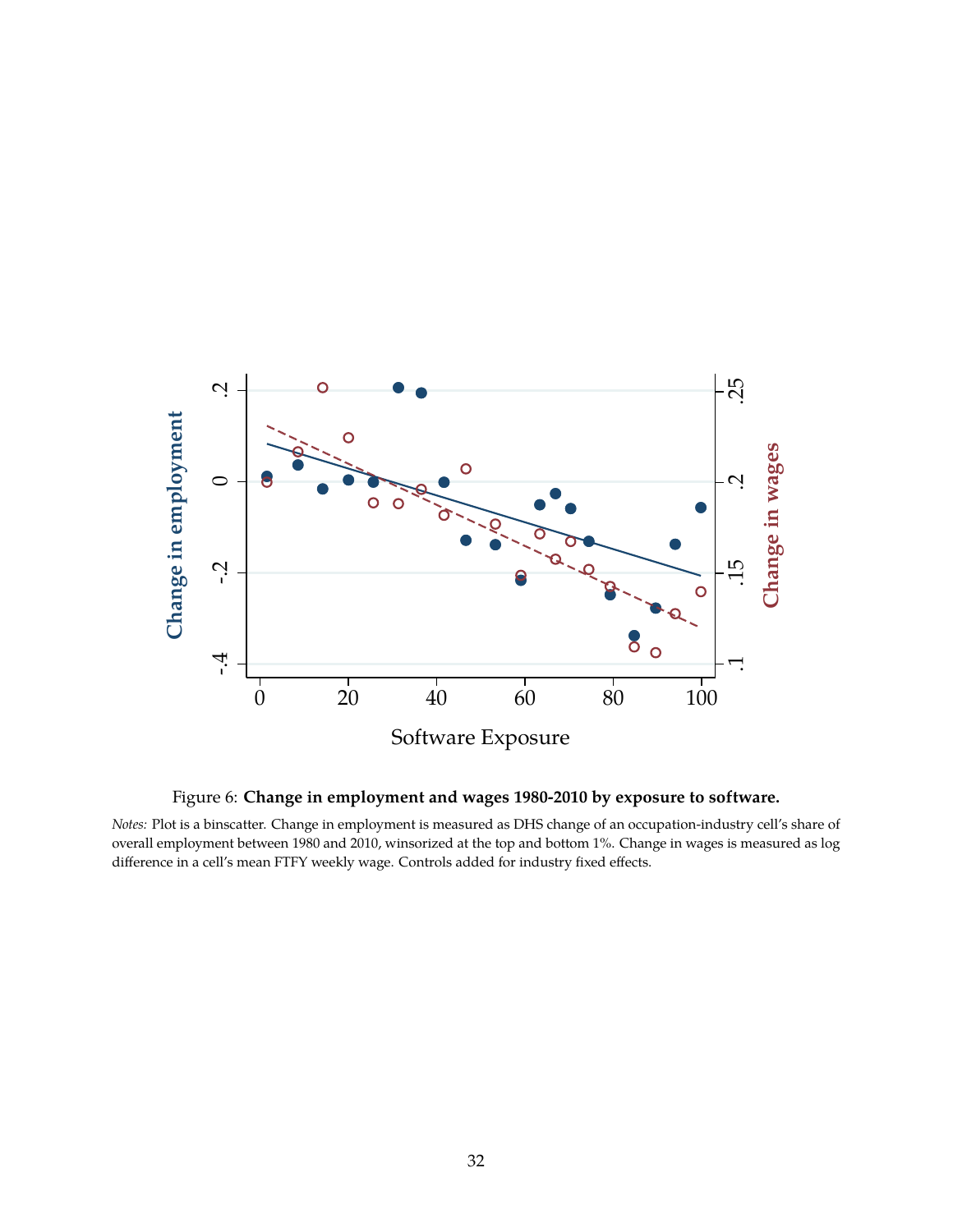<span id="page-34-0"></span>

|                                                       | (1)                  | (2)                             | (3)                             | (4)                             | (5)                             |
|-------------------------------------------------------|----------------------|---------------------------------|---------------------------------|---------------------------------|---------------------------------|
| Exposure                                              | $-0.13***$<br>(0.01) | $-0.11***$<br>(0.01)            | $-0.09***$<br>(0.01)            | $-0.05***$<br>(0.01)            | $-0.04***$<br>(0.01)            |
| Offshorability                                        |                      |                                 | $2.02***$<br>(0.30)             | $1.42***$<br>(0.29)             | $-0.87***$<br>(0.28)            |
| Medium education                                      |                      |                                 |                                 | $8.36***$<br>(0.99)             | $11.80***$<br>(0.93)            |
| High education                                        |                      |                                 |                                 | $12.77***$<br>(1.07)            | 32.75***<br>(1.24)              |
| Wage                                                  |                      |                                 |                                 |                                 | $-0.07***$<br>(0.00)            |
| Wage squared                                          |                      |                                 |                                 |                                 | $0.00***$<br>(0.00)             |
| Adjusted $R^2$<br><b>Industry FEs</b><br>Observations | 0.008<br>18,975      | 0.064<br>$\checkmark$<br>18,975 | 0.067<br>$\checkmark$<br>18,975 | 0.079<br>$\checkmark$<br>18,975 | 0.168<br>$\checkmark$<br>18,975 |

Table 8: **Change in wages vs. exposure to software, 1980-2010.**

*Notes:* Each observation is an occupation-industry cell. Dependent variable is 100x change in log wage between 1980 and 2010 winsorized at the top and bottom 1%. Observations are weighted by cell's labor supply, averaged between 1980 and 2010. Education variables are terciles of average years of education for occupation-industry cells in 1980. Wages are cells' mean weekly wage for full-time, full-year workers in 1980. Offshorability is an occupation-level measure from Autor and Dorn (2013). Standard errors are clustered by industry. \* p<0.10, \*\* p<0.05, \*\*\* p<0.01.

wage regressions being somewhat more sensitive. While these results clearly do not isolate the causal effect of exposure to software on occupations, the overall pattern of results suggests that exposure to software has resulted in declines in employment and wages for affected occupations over the past several decades.

## **6 Application: AI**

In the previous two sections, I explored two historical case studies, software and robots. In this section, I apply the method to artificial intelligence. The section has three parts. First, I outline a conceptual framework that characterizes the kinds of tasks AI can perform. The framework serves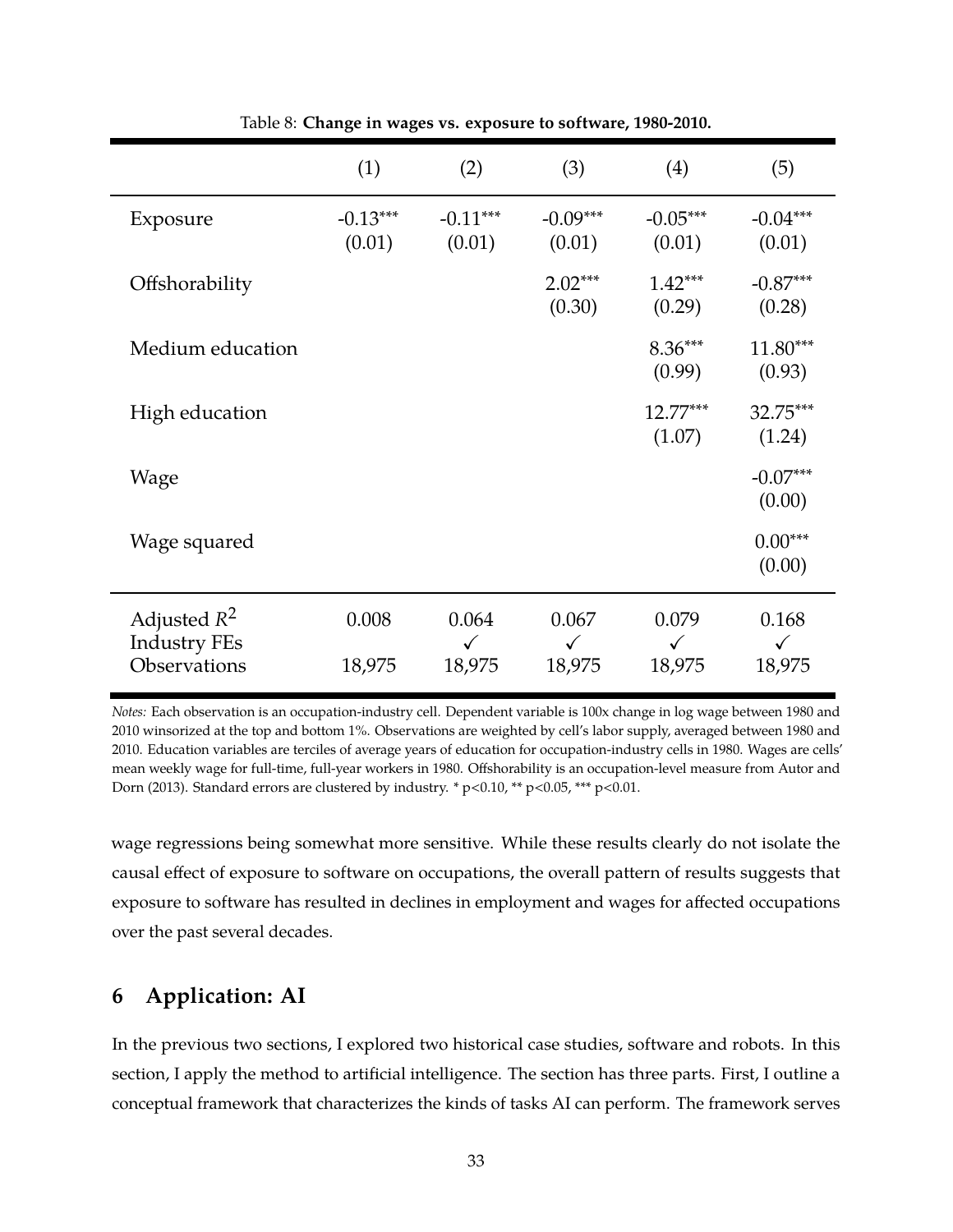<span id="page-35-0"></span>

|                                       | (1)                  | (2)                   | (3)                   | (4)                   | (5)                   |
|---------------------------------------|----------------------|-----------------------|-----------------------|-----------------------|-----------------------|
| Exposure                              | $-0.30***$<br>(0.02) | $-0.22***$<br>(0.02)  | $-0.21***$<br>(0.02)  | $-0.14***$<br>(0.02)  | $-0.14***$<br>(0.02)  |
| Offshorability                        |                      |                       | $2.98***$<br>(0.51)   | $2.07***$<br>(0.52)   | $2.66***$<br>(0.53)   |
| Medium education                      |                      |                       |                       | $7.28***$<br>(1.33)   | $6.19***$<br>(1.35)   |
| High education                        |                      |                       |                       | $27.47***$<br>(1.83)  | 22.26***<br>(1.91)    |
| Wage                                  |                      |                       |                       |                       | $0.03***$<br>(0.00)   |
| Wage squared                          |                      |                       |                       |                       | $-0.00***$<br>(0.00)  |
| Adjusted $R^2$<br><b>Industry FEs</b> | 0.009                | 0.193<br>$\checkmark$ | 0.194<br>$\checkmark$ | 0.207<br>$\checkmark$ | 0.210<br>$\checkmark$ |
| Observations                          | 36,070               | 36,070                | 36,070                | 36,070                | 36,070                |

Table 9: **Change in employment vs. exposure to software, 1980-2010.**

*Notes:* Each observation is an occupation-industry cell. Dependent variable is 100x DHS change of a cell's share of overall employment between 1980 and 2010, winsorized at the top and bottom 1%. Education variables are terciles of average years of education for occupation-industry cells in 1980. Wages are cells' mean weekly wage for full-time, full-year workers in 1980. Offshorability is an occupation-level measure from Autor and Dorn (2013). Observations are weighted by cell's labor supply, averaged between 1980 and 2010. Standard errors are clustered by industry. \* p<0.10, \*\* p<0.05, \*\*\* p<0.01.

as a lens through which to interpret the results of the empirical analysis. Second, I apply my method to artificial intelligence patents, and present results that are purely descriptive. Finally, I make some strong assumptions in order to predict the impacts of artificial intelligence on wage inequality. The results in this final section are necessarily more speculative, and are independent of the rest of the analysis. The key takeaway from this section is that artificial intelligence is qualitatively different from software and robots. This difference means that it will affect different kinds of jobs, and so likely have different effects on labor demand, than these previous technologies.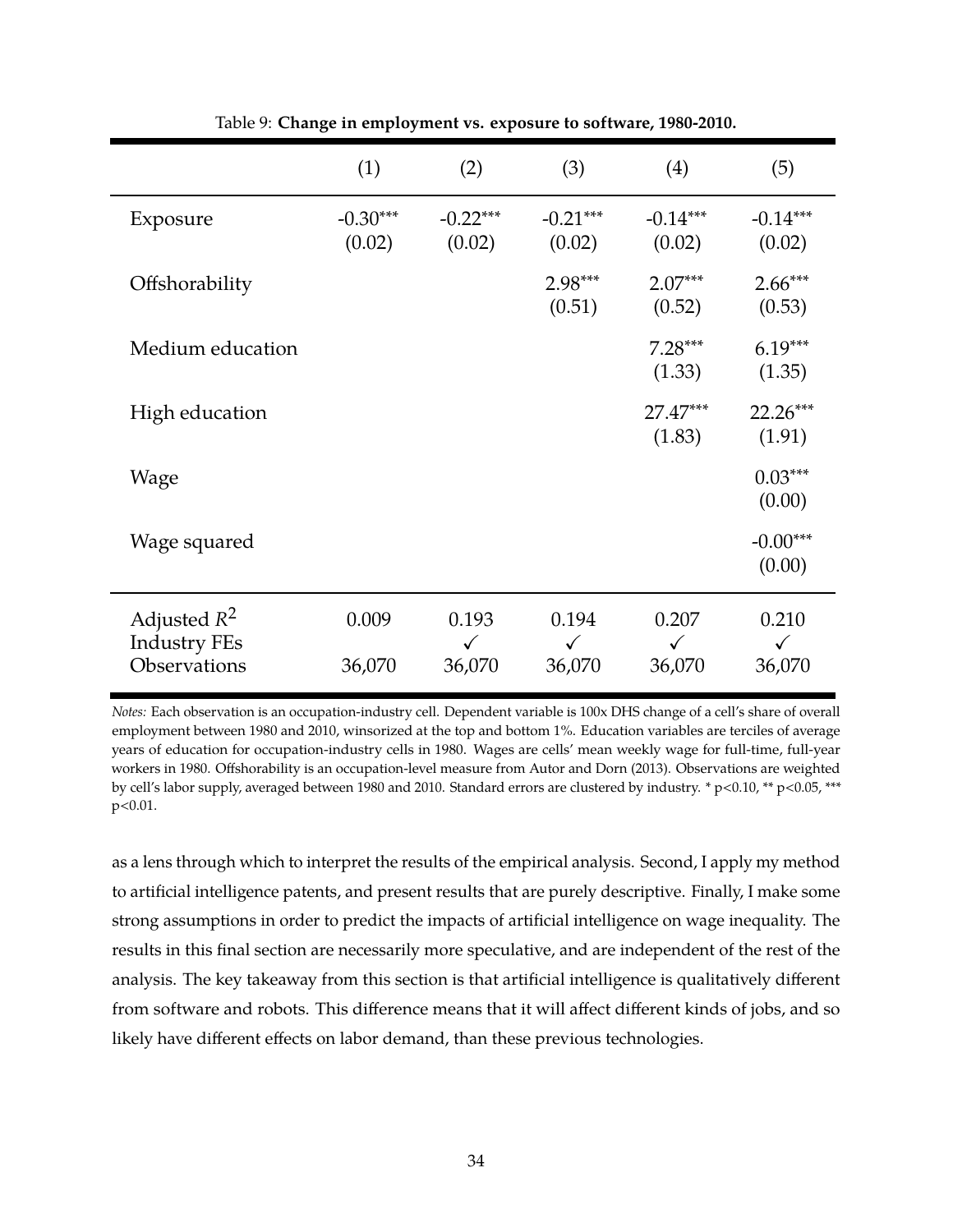### **6.1 Definitions and conceptual framework**

In this subsection, I first define artificial intelligence, then use this definition to elaborate a conceptual framework that characterizes the kinds of tasks that artificial intelligence can perform. I developed this framework through more than 50 interviews with computer scientists at the forefront of AI research.

**Definitions** I use the term artificial intelligence to refer to machine learning algorithms. Specifically, I have in mind two kinds of machine learning algorithms: supervised learning and reinforcement learning algorithms. I define these further below. I recognize that artificial intelligence has broader scope, and my use is not meant prescriptively. My focus is motivated by the dramatic practical advances in supervised and reinforcement learning in recent years [\(Krizhevsky, Sutskever,](#page-50-9) [and Hinton](#page-50-9) [2012;](#page-50-9) [Mnih et al.](#page-51-5) [2015\)](#page-51-5) and their broad economic applicability.

The definition of supervised learning is as follows. A supervised learning algorithm learns functions that map inputs into outputs from training data consisting of example input-output pairs. One of the simplest examples of a supervised learning algorithm is linear regression. With linear regression, the inputs are the independent variables, and the output is the dependent variable. Supervised learning extends beyond the standard uses of linear regression in economics along two dimensions. First, it allows for a much more flexible relationship between the inputs and the outputs. Second, inputs and outputs may be any kind of data, such as text or images. For instance, a supervised learning algorithm may learn a function that maps an image (input) into a textual description of the image (output), using a bank of examples of image-description pairs. With appropriate training data, it could learn to map a customer's financial history into their likelihood of repaying a loan, or sentences in one language into another. The algorithm learns the statistical relationships present in the training data, so, in a loose sense, the data must "contain" enough information for it to learn the function.

A reinforcement learning algorithm, by contrast, learns how to take actions in a dynamic environment in order to achieve an objective. This sounds like the definition of optimal control, and, indeed, dynamic programming is an example of a reinforcement learning algorithm. However, whereas dynamic programming is typically used with environments that have a very low-dimensional state space, recent research in reinforcement learning has enabled the application of similar principles to more complex settings, such as three-dimensional physical environments. Examples might be controlling the fingers of a robot hand to perform dextrous manipulation, operating the machinery in a factory to optimize energy efficiency, or exchanging messages with a human to troubleshoot a technical problem. These algorithms learn by a kind of trial-and-error, so, in order to succeed,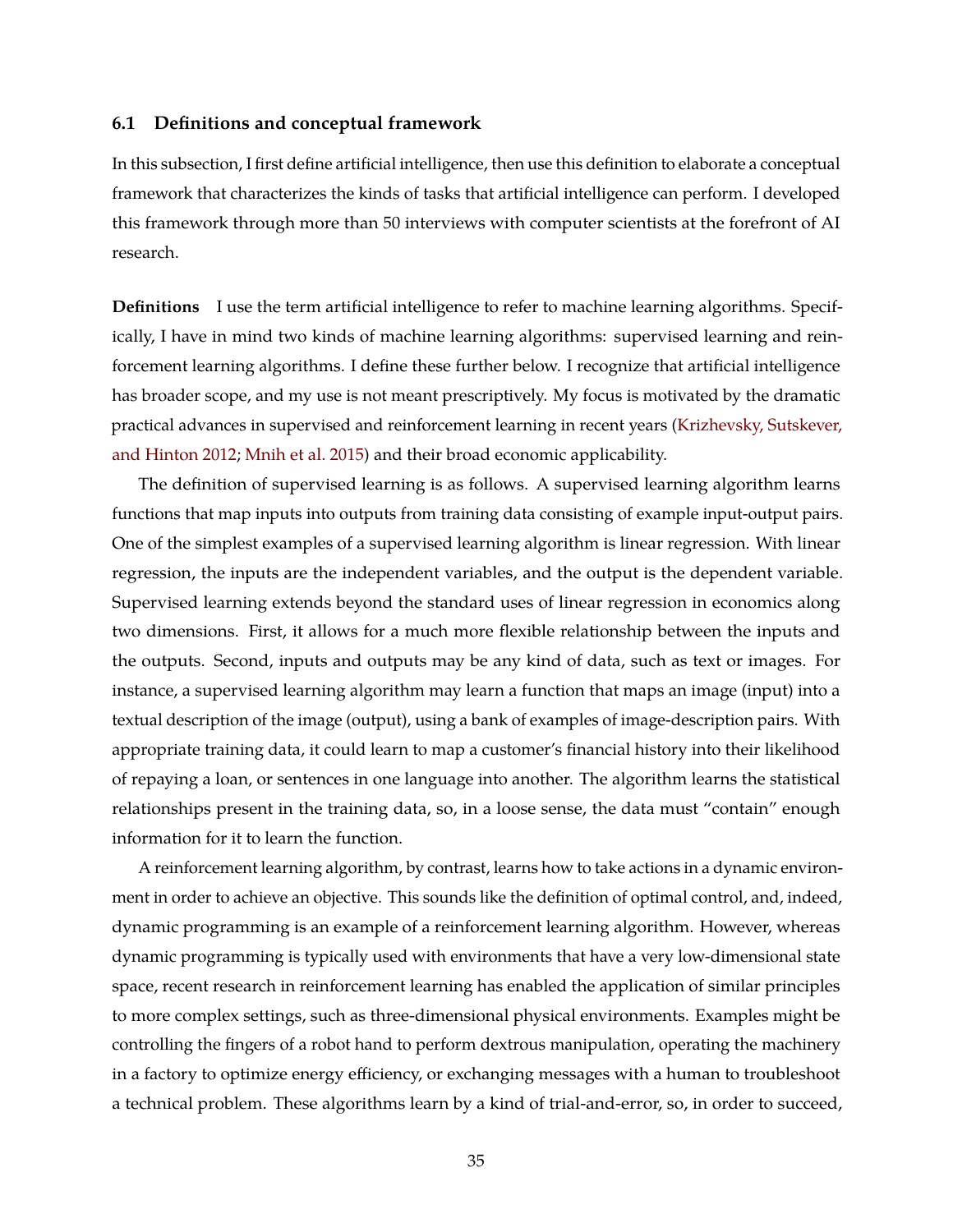they require experiments in the environment, or a good simulator of it, and a way of evaluating performance.

**Conceptual framework** These requirements suggest three constraints on the kinds of tasks that can be performed by artificial intelligence algorithms. First, there must be enough of the right kind of training data available. Second, the task must have an objective that is easy to measure. Third, the algorithm must have access to the "levers" it needs to complete the task. I now describe each constraint in more detail, and give examples of tasks that do and do not satisfy each one.

First, consider data availability. This is important for both supervised and reinforcement learning, but in different ways. In supervised learning, there must be enough examples of the task being done correctly for the algorithm to learn from. Certain kinds of information are regularly stored at scale, like system logs, sensor data, and records kept by humans. Some tasks, such as operating a power plant or auditing a company's accounts, involve processing such information and little else. This makes them a good target for supervised learning. Other tasks, like discussing a treatment plan with a patient or advising a student on their research, consist of interactions that are not usually recorded, perhaps because doing so would be unethical or illegal. This makes training data difficult to obtain. Data must also be sufficiently comprehensive. A company may have enough recordings of customer support interactions to train an algorithm to answer queries about its current products. But as soon as it releases a new product, new training data will be required. In general, tasks with stable, systematic relationships between inputs and decisions, such as sorting agricultural products, translating languages, or interpreting medical images, are much easier to learn than tasks with frequent changes or one-off exceptions, such as those handled by customer service supervisors, flight attendants, or any kind of team leader.

In reinforcement learning, learning by trial-and-error takes the place of learning from examples. Experimentation by an algorithm in the real world can be costly or unethical, so learning in simulation is often preferred [\(Rusu et al.](#page-51-6) [2016\)](#page-51-6). A simulator may itself be learned from observational data, again requiring that such data be available [\(Rezende, Mohamed, and Wierstra](#page-51-7) [2014\)](#page-51-7). Alternatively, a human could build a simulator manually. This may be possible for human-designed systems, like robots or industrial processes, and for well-understood aspects of the natural world, like classical mechanics. But manually building a simulator of a human to interact with would be more difficult. This means that, in practice, robotic locomotion and dextrous manipulation are more amenable to reinforcement learning than, say, motivational speaking, product development, or public relations. For the same reason, physical activities in contexts like assembly lines that are strictly regimented, hence easy to simulate, are easier to learn than physical activities in more variable contexts like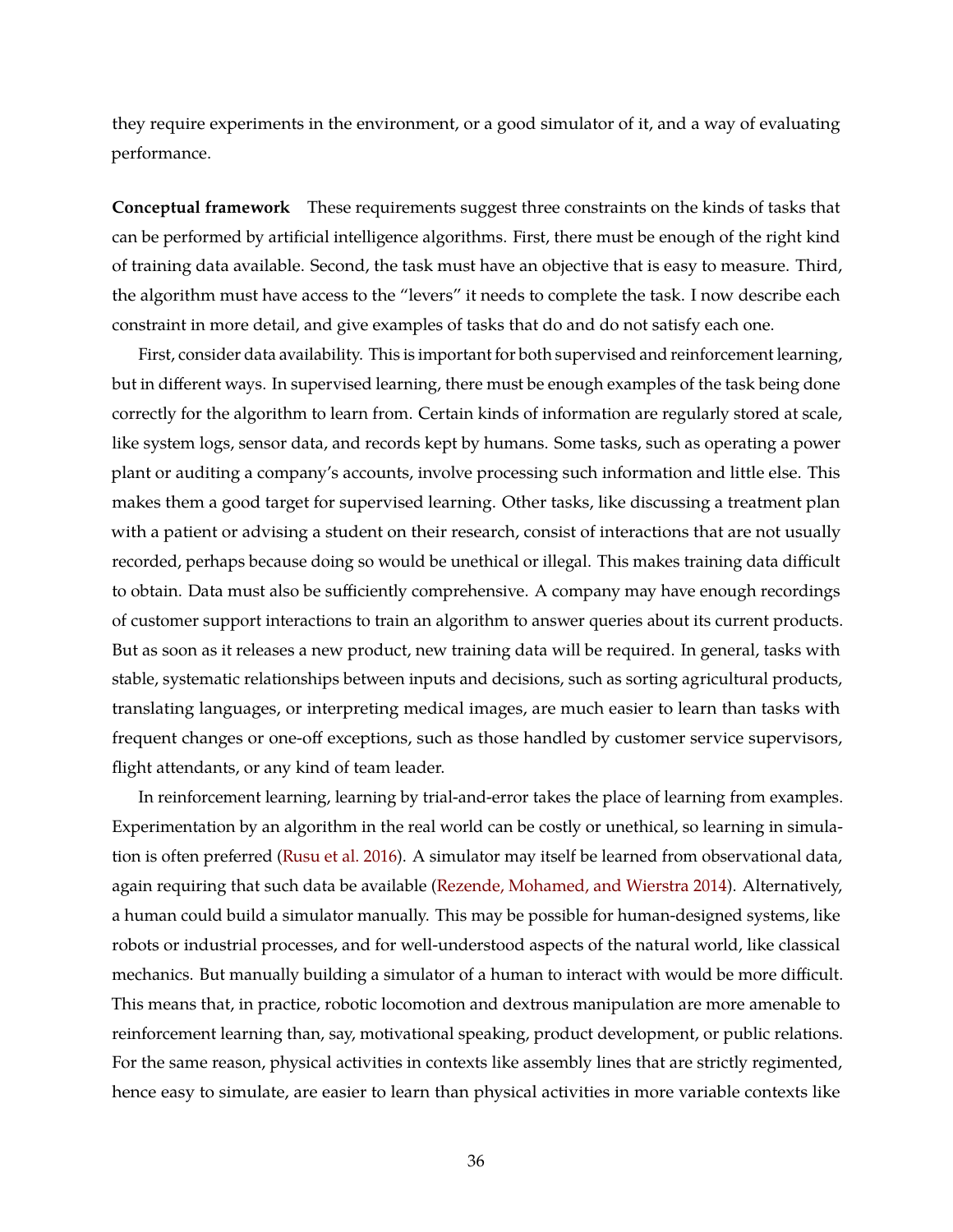construction sites, homes, or offices.

The second constraint on the kinds of tasks amenable to artificial intelligence is that they must have an objective that is easy to measure. This is because algorithms need to evaluate their performance in order to improve. Optimizing for energy efficiency is possible because energy efficiency is easily measurable. But it is less easy to measure success in tasks like writing a corporate strategy, negotiating an agreement, leading a team, or even tidying a room, and optimizing a misspecified objective can be highly counterproductive [\(Amodei et al.](#page-48-9) [2016\)](#page-48-9). Delayed feedback, which characterizes many activities, makes learning even harder [\(Sutton](#page-51-8) [1984\)](#page-51-8). An algorithm could ask for guidance from a human [\(Christiano et al.](#page-49-9) [2017\)](#page-49-9), but a human may not have the patience to give it, especially if they are a paying customer. Most algorithms also need too many examples to be able to learn from a single human in real time. Tasks with objectives that can be evaluated immediately and automatically, such as maximizing the click-through rate of an ad, or minimizing the materials costs of a computer chip, are thus easier for algorithms to learn than tasks with "fuzzier" or longer-term objectives, such as many managerial activities.

The final constraint is the action space, or "levers", available to the algorithm. Most humans can walk and speak, many can sign contracts, and some can get the president on the phone. Algorithms, by contrast, run on silicon chips. They interact with the world only by issuing electronic commands to other systems via human-constructed interfaces. These interfaces may be costly to create, such as when physical equipment or legacy software systems are involved [\(David](#page-49-10) [1990\)](#page-49-10). Prudence or regulation may limit interfaces that pose safety, operational, financial, or other kinds of risk. And many activities, such as those of investigative journalists, executive recruiters, or managers, depend on human relationships, which are hard for algorithms to acquire. All these severely limit the kinds of tasks amenable to automation of any kind, including artificial intelligence.

**Relationship of artificial intelligence to robots and software** How does artificial intelligence differ from software? With artificial intelligence, the human programmer defines the learning algorithm, which then learns for itself from data or experimentation how to achieve an objective. With software, as noted above, the human programmer must code a sequence of "if-then" steps that directly completes the task [\(Autor, Levy, and Murnane](#page-48-10) [2002\)](#page-48-10). Many applications, such as algorithms for self-driving cars, involve a mixture of both, so the distinction is not always clean. In the labor economics literature, tasks whose execution steps can be expressed as a codified sequence of instructions by a programmer have been labeled "routine" [\(Autor, Levy, and Murnane](#page-48-1) [2003\)](#page-48-1). Tasks for which it is impractical to write down the execution steps are known as "non-routine". Software can therefore carry out routine tasks, in this sense, but not non-routine ones. In principle,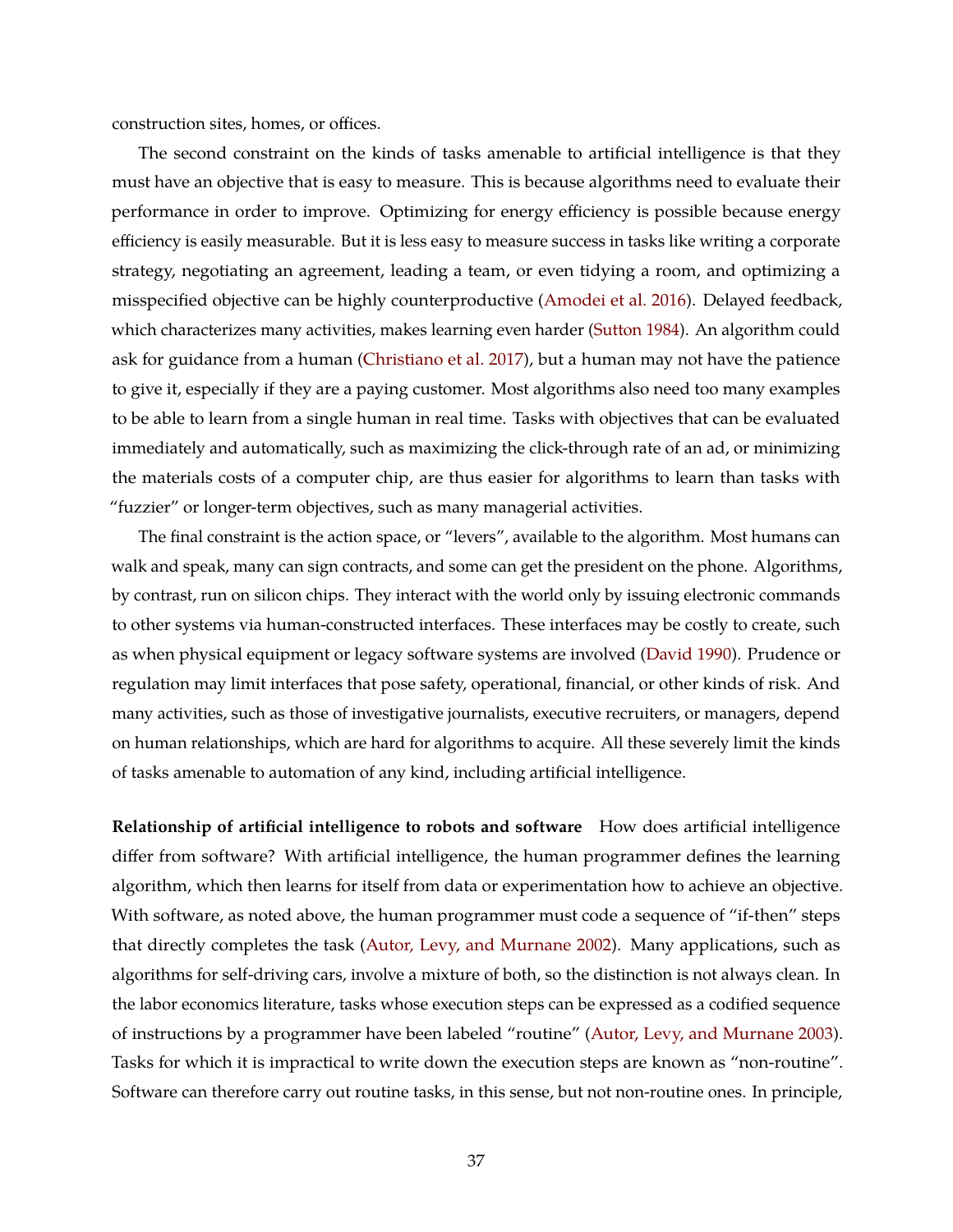artificial intelligence is not limited to routine tasks, and, indeed, I find using my method that many non-routine tasks are highly exposed to artificial intelligence.

What about robots? Robots are physical pieces of equipment. To do anything useful, such a piece of equipment must be given instructions. Historically, these instructions have been provided by software. This means that each robot action must be specified in advance. Variability in the physical environment, and in the task itself, must therefore be kept to a minimum, since any change necessities an expensive re-programming of the robot. Moreover, many useful tasks, such as picking up arbitrary objects in a warehouse, are so variable by definition that it is impossible to program them using software. This picture changes with artificial intelligence. Within the constraints described in the previous section, an algorithm can learn for itself how to map information about the environment, such as visual and tactile data from the robot's sensors, into instructions sent to the robot's actuators. This means that many tasks it was impossible to program robots to do using traditional software methods may now become possible using artificial intelligence.

### **6.2 Patent selection and descriptives**

To select artificial intelligence patents, I use search terms corresponding to the definition presented above. The terms are "supervised learning" and "reinforcement learning", together with "neural network" and "deep learning". Neural networks are the general-purpose function approximators used in both supervised and reinforcement learning, and "deep" neural networks have been a key driver of the recent success in applications. The use of deep neural networks in machine learning is often described as "deep learning".

### **6.3 Measurement results**

Table [10](#page-40-0) presents the most frequent verbs and illustrative nouns extracted from artificial intelligence patents. They include recognizing speech and voices, predicting prognosis and treatment, recognizing images and detecting cancel, identifying damage, and detecting fraud. These are tasks involved in, for example, medical imaging and treatment, insurance adjusting, and fraud analysis, all areas that are currently seeing high levels of AI research and development. Notably, these activities are of a very different kind to those identified for robots and software. Whereas robots perform "muscle" tasks and software performs routine information processing, AI performs tasks that involve detecting patterns, making judgments, and optimization.

The fact that AI performs different tasks from robots and software suggests that it is likely to affect different occupations. Indeed, I find that the set of occupations exposed to AI is very different to that exposed to robots and software. The most and least exposed occupations are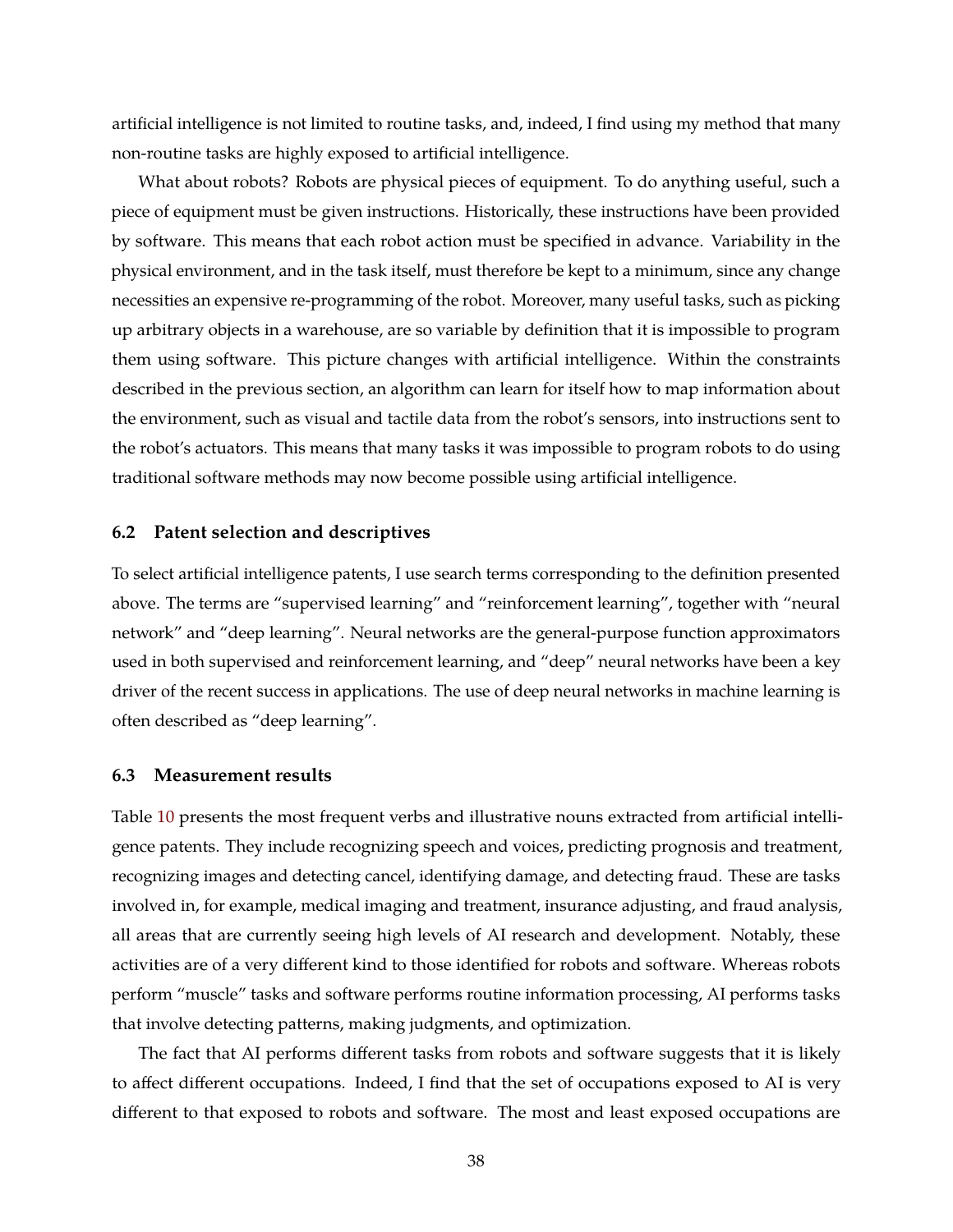<span id="page-40-0"></span>

| Verb      | <b>Example nouns</b>                                                             | <b>Verb</b> | Example nouns                                                                  |
|-----------|----------------------------------------------------------------------------------|-------------|--------------------------------------------------------------------------------|
| recognize | pattern, image, speech, face, voice,<br>automobile, emotion, gesture, disease    | determine   | state, similarity, relevance,<br>importance, characteristic, strategy,<br>risk |
| predict   | quality, performance, fault, behavior,<br>traffic, prognosis                     | control     | process, emission, traffic, engine,<br>robot, turbine, plant                   |
| detect    | signal, abnormality, defect, object,<br>fraud, event, spammer, human, cancer     | generate    | image, rating, lexicon, warning,<br>description, recommendation                |
| identify  | object, type, damage, illegality,<br>classification, relationship,<br>importance | classify    | data, object, image, pattern, signal,<br>text, electrogram, speech, motion     |

| Table 10: Top extracted verbs and characteristic nouns for AI. |
|----------------------------------------------------------------|
|----------------------------------------------------------------|

*Notes:* This table lists the top eight verbs by pair frequency extracted from the title text of patents corresponding to AI, together with characteristic direct objects for each verb chosen manually to illustrate a range of applications. Patents corresponding to each technology are selected using a keyword search. A dependency parsing algorithm is used to extract verbs and their direct objects from patent titles.

displayed in Table [11.](#page-41-0) Consider some of the occupations most exposed to AI. Clinical laboratory technicians perform the visual and analytical work of identifying pathologies from medical tests; AI applications have now been developed to automate much of this work [\(Janowczyk and Madabhushi](#page-50-10) [2016\)](#page-50-10). Chemical engineers design and operate chemical production processes. AI algorithms are particularly well-suited to these discovery and optimization tasks, and are already being used in such applications [\(Agrawal, McHale, and Oettl](#page-48-11) [2019;](#page-48-11) [Goh, Hodas, and Vishnu](#page-50-11) [2017\)](#page-50-11). Optometrists detect diseases in the eye. Optometry is the area of medicine that has seen perhaps the most success of AI algorithms to date [\(De Fauw et al.](#page-49-11) [2018\)](#page-49-11). Finally, power plant operators control all kinds of equipment to generate the right amount of power in a safe and energy efficient manner. To date, several companies who run power plants and data centers have replaced manual human operation with AI algorithms, which are able to achieve much more efficient operation than human engineers [\(Lazic et al.](#page-51-9) [2018\)](#page-51-9).

While these are all high-skilled jobs, it is worth noting that there are also low-skilled jobs that are highly exposed to AI. For example, many production jobs that involve inspection and quality control are exposed to AI. However, as we will see in the next section, these jobs constitute a small proportion of the low-skill workforce, meaning that low-skilled jobs are less exposed to AI on an employment-weighted basis.

The occupations least exposed to AI include college professors, food preparation workers, and postal service mail carriers. We can loosely split these occupations into three categories. First, there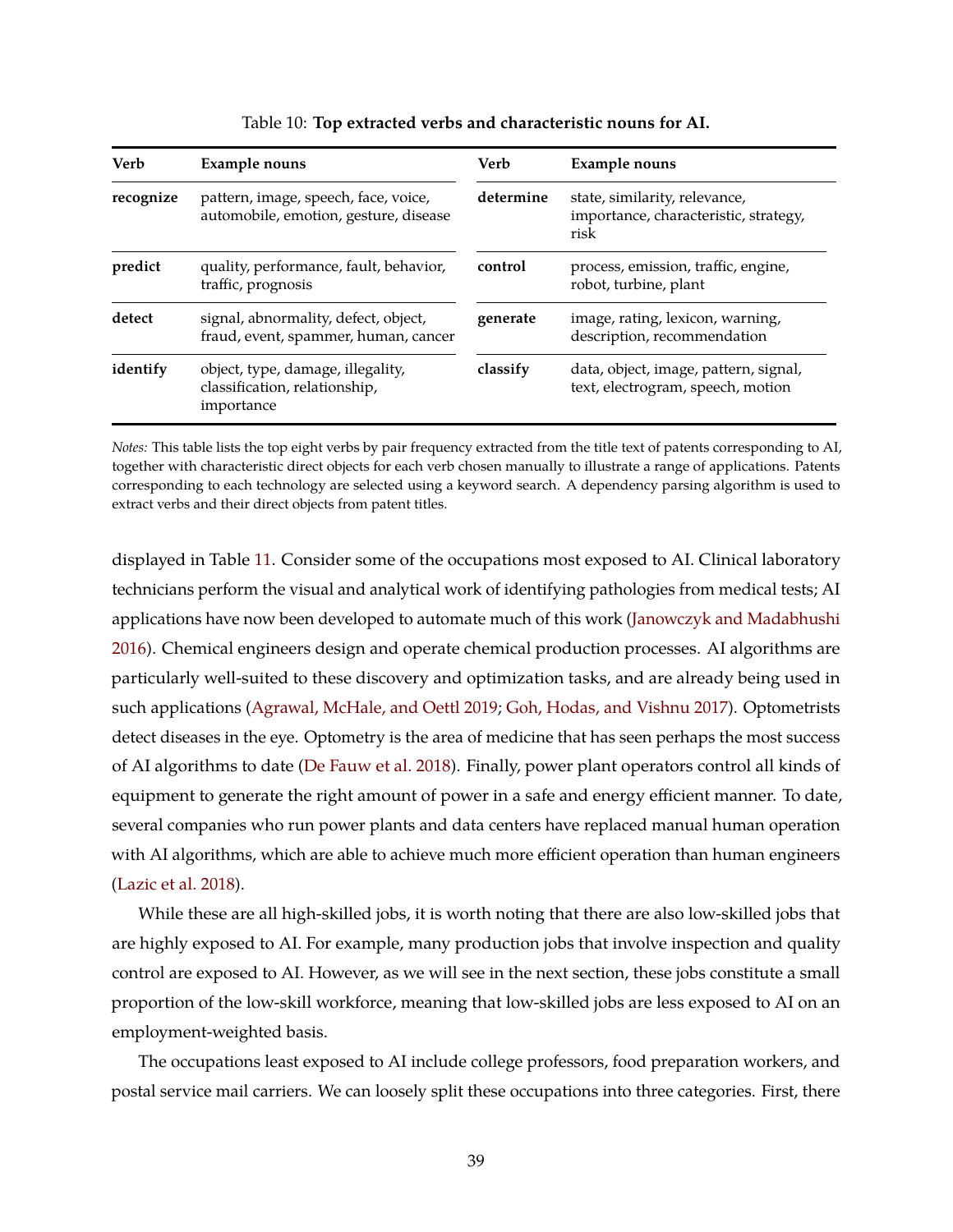<span id="page-41-0"></span>

| Most exposed occupations                                                                                      | Least exposed occupations                                                                                                                                      |
|---------------------------------------------------------------------------------------------------------------|----------------------------------------------------------------------------------------------------------------------------------------------------------------|
| Clinical laboratory technicians<br>Chemical engineers<br>Optometrists<br>Power plant operators<br>Dispatchers | Animal caretakers, except farm<br>Food preparation workers<br>Mail carriers for postal service<br>Subject instructors, college<br>Art/entertainment performers |
|                                                                                                               |                                                                                                                                                                |

Table 11: **Occupations with highest and lowest exposure to artificial intelligence.**

*Notes:* Table displays census occupation title for the five occupations with the highest exposure scores and with the lowest exposure scores above employment threshold of 150.

are high-skill occupations that involve reasoning about situations that have never been seen before, such as various kinds of researcher. Second, there are occupations of all skill levels that involve interpersonal skill, such as teachers and managers. Third, there is manual work that occurs in non-factory environments, and that often involves some element of interpersonal skill too, such as baristas, food preparation workers, or massage therapists.

### **6.3.1 Industry case studies**

To draw out these differences, it is instructive to consider sets of superficially similar occupations in the same industry. First, consider legal occupations. The large number of companies working on artificial intelligence for the law makes it tempting to conclude that lawyers will soon be made obsolete. However, my results suggest that two other occupations, paralegals and administrative law judges, are much more exposed to AI than lawyers themselves. The reason for this is clear from their tasks. Paralegals spend most of their time reviewing documents. These tasks, such as reviewing contracts for unusual clauses, are highly amenable to automation using AI. This is because the objectives can be clearly specified (e.g., "score this clause for how common it is in contracts of this type"), and there exist large amounts of relevant training data, often in the public domain. Administrative law judges, similarly, spend most of their time making judgments on cases that are highly standardized and for which the law is settled. By contrast, lawyers spend much of their time conferring with clients and colleagues, representing clients in negotiations and court cases, and working on cases for which sufficient precedent does not exist for an algorithm to be trained successfully. This mix of interpersonal work and handling novel situations renders them only very lightly exposed to AI. This conclusion matches other work that has considered this question. [Remus and Levy](#page-51-10) [\(2017\)](#page-51-10) conduct a careful manual study of laywers' time use, based on data from a legal billing software vendor. For each category of activity, they identify the amount of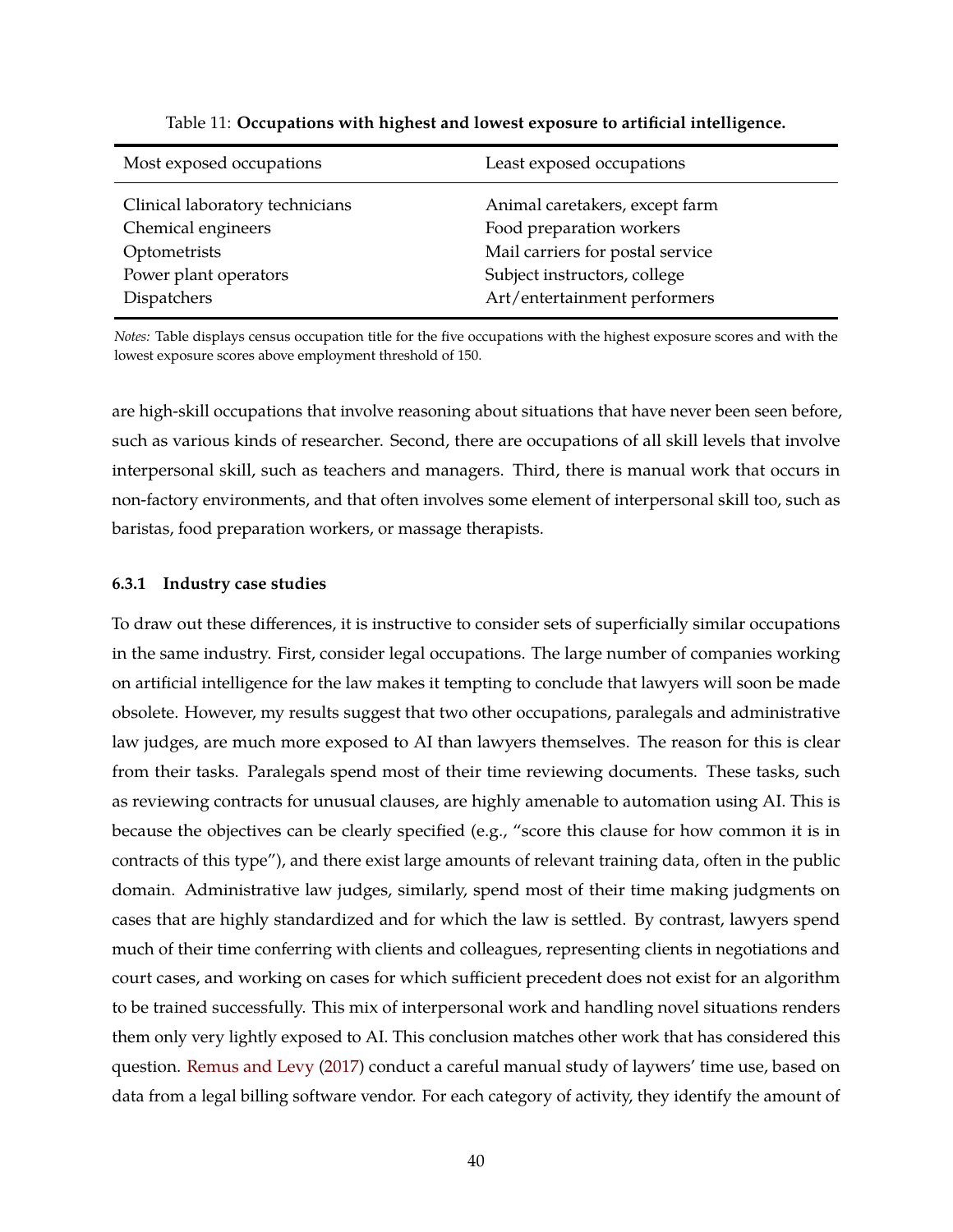the activity it is possible to automate, based on a detailed examination of the technical details and currently available commercial products. They, too, find that the vast majority of lawers' time is spent on activities that are not amenable to artificial intelligence.

Second, consider healthcare occupations. Again, the high degree of media attention devoted to the use of artificial intelligence in certain healthcare tasks, such as diagnosis, makes it easy to assume that doctors will be most impacted by artificial intelligence. My exposure scores for healthcare occupations suggest that this is an incomplete picture. Doctors do have some exposure to AI, given their task of diagnosing conditions, which is highly exposed. However, their work contains substantial interpersonal components, meaning they are only lightly exposed overall. Nurses are similar: some parts of their jobs, such as monitoring patients for changes in condition, are highly exposed to AI, while other parts, such as talking to patients, preparing them for treatments, and coordinating with healthcare team members, are not. By contrast, some more specialized medical occupations are highly exposed. Medical technicians, optometrists, and pathologists all specialize in precisely the things that AI automates, meaning they are highly exposed. Lower-skill healthcare occupations, such as home health care aides, are much less exposed, given highly variable physical and interpersonal activities they perform.

### **6.4 Distributional impacts: descriptive evidence**

I now turn to the distributional impacts of artificial intelligence. First, I present purely descriptive evidence on the kinds of people who work in occupations that are exposed to artificial intelligence. In the next section, I make some strong additional assumptions in order to make predictions about employment and wage impacts.

Figure [7](#page-43-0) presents distributional results as for robots and software. Panel (a) plots exposure scores against occupational wage percentiles, with percentiles weighted by hours worked. This figure shows that low-wage occupations are least exposed, and high-wage occupations much more exposed. Together, these two panels reflect the fact that the things AI is good at — activities involving detecting patterns, judgment, and optimization — tend to be performed by higher-skill workers. As noted above, there are low-skilled jobs that are highly exposed to AI, such as production jobs involving inspection and quality control. However, these jobs constitute a small proportion of the low-skill workforce. Low-skilled people today are much more likely to work in face-to-face service occupations, such as in retail and food service, that are less exposed to AI. Panel (b) presents exposure scores by individuals' levels of education. AI has the opposite pattern to robots and software: exposure is increasing in education, with those with master's degrees most exposed.

Panel (c) plots average exposure scores against percent of female workers in occupation. In this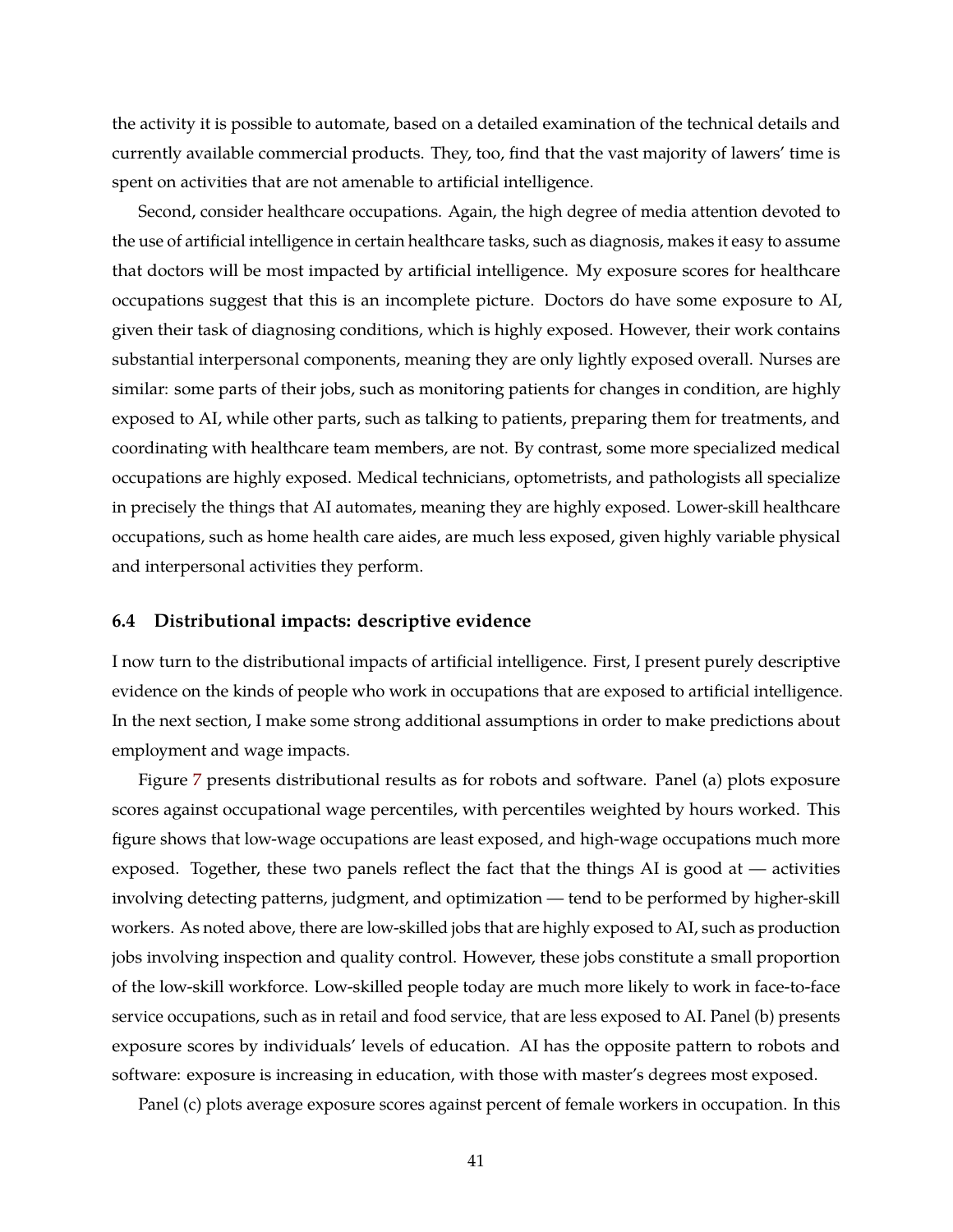<span id="page-43-0"></span>

(c) Exposure by percent of female workers in occupa-

(d) Exposure by age.

### Figure 7: **Exposure to AI by demographic group**

*Notes:* Plot (a) shows the average of standardized occupation-level exposure scores for AI by occupational wage percentile rank using a locally weighted smoothing regression (bandwidth 0.8 with 100 observations), following [Acemoglu and](#page-48-2) [Autor](#page-48-2) [\(2011\)](#page-48-2). Wage percentiles are measured as the employment-weighted percentile rank of an occupation's mean hourly wage in the May 2016 Occupational Employment Statistics. Plot (b) is a bar graph showing the exposure score percentile for AI averaged across all industry-occupation observations, weighted by 2010 total employment in given educational category. Plot (c) is a binscatter. The x-axis is the percent of workers in an industry-occupation observation reported female in the 2010 census. Plot (d) is a binscatter. The x-axis is the average age of workers in an industry-occupation observation in the 2010 census.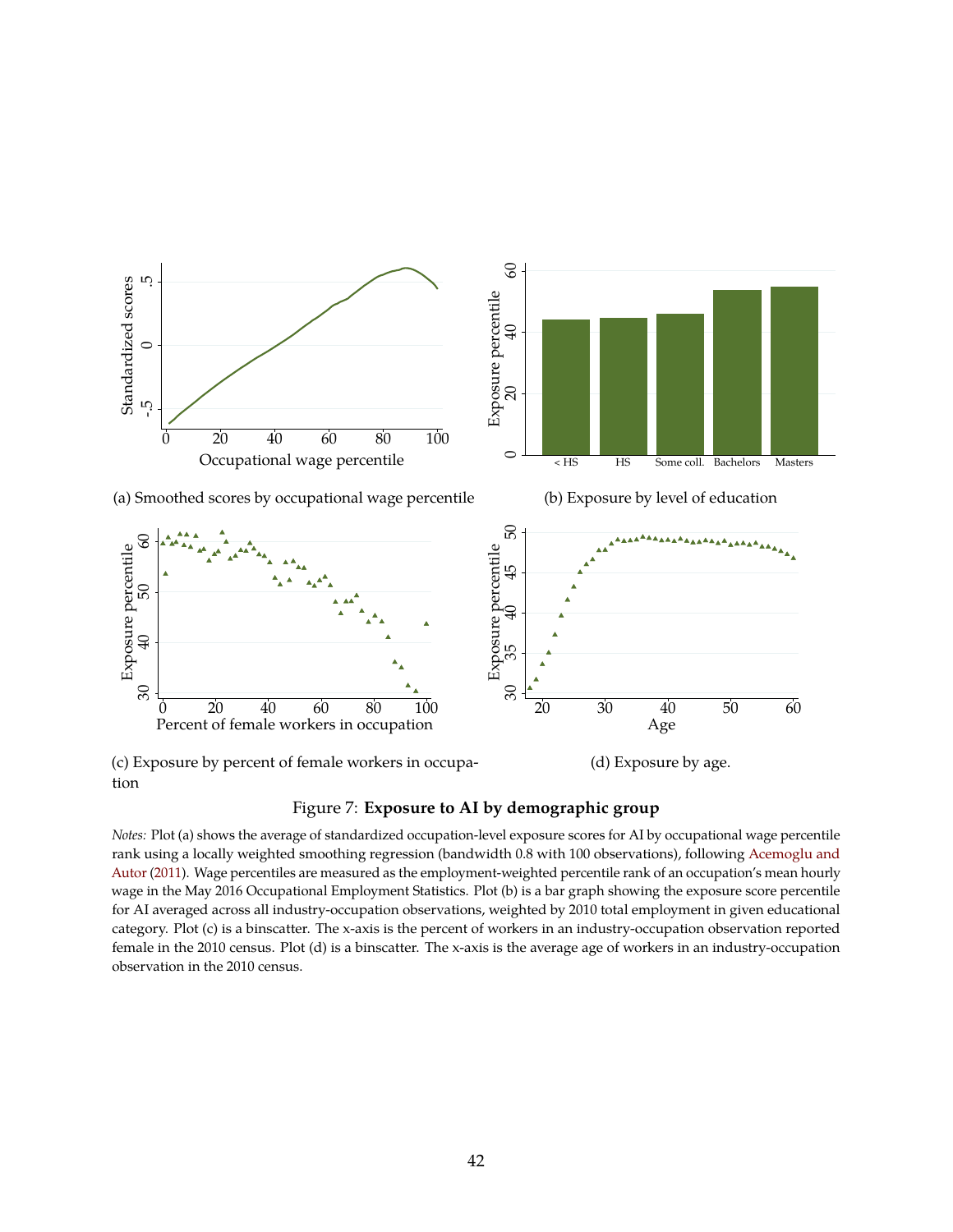respect, AI looks much more the other technologies, with "male" jobs much more exposed to AI than "female" ones. This reflects the fact that men have historically been much more likely than women to work in the technical jobs exposed to AI, while, again, women have been more likely to work in roles requiring more interpersonal skill, which are less exposed to AI.

Finally, Panel (d) shows the results by individuals' age. As might be expected from the fact that AI-exposed jobs are predominantly those involving high levels of education, judgment, and therefore accumulated experience, it is older workers who are most exposed to AI. Younger workers are barely exposed at all. This means that AI potentially represents a "triple wammy" for older workers. First, older workers tend to be less mobile than younger workers, in terms of both occupation and geography, making it more difficult for them to adapt. They also have fewer years of working life remaining, making educational and training investments less attractive for them. Second, there are increasingly many of them, due to the aging of the Baby Boomer generation. So the supply of this demographic is substantially increasing. These first two issues would be potentially negative for any automation technology. The third issue is that AI, in particular, is predicted to impact precisely the occupations that older workers predominantly work in. If the impacts of exposure to AI are negative, these negative impacts may therefore be more concentrated on older workers than the impacts of software and robots. On the other hand, there is some evidence that most changes in employment by occupation occur via the entry margin, that is, fewer young workers joining the occupation, than via the exit margin, that is, more older workers leaving it (voluntarily or involuntarily) [\(Webb and Chandler](#page-52-0) [2018\)](#page-52-0). As such, the impacts on individuals are likely to be more nuanced than a simple calculation of exposure by demographic would suggest.

### **6.5 Potential impacts on inequality**

This section moves from purely descriptive results about the occupations and groups exposed to AI to a quantification of its potential impacts on inequality. To do this, I make the additional assumption that the relationship between AI exposure and changes in wages will have the same negative, approximately linear relationship as the relationship that existed between exposure to software and robots and changes in wages. There are, of course, reasons why this may not be the case, which I explore below. The results in this section simply extrapolate directly from the patterns identified in the historical case studies, and explore the consequences for inequality given the very different occupations that are exposed to AI compared to robots and software.

Under the assumption of a linear, negative relationship between AI exposure and changes in wages, I calculate the wage distribution for different potential magnitudes of this relationship. I take the average wage for every occupation in 2010, and adjust each one by its AI exposure score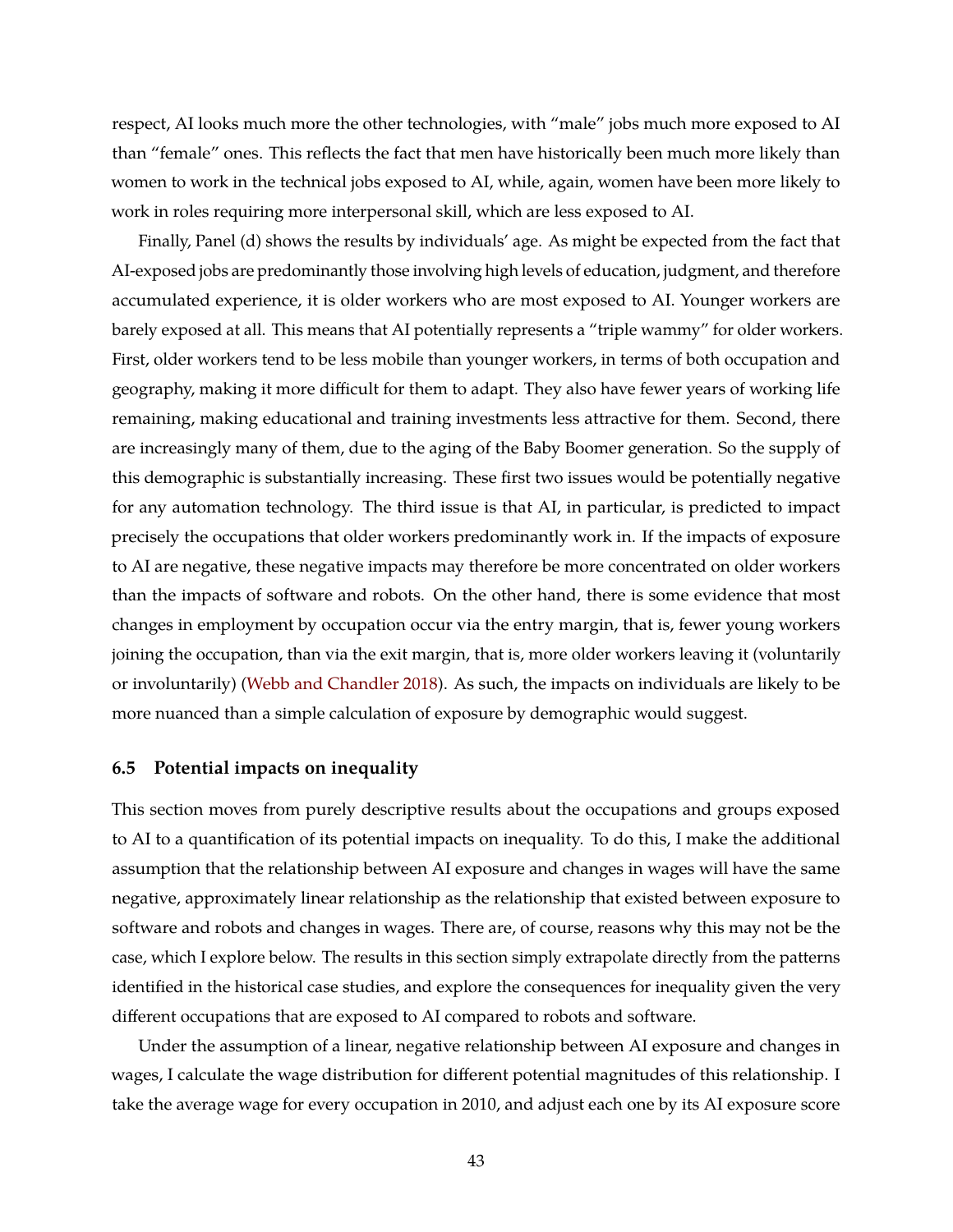<span id="page-45-0"></span>



*Notes:* Ratios calculated from the percentiles of wage ∗ e<sup>β∗exposure</sup> for various values of β, the coefficient on exposure in a regression with change in log wages as the dependent variable. The sign of the coefficient has been flipped.

multiplied by a sequence of coefficient values ranging from 0 to 0.005. This range reflects the range of coefficient estimates on exposure scores that I estimate in the wage regressions for robots and software. In those regressions, the dependent variable was the change in log wages between 1980 and 2010. This range therefore represents impacts that took several decades to occur for software and robots. For each value of the coefficient, I re-calculate the percentiles of the distribution of average wages across occupations. I then calculate the ratios of the 90th to the 10th percentile of wages, and the ratio of the 99th to the 90th percentile.

Figure [8](#page-45-0) plots these ratios as a function of the magnitude of the exposure coefficient. A marginal increase in the exposure coefficient, which corresponds to a greater impact of AI, is associated with a marginal decline in the 90:10 ratio, but a marginal increase in the 99:90 ratio. A coefficient on exposure equivalent to that estimated for software is associated with a 4% decrease in 90:10 inequality; using the coefficient estimated for robots, the decrease is 9%. In other words, AI could compress wages in the middle of the distribution, but expand inequality at the top. The pattern for the 90:10 ratio reflects the fact that high-wage occupations are relatively more exposed to AI than low-wage occupations. The pattern for the 99:90 ratio reflects the fact that the very highest-paid occupations, such as CEOs and professionals, are less exposed.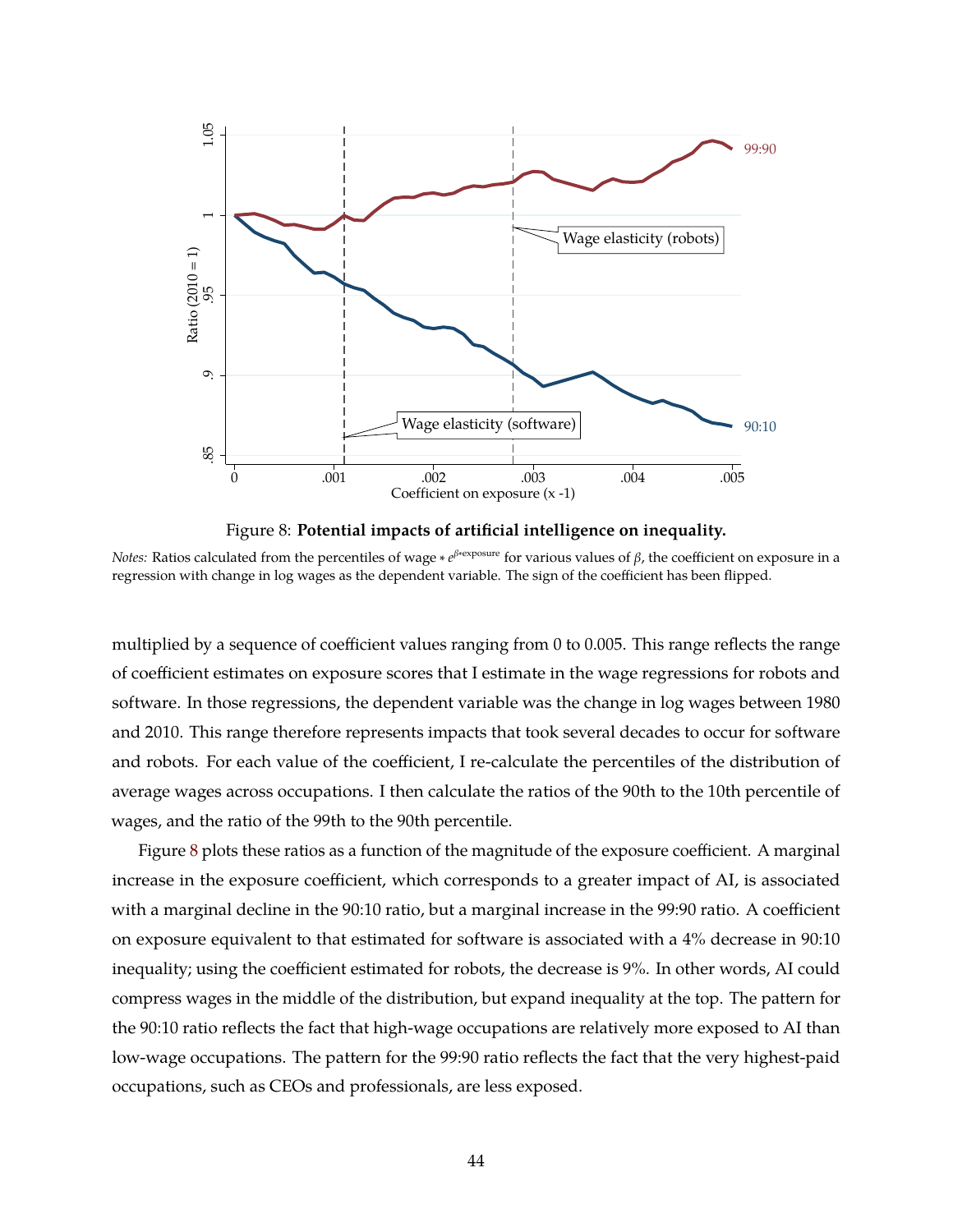### **6.6 Discussion**

These results should be interpreted with caution. First, they rely on a constant mapping between my exposure scores and changes in demand. In the language of the model, they require that the structural parameters of the elasticities of substitution at various levels remain constant. This does not seem unreasonable, but it is certainly a strong assumption. The fact that the relationship between exposure scores and changes in wages was negative for both historical case studies shows that the balance of forces favored substitution in the past. This may move our priors toward thinking that the same will be true in the future. To the extent this relationship no longer holds, however, these projected impacts will be invalid.

Second, when considering the impacts on inequality, a number of measurement issues arise. For example, there have been substantial changes in the way that top earners receive their income in recent decades [\(Smith et al.](#page-51-11) [2019\)](#page-51-11), and these are not captured in my exercise. I also do not capture the fact that owners of capital may benefit from artificial intelligence [\(Freeman](#page-50-12) [2015\)](#page-50-12). As such, it is likely that I am understating the increase in 99/90 inequality that may result from AI.

Third, I cannot rule out that AI will produce purely labor-augmenting technical change that will advantage some types of labor over others. As noted in the model section, however, for this to affect my results, the distribution of impacts on labor demand due to labor-augmenting technical change would need to be correlated with the distribution of impacts due to substitution. The same goes for the other ways in which technology affects labor demand, such as product rather than task-level substitution. There is no a priori reason to think this would be the case, though this is an important direction for further research.

Finally, there is the question of timing. While there is some relationship between the time pattern of patenting and that of technology adoption, we are too early in the development of AI to know how much more of the technology there is to be developed, and too early also to know how long it will take to be adopted. If history is a guide, the main impacts on the labor market may not appear for three decades [\(Jovanovic and Rousseau](#page-50-13) [2005;](#page-50-13) [Yates](#page-52-1) [2005\)](#page-52-1). AI could be faster to diffuse than previous technologies, given the lack of a need to manually specify its rules of operation. However, it could also be slower, given its vast data requirements and the need for other complementary investments [\(Brynjolfsson, Rock, and Syverson](#page-49-12) [2018\)](#page-49-12).

## **7 Conclusion**

This paper has developed a new method for identifying the exposure of occupations to different technologies, and applied it to two historical case studies, software and robots, and to artificial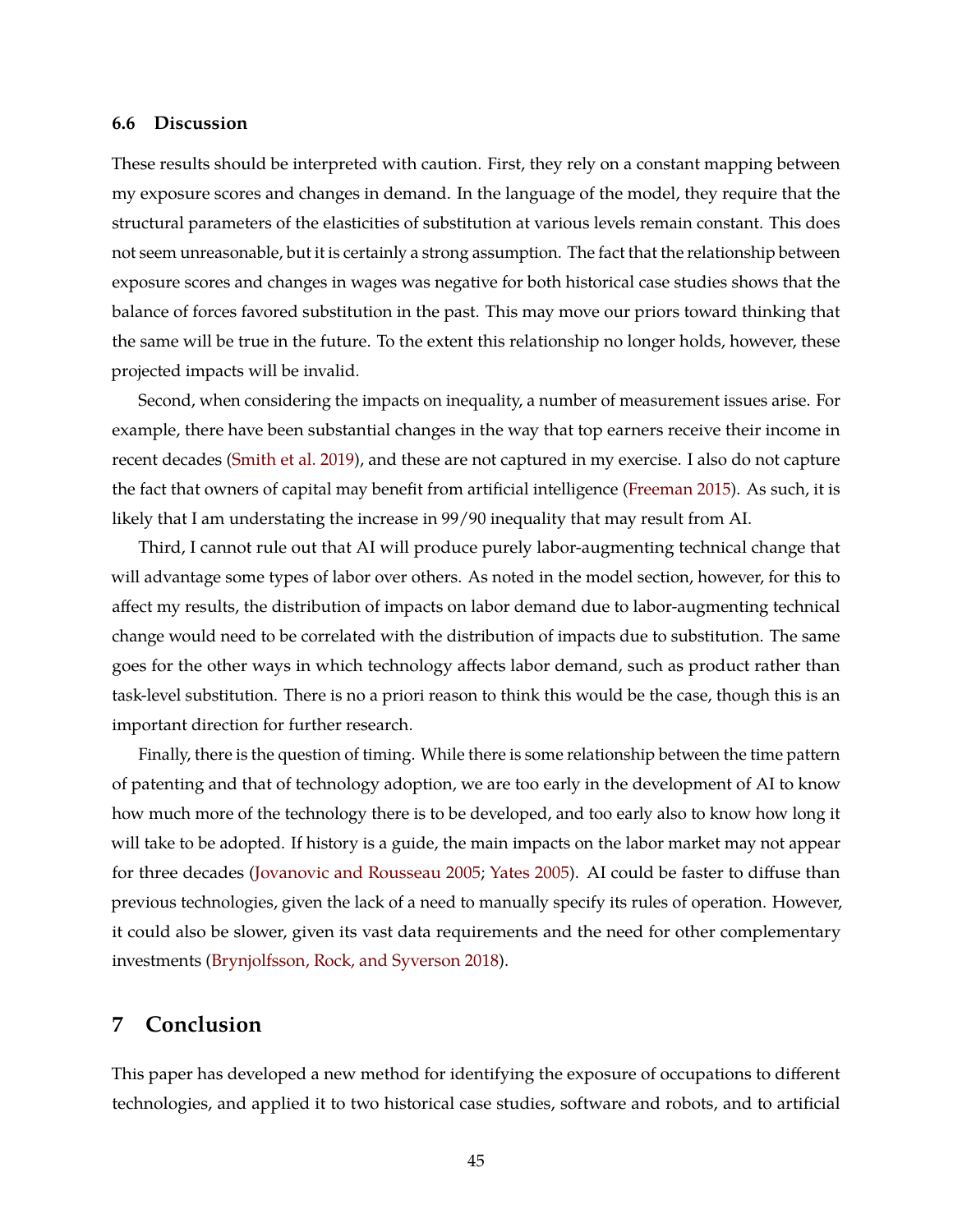intelligence. The results leave little room for doubt that artificial intelligence is likely to affect very different kinds of occupations, and so different kinds of workers, than software and robots. Whereas low-skill occupations are most exposed to robots, and middle-skill occupations are most exposed to software, it is high-skill occupations that are most exposed to artificial intelligence. Moreover, artificial intelligence is much more likely to affect highly-educated and older workers than these previous technologies.

Substantial uncertainty about the impacts of artificial intelligence remains. While the method developed in this paper captures the tasks for which AI substitutes, it is possible that AI will also complement some kinds of tasks, with different effects on labor demand. Moreover, the impacts on workers depend not just on labor demand, the focus of this paper, but also on labor supply. In particular, future patterns of human capital investment and occupational mobility will have important effects on equilibrium employment and wages. Artificial intelligence may also affect the labor market through more indirect channels. For example, it may lead to the creation of new products, which could affect labor demand, and to more efficient delivery of education, which could affect labor supply. For all these reasons, the results presented in this paper should be seen only as a first step towards estimating the labor market impacts of artificial intelligence.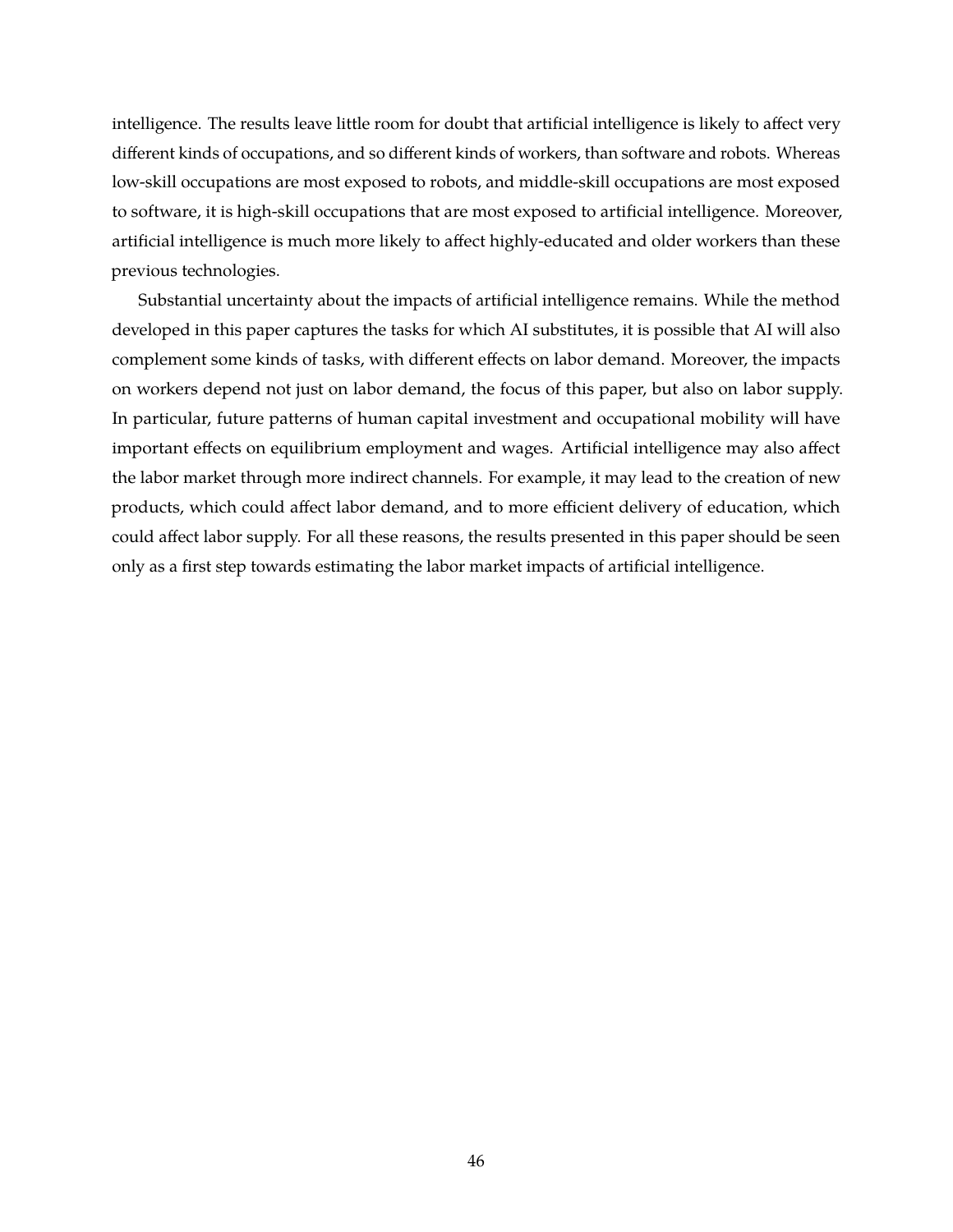## **References**

- <span id="page-48-2"></span>**Acemoglu, Daron and David H Autor.** 2011. "Skills, Tasks and Technologies: Implications for Employment and Earnings." In *Handbook of Labor Economics*. Vol. 4, Part B, , ed. David Card and Orley Ashenfelter, 1043–1171. Elsevier.
- <span id="page-48-5"></span>**Acemoglu, Daron and Pascual Restrepo.** 2017. "Robots and Jobs: Evidence from US Labor Markets." NBER Working Paper Series w23285.
- <span id="page-48-0"></span>**Acemoglu, Daron and Pascual Restrepo.** 2018. "The Race between Man and Machine: Implications of Technology for Growth, Factor Shares, and Employment." *American Economic Review*, 108(6): 1488–1542.
- <span id="page-48-11"></span>**Agrawal, Ajay, John McHale, and Alexander Oettl.** 2019. "Artificial Intelligence, Scientific Discovery, and Commercial Innovation." Working Paper.
- <span id="page-48-4"></span>**Akerman, Anders, Ingvil Gaarder, and Magne Mogstad.** 2015. "The Skill Complementarity of Broadband Internet." *The Quarterly Journal of Economics*, 130(4): 1781–1824.
- <span id="page-48-9"></span>**Amodei, Dario, Chris Olah, Jacob Steinhardt, Paul Christiano, John Schulman, and Dan Mane.´** 2016. "Concrete Problems in AI Safety." *arXiv cs.AI*.
- <span id="page-48-7"></span>**Arntz, Melanie, Terry Gregory, and Ulrich Zierahn.** 2017. "Revisiting the risk of automation." *Economics Letters*, 159: 157–160.
- <span id="page-48-3"></span>**Autor, David H and David Dorn.** 2013. "The Growth of Low-Skill Service Jobs and the Polarization of the US Labor Market." *The American Economic Review*, 103(5): 1553–1597.
- <span id="page-48-10"></span>**Autor, David H, Frank S Levy, and Richard J Murnane.** 2002. "Upstairs, Downstairs: Computers And Skills On Two Floors Of A Large Bank." *Industrial and Labor Relations Review*, 55(3): 432–447.
- <span id="page-48-1"></span>**Autor, David H, Frank S Levy, and Richard J Murnane.** 2003. "The Skill Content of Recent Technological Change: An Empirical Exploration." *The Quarterly Journal of Economics*, 118(4): 1279–1333.
- <span id="page-48-8"></span>**Bessen, James.** 2015. *Learning by Doing: The Real Connection Between Innovation, Wages, and Wealth.* Yale University Press.
- <span id="page-48-6"></span>**Bessen, James E, Maarten Goos, Anna Salomons, and Wiljan Van den Berge.** 2019. "Automatic Reaction-What Happens to Workers at Firms that Automate?" *Boston Univ. School of Law, Law and Economics Research Paper*.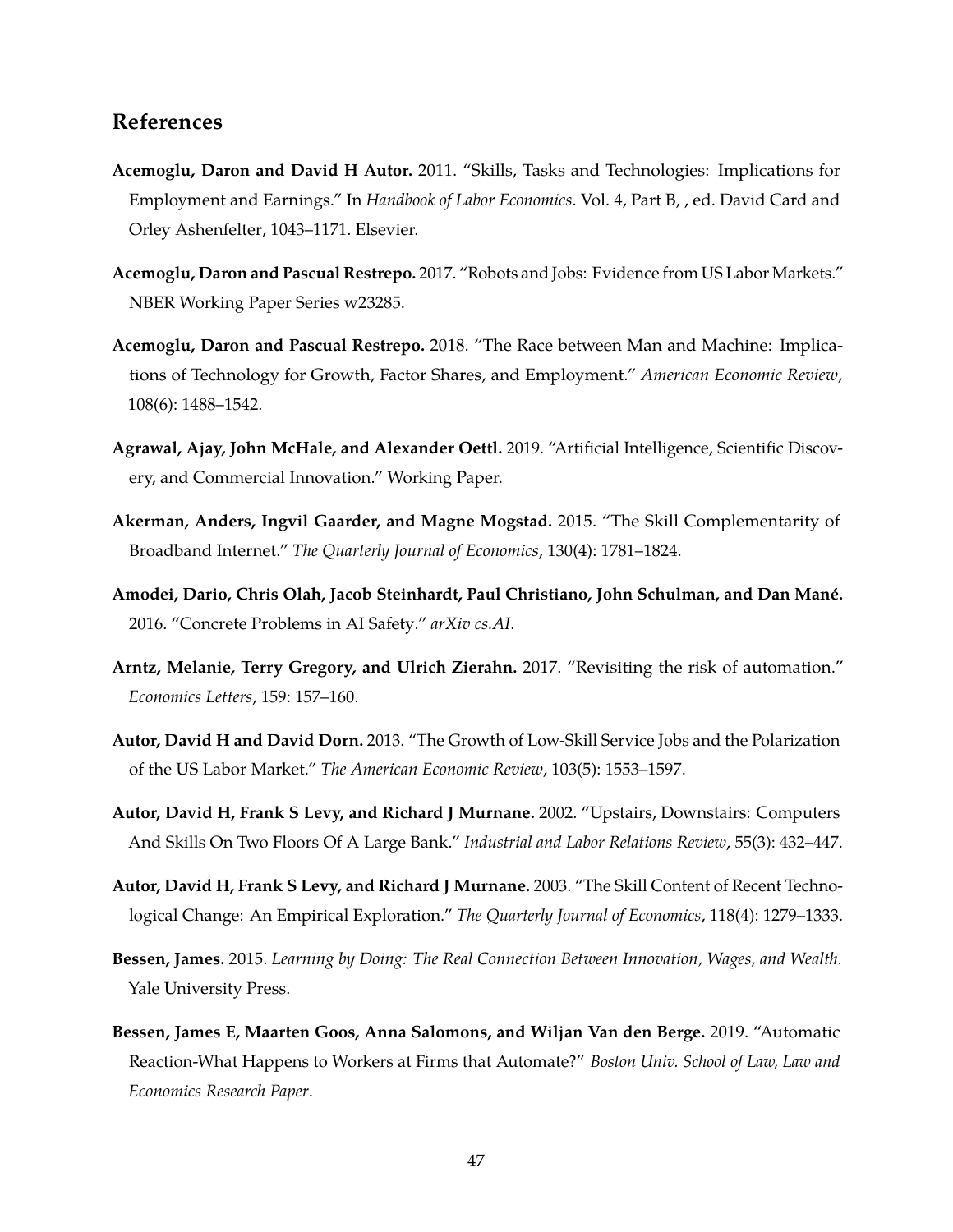- <span id="page-49-3"></span>**Brynjolfsson, Erik and Tom Mitchell.** 2017. "What Can Machine Learning Do? Workforce Implications." *Science*, 358(6370): 1530–1534.
- <span id="page-49-12"></span>**Brynjolfsson, Erik, Daniel Rock, and Chad Syverson.** 2018. "The Productivity J-curve: How Intangibles Complement General Purpose Technologies." NBER Working Paper Series w25148.
- <span id="page-49-1"></span>**Brynjolfsson, Erik, Tom Mitchell, and Daniel Rock.** 2018. "What Can Machines Learn, and What Does It Mean for Occupations and the Economy?" Vol. 108, 43–47.
- <span id="page-49-4"></span>**Chin, Aimee, Chinhui Juhn, and Peter Thompson.** 2006. "Technical Change and the Demand for Skills during the Second Industrial Revolution: Evidence from the Merchant Marine, 1891–1912." *The Review of Economics and Statistics*, 88(3): 572–578.
- <span id="page-49-9"></span>**Christiano, Paul, Jan Leike, Tom B Brown, Miljan Martic, Shane Legg, and Dario Amodei.** 2017. "Deep Reinforcement Learning from Human Preferences." *arXiv stat.ML*.
- <span id="page-49-10"></span>**David, Paul A.** 1990. "The Dynamo and the Computer: An Historical Perspective on the Modern Productivity Paradox." *The American Economic Review*, 80(2): 355–361.
- <span id="page-49-7"></span>**Davis, Steven J, John Haltiwanger, and Scott Schuh.** 1996. "Job creation and job destruction."
- <span id="page-49-11"></span>**De Fauw, Jeffrey, Joseph R Ledsam, Bernardino Romera-Paredes, Stanislav Nikolov, Nenad Tomasev, Sam Blackwell, Harry Askham, Xavier Glorot, Brendan OâĂŹDonoghue, Daniel Visentin, et al.** 2018. "Clinically Applicable Deep Learning for Diagnosis and Referral in Retinal Disease." *Nature medicine*, 24(9): 1342.
- <span id="page-49-6"></span>**Deming, David J.** 2017. "The Growing Importance of Social Skills in the Labor Market." *The Quarterly Journal of Economics*, 132(4): 1593–1640.
- <span id="page-49-8"></span>**Dixon, Jay, Bryan Hong, and Lynn Wu.** 2019. "The Employment Consequences of Robots: Firm-Level Evidence." *Available at SSRN 3422581*.
- <span id="page-49-5"></span>**Dorn, David.** 2009. "Essays on Inequality, Spatial Interaction, and the Demand for Skills." PhD diss. Verlag nicht ermittelbar.
- <span id="page-49-0"></span>**Edin, Per-Anders, Tiernan Evans, Georg Graetz, Sofia Hernnas, Guy Michaels, et al. ¨** 2019. "Individual Consequences of Occupational Decline." Centre for Economic Performance, LSE.
- <span id="page-49-2"></span>**Felten, Edward W, Manav Raj, and Robert Seamans.** 2017. "Linking Advances in Artificial Intelligence to Skills, Occupations, and Industries." Working Paper.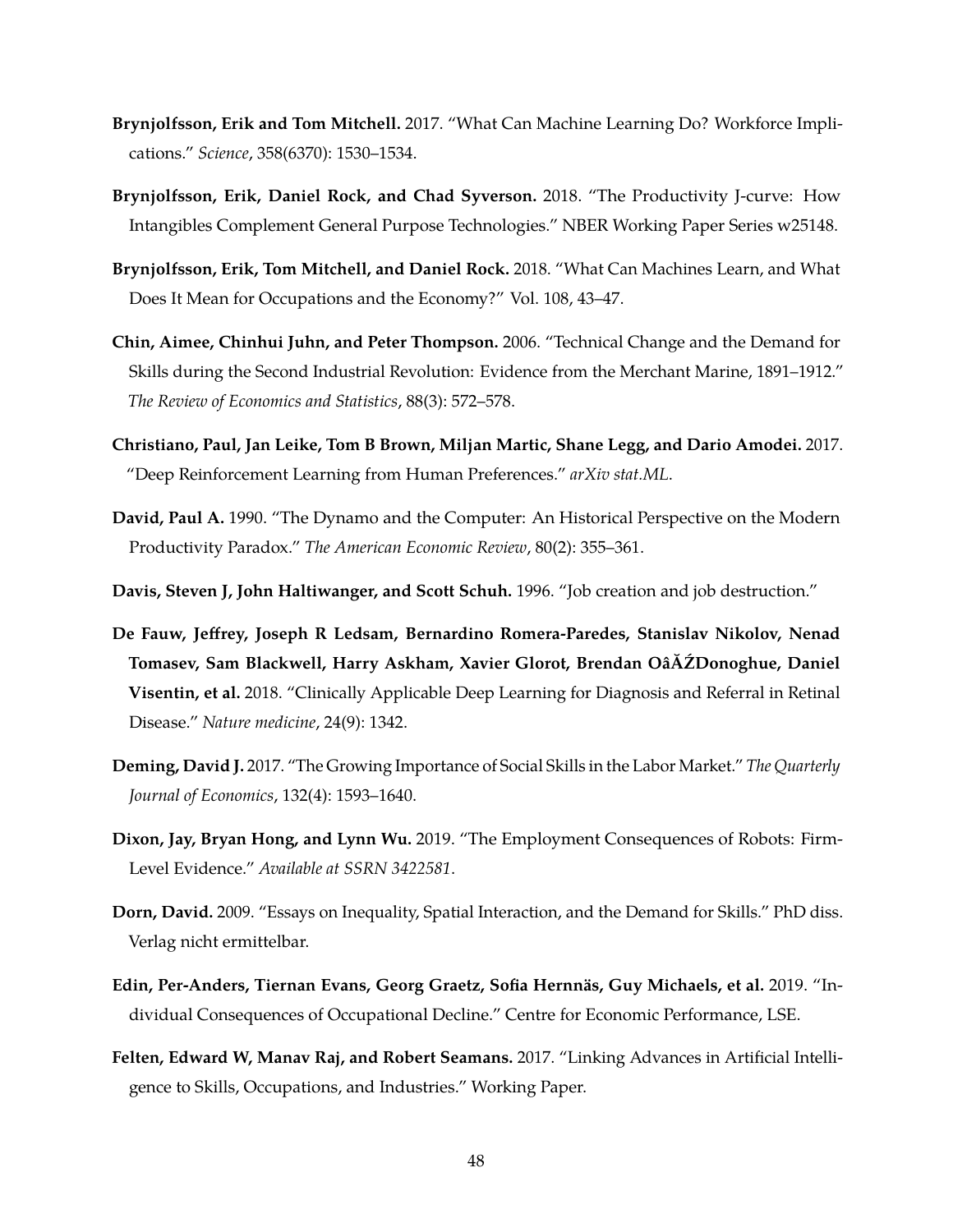- <span id="page-50-4"></span>**Firpo, Sergio, Nicole M Fortin, and Thomas Lemieux.** 2011. "Occupational Tasks and Changes in the Wage Structure." IZA Discussion Paper.
- <span id="page-50-12"></span>**Freeman, Richard B.** 2015. "Who Owns the Robots Rules the World." *IZA World of Labor*.
- <span id="page-50-2"></span>**Frey, Carl Benedikt and Michael A Osborne.** 2017. "The Future of Employment: How Susceptible are Jobs to Computerisation?" *Technological Forecasting and Social Change*, 114: 254–280.
- <span id="page-50-11"></span>**Goh, Garrett B, Nathan O Hodas, and Abhinav Vishnu.** 2017. "Deep learning for Computational Chemistry." *Journal of Computational Chemistry*, 38(16): 1291–1307.
- <span id="page-50-3"></span>**Grace, Katja, John Salvatier, Allan Dafoe, Baobao Zhang, and Owain Evans.** 2017. "When Will AI Exceed Human Performance? Evidence from AI Experts." *arXiv cs.AI*.
- <span id="page-50-0"></span>**Graetz, Georg and Guy Michaels.** 2018. "Robots at Work." *Review of Economics and Statistics*, 100(5): 753–768.
- <span id="page-50-7"></span>**Honnibal, Matthew and Mark Johnson.** 2015. "An Improved Non-monotonic Transition System for Dependency Parsing." *EMNLP*, 1373–1378.
- <span id="page-50-6"></span>**Howell, David R and Edward N Wolff.** 1991. "Trends in the Growth and Distribution of Skills in the U.S. Workplace, 1960–1985." *Industrial and Labor Relations Review*.
- <span id="page-50-10"></span>**Janowczyk, Andrew and Anant Madabhushi.** 2016. "Deep Learning for Digital Pathology Image Analysis: A Comprehensive Tutorial with Selected Use Cases." *Journal of Pathology Informatics*, 7.
- <span id="page-50-13"></span>**Jovanovic, Boyan and Peter L Rousseau.** 2005. "General Purpose Technologies." In *Handbook of Economic Growth*. Vol. 1, Part B, , ed. Philippe Aghion and Steven N. Durlauf, 1181–1224. Elsevier.
- <span id="page-50-8"></span>**Jurafsky, Dan and James H Martin.** 2014. *Speech and Language Processing.* Vol. 3, Pearson London.
- <span id="page-50-5"></span>**Kleiner, Morris and Ming Xu.** 2017. "Occupational Licensing and Labor Market Fluidity." *Manuscript, University of Minnesota*.
- <span id="page-50-9"></span>**Krizhevsky, Alex, Ilya Sutskever, and Geoffrey E Hinton.** 2012. "ImageNet Classification with Deep Convolutional Neural Networks." *Advances in Neural Information Processing Systems*, 1097– 1105.
- <span id="page-50-1"></span>**Krueger, Alan B.** 1993. "How Computers Have Changed the Wage Structure: Evidence from Microdata, 1984–1989." *The Quarterly Journal of Economics*, 108(1): 33–60.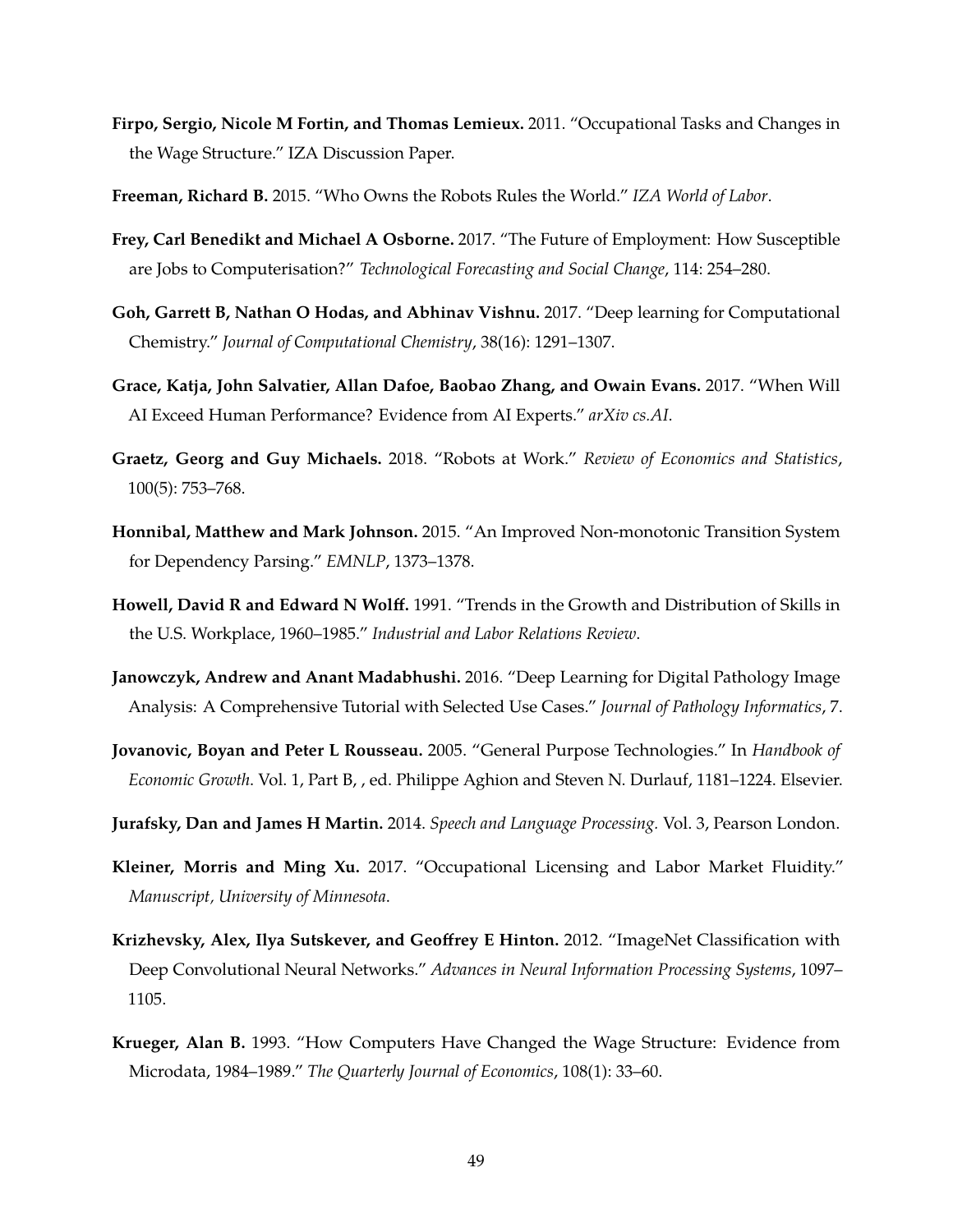- <span id="page-51-9"></span>**Lazic, Nevena, Craig Boutilier, Tyler Lu, Eehern Wong, Binz Roy, MK Ryu, and Greg Imwalle.** 2018. "Data Center Cooling Using Model-Predictive Control." 3814–3823.
- <span id="page-51-1"></span>**Manyika, James, Jacques Bughin, Michael Chui, Mehdi Miremadi, Katy George, Paul Willmott, and Martin Dewhurst.** 2017. "Harnessing Automation for a Future That Works." McKinsey Global Institute.
- <span id="page-51-0"></span>**Michaels, Guy, Ashwini Natraj, and John Van Reenen.** 2013. "Has ICT Polarized Skill Demand? Evidence from Eleven Countries over Twenty-Five Years." *The Review of Economics and Statistics*, 96(1): 60–77.
- <span id="page-51-4"></span>**Miller, George A.** 1995. "WordNet: A Lexical Database for English." *Communications of the ACM*, 38(11): 39–41.
- <span id="page-51-5"></span>**Mnih, Volodymyr, Koray Kavukcuoglu, David Silver, Andrei A Rusu, Joel Veness, Marc G Bellemare, Alex Graves, Martin Riedmiller, Andreas K Fidjeland, Georg Ostrovski, Stig Petersen, Charles Beattie, Amir Sadik, Ioannis Antonoglou, Helen King, Dharshan Kumaran, Daan Wierstra, Shane Legg, and Demis Hassabis.** 2015. "Human-Level Control through Deep Reinforcement Learning." *Nature*, 518(7540): 529–533.
- <span id="page-51-10"></span>**Remus, Dana and Frank S Levy.** 2017. "Can Robots Be Lawyers: Computers, Lawyers, and the Practice of Law." *The Georgetown Journal of Legal Ethics*, 30: 501–558.
- <span id="page-51-7"></span>**Rezende, Danilo Jimenez, Shakir Mohamed, and Daan Wierstra.** 2014. "Stochastic Backpropagation and Approximate Inference in Deep Generative Models." *arXiv preprint arXiv:1401. 4082*.
- <span id="page-51-3"></span>**Ruggles, Steven, Sarah Flood, Ronald Goeken, Josiah Grover, Erin Meyer, Jose Pacas, and Matthew Sobek.** 2019. "IPUMS USA: Version 9.0 [dataset], 2019."
- <span id="page-51-6"></span>**Rusu, Andrei A, Matej Vecerik, Thomas Rothorl, Nicolas Heess, Razvan Pascanu, and Raia Had- ¨ sell.** 2016. "Sim-to-Real Robot Learning from Pixels with Progressive Nets." *arXiv cs.RO*.
- <span id="page-51-11"></span>**Smith, Matthew, Danny Yagan, Owen M Zidar, and Eric Zwick.** 2019. "Capitalists in the Twentyfirst Century." NBER Working Paper Series 25442.
- <span id="page-51-8"></span>**Sutton, Richard Stuart.** 1984. "Temporal Credit Assignment in Reinforcement Learning." PhD diss. University of Massachusetts Amherst.
- <span id="page-51-2"></span>**U.S Employment Service.** 1939. *Dictionary of Occupational Titles.* U.S. Government Printing Office.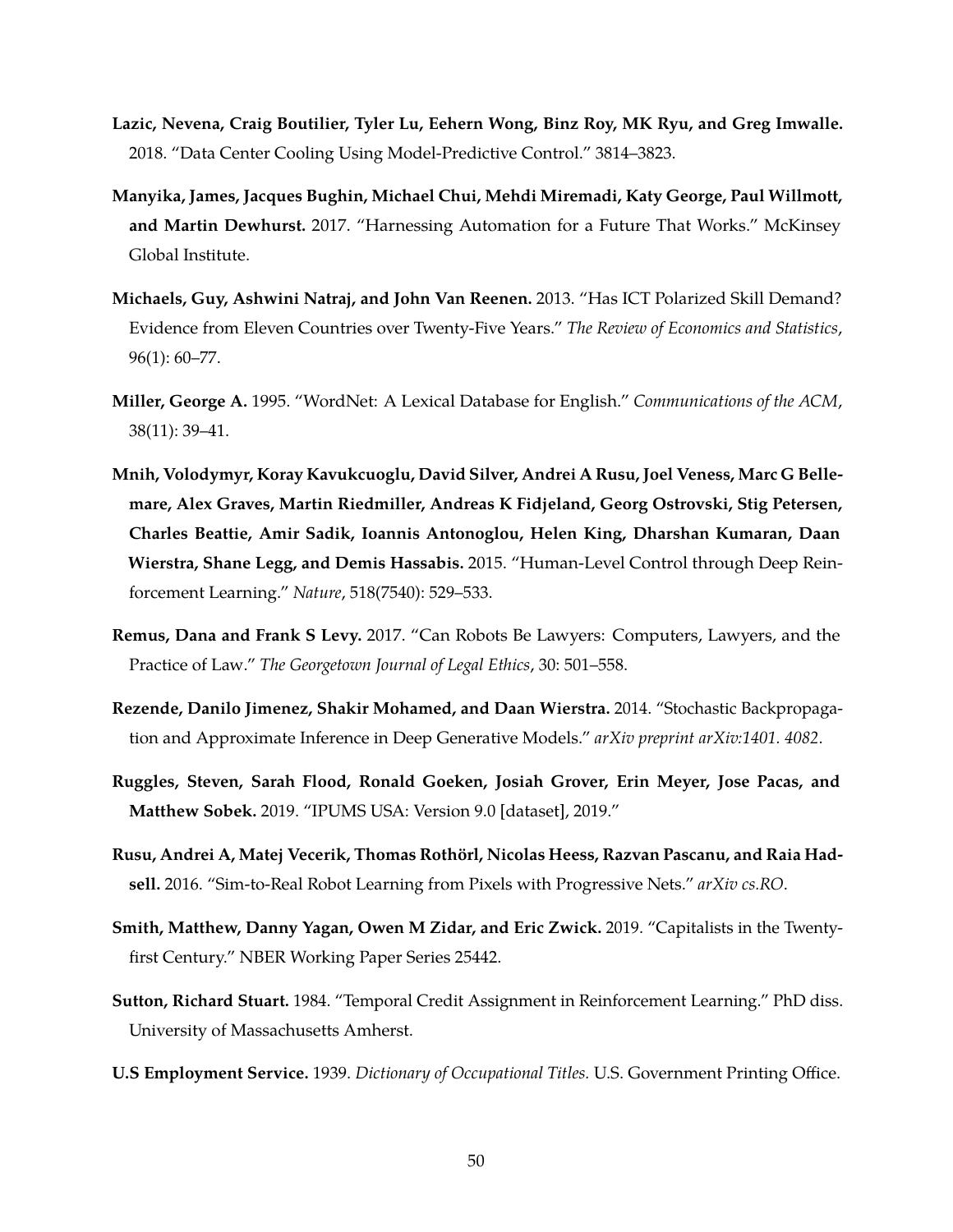- <span id="page-52-0"></span>**Webb, Michael and Daniel Chandler.** 2018. "How Does Automation Destroy Jobs? The 'Mother Machine' in British Manufacturing, 2000-2015." Stanford Mimeo.
- <span id="page-52-1"></span>**Yates, JoAnne.** 2005. *Structuring the Information Age: Life Insurance and Technology in the Twentieth Century.* JHU Press.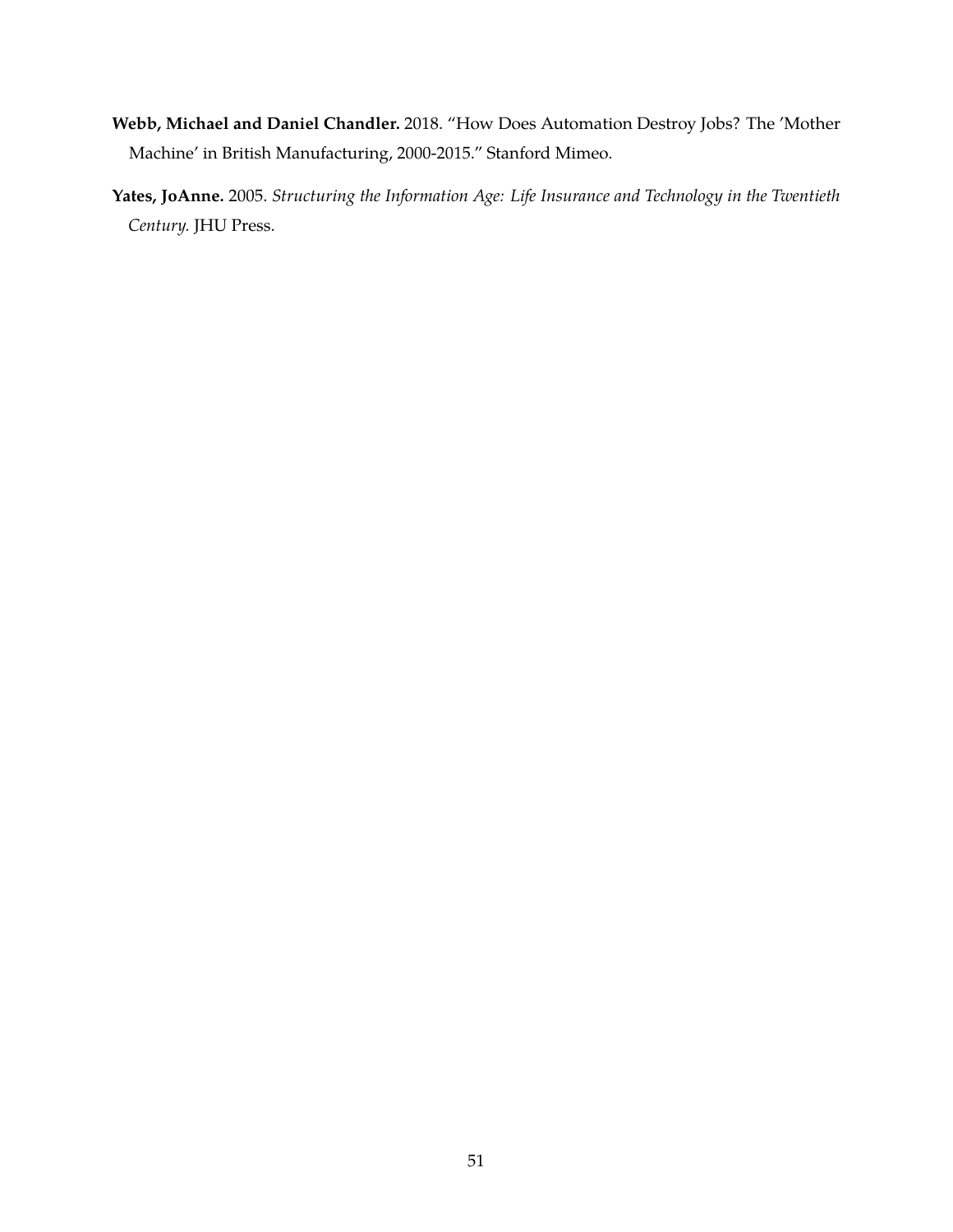## **A How to access this paper's data**

This paper's data are available at the following URL: [http://www.michaelwebb.co.](http://www.michaelwebb.co)

## <span id="page-53-0"></span>**B Data appendix**

**US Census** My primary source of data is population survey data extracted from U.S. census records and the American Community Survey 2010 sample in the Integrated Public Use Microdata Series (IPUMS USA). The sample is restricted to those age 18-65 who worked in the previous year.

I clean the IPUMS data using code modified from the replication files of [Acemoglu and Autor](#page-48-2) [\(2011\)](#page-48-2). The weighting variable throughout is the "labor-supply weight", obtained by multiplying the IPUMS survey person weight (PERWT) by fraction of full-time work for each observation. The total labor-supply weight value of an industry-occupation observation is thus the number of full-time-equivalent (FTE) employees in that industry-occupation cell.

I additionally create a "demographic-controlled" labor-supply weight value in order to account for changes in demographics since 1980. I first identify demographic cells by sex, race (black, white, other), education category (did not complete high school, completed high school, some college, fouryear college degree), and age category (using 5-year buckets). The demographic-controlled weight for 2010 is then calculated by fixing the relative weight of each cell at 1980 levels, i.e., multiplying each observation by the ratio of that cell's total 1980 weight to the cell's total 2010 weight.

To construct the wage variables, I calculate real (2016 dollars) weekly wages in 1980 and 2010 for full-time-full-year (FTFY, more than 35 hrs/week and 40 wks/year) workers, 98% winsorized on full earnings sample by year. I collapse the census data into industry-occupation-year observations using the ind1990 and occ1990dd classifications.

The education control variable I use in my regressions is the labor-supply-weighted tercile of average years of education for industry-occupation cells in 1980.

**Offshorability and RTI measures** Offshorability is an occupation-level measure of the potential for an occupation to be offshored. Note that this does not measure the extent to which offshoring has actually occurred. The measure is an aggregation of several variables from the O\*NET database. It "captures the degree to which an occupation requires either direct interpersonal interaction or proximity to a specific work location" [\(Autor and Dorn](#page-48-3) [2013\)](#page-48-3).

The RTI (Routine Task Intensity) index, developed by [Autor and Dorn](#page-48-3) [\(2013\)](#page-48-3), is a measure of the routineness of an occupation. It is designed to capture potential for automation. To build the RTI score, occupations are given routine, abstract, and manual task content scores according to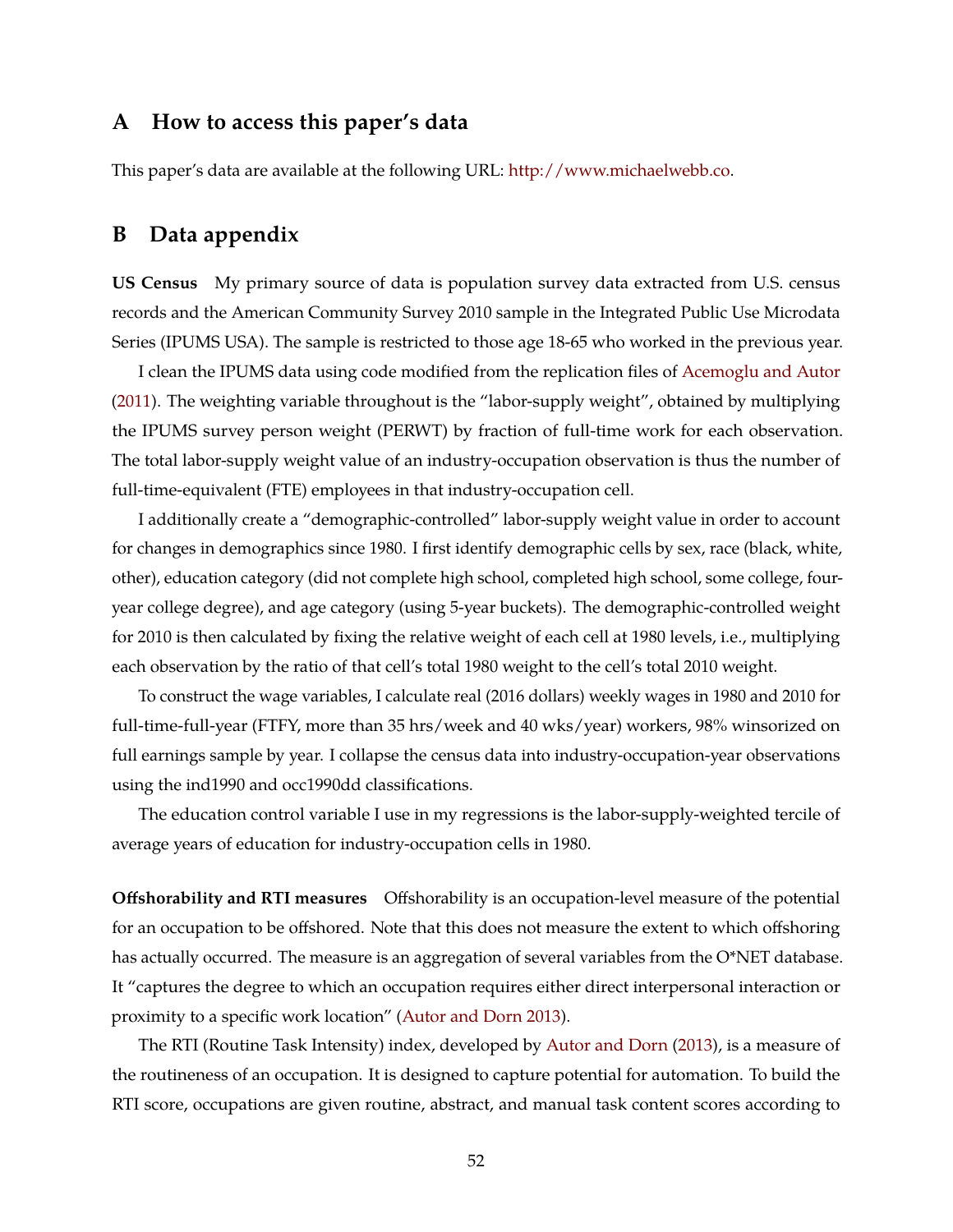their job task requirements from the the US Department of Labor's 1977 Dictionary of Occupational Titles. The RTI index is then the log difference of routine task content with abstract and manual task content.

**Occupational licensing data** Occupations are licensed at the state level, so an occupation licensed in one state may not be licensed in other states. Additionally, the licensing requirements for many occupations have changed in the period 1980-2010, which is the period of interest for my software and robot case studies. I thus use [Kleiner and Xu](#page-50-5) [\(2017\)](#page-50-5)'s list of 45 "universally licensed" occupations: occupations licensed in every state from the 1980s to 2016. I then match this list to 47 occupations in the occ1990dd classification. Five of these occ1990dd occupations are aggregations of universally licensed occupations and non-universally licensed occupations, and are given a licensing score of 0.5. The remaining 42 universally licensed occ1990dd occupations are given a licensing score of 1; all other occupations are given a licensing score of 0.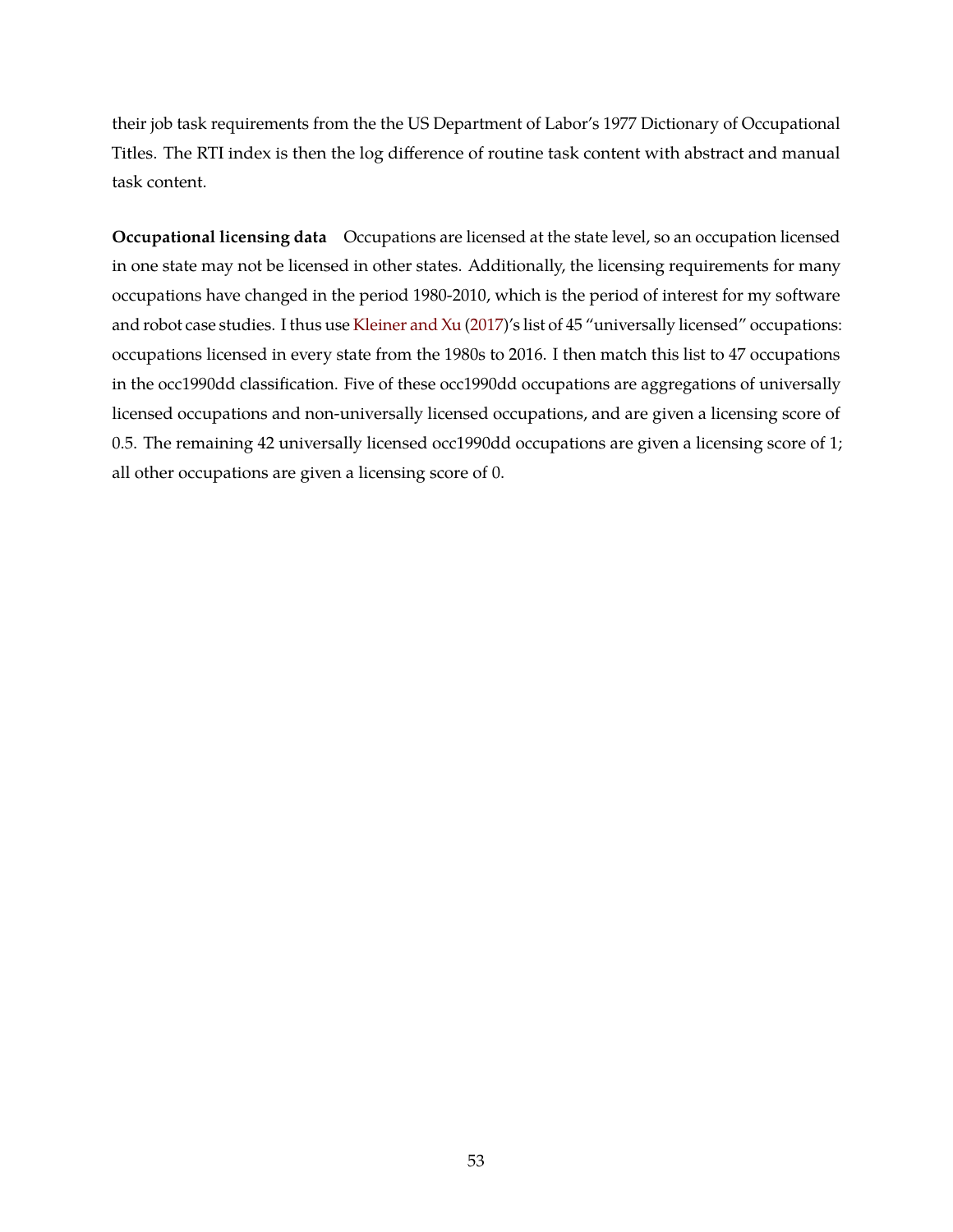# <span id="page-55-0"></span>**C Supplementary exposure score figures**

| <b>Text</b>                                                                                                                                                         | <b>Extracted pairs</b>           |
|---------------------------------------------------------------------------------------------------------------------------------------------------------------------|----------------------------------|
| Adaptive system and method for predicting response times in a<br>service environment                                                                                | (predict, time)                  |
| Method of and apparatus for determining optimum delivery<br>route for articles                                                                                      | (determine, route)               |
| Methods and apparatus for reinforcement learning                                                                                                                    |                                  |
| Device for forecasting total power demand                                                                                                                           | (forecast, demand)               |
| Method and device for classifying images on basis of<br>convolutional neural network                                                                                | (classify, image)                |
| A method for diagnosing food allergy                                                                                                                                | (diagnose, allergy)              |
| Neural network language model training method and device and<br>voice recognition method                                                                            |                                  |
| Automatic butterfly species identification system and method,<br>and portable terminal having automatic butterfly species<br>identification function using the same | (have, function),<br>(use, same) |

Table A1: **Extracting capabilities from patent titles.**

*Notes:* Table displays a set of titles of artificial intelligence patents and corresponding verb-object pairs extracted automatically using a dependency parsing algorithm, as described in the main text. Stop words such as "use" and "have", which do not express applications, are dropped from subsequent analysis.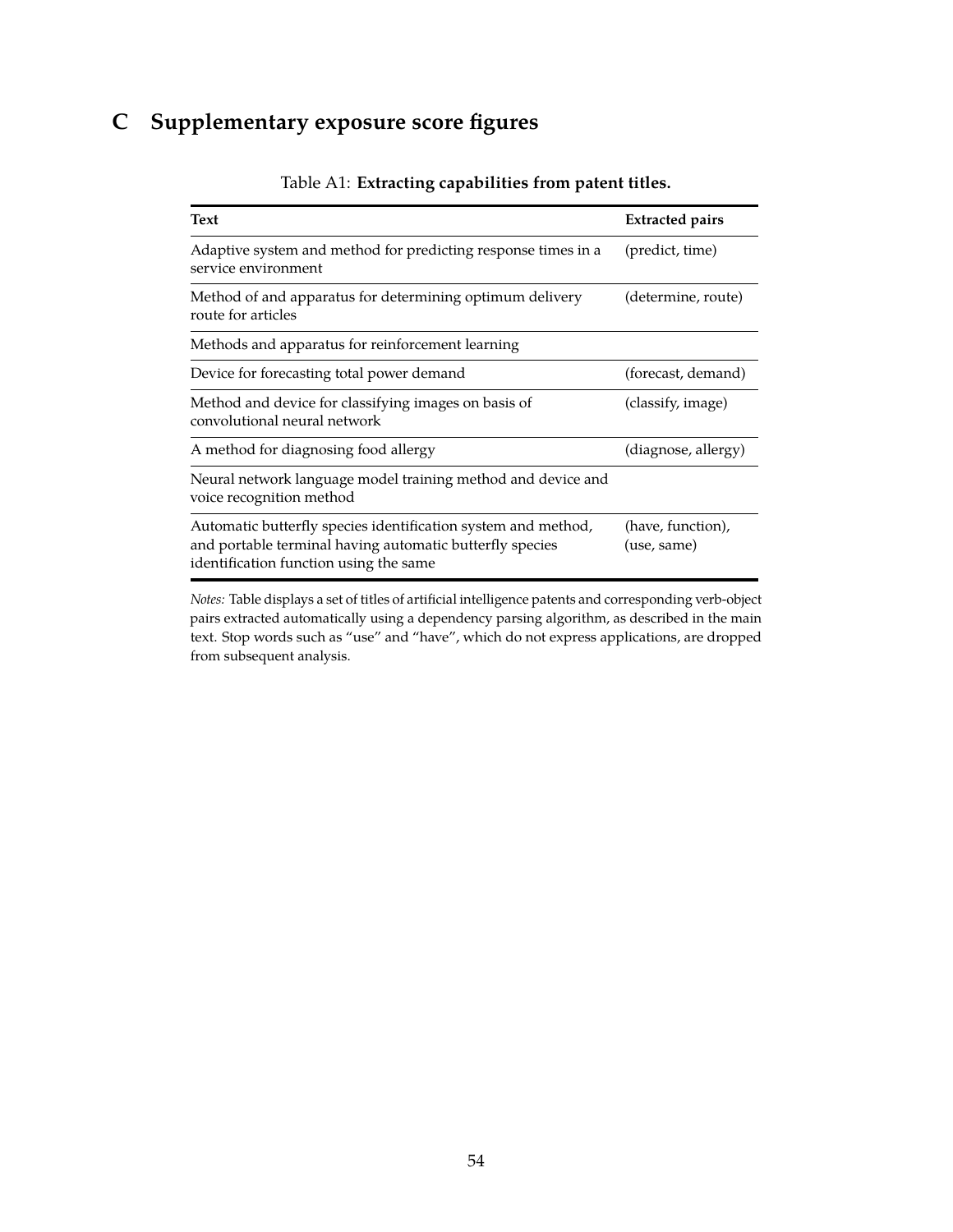<span id="page-56-0"></span>



*Notes:* Figure displays the distribution across occupations of the number of pairs extracted from an occupation's tasks in the O\*NET database.

<span id="page-56-1"></span>

Figure A2: **Distribution of AI exposure scores across occupations.**

*Notes:* Figure displays the distribution across occupations of artificial intelligence exposure scores.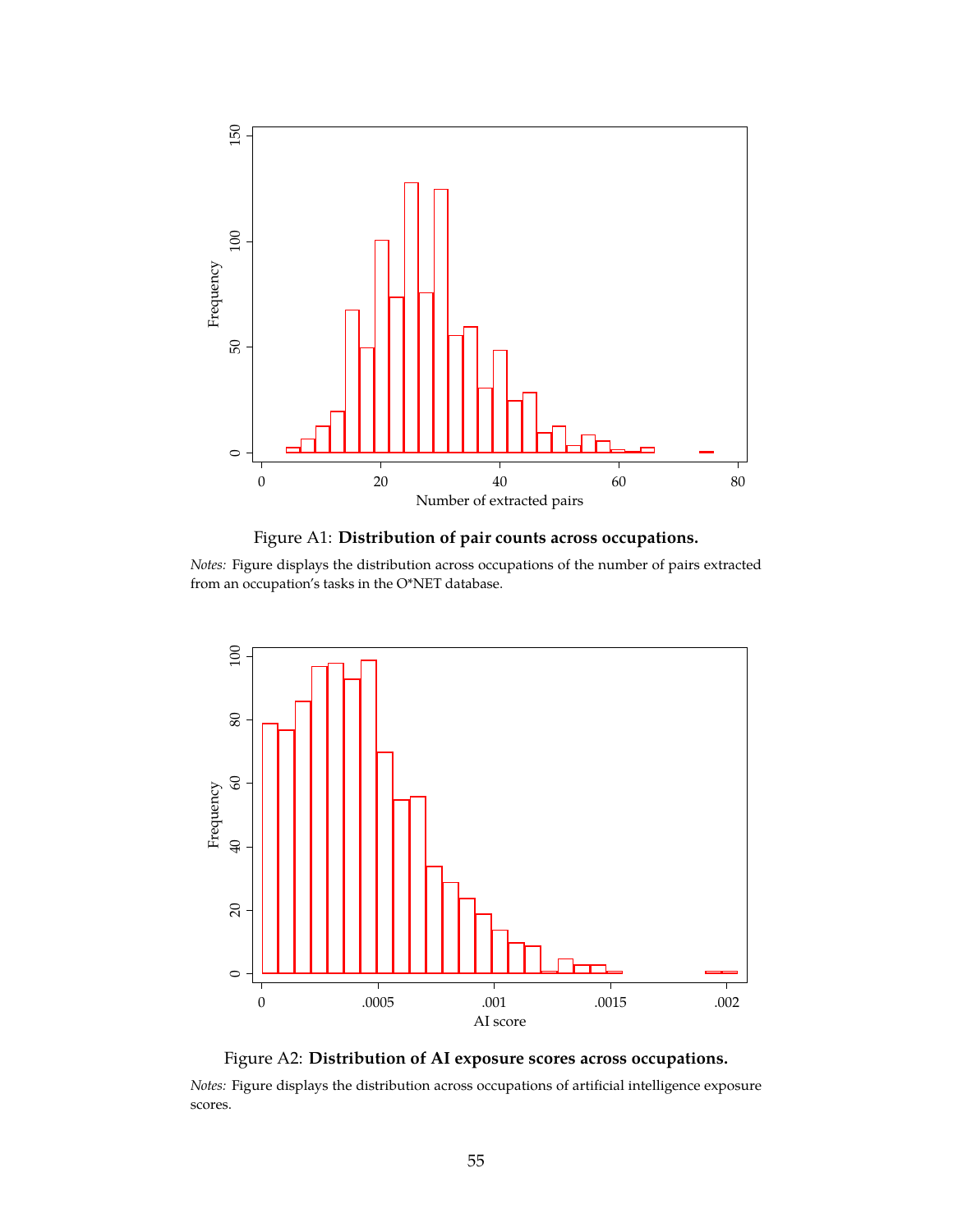<span id="page-57-0"></span>

Figure A3: **Share of task pairs lost by WordNet aggregation level.**

*Notes:* WordNet assigns all nouns to positions in a conceptual hierarchy. For example, the ancestors of "dog" include "carnivore", "mammal", "vertebrate", "animal", and "physical entity". I group together nouns in the same conceptual category, for a given WordNet level. If I aggregated at the level of "dog", I would lose all words that exist only at a more general level, such as "mammal" and "animal". This figure displays the share of verb-noun pairs extracted from O\*NET tasks that would be lost for this reason at each level of aggregation. (Levels with higher numbers are more specific.)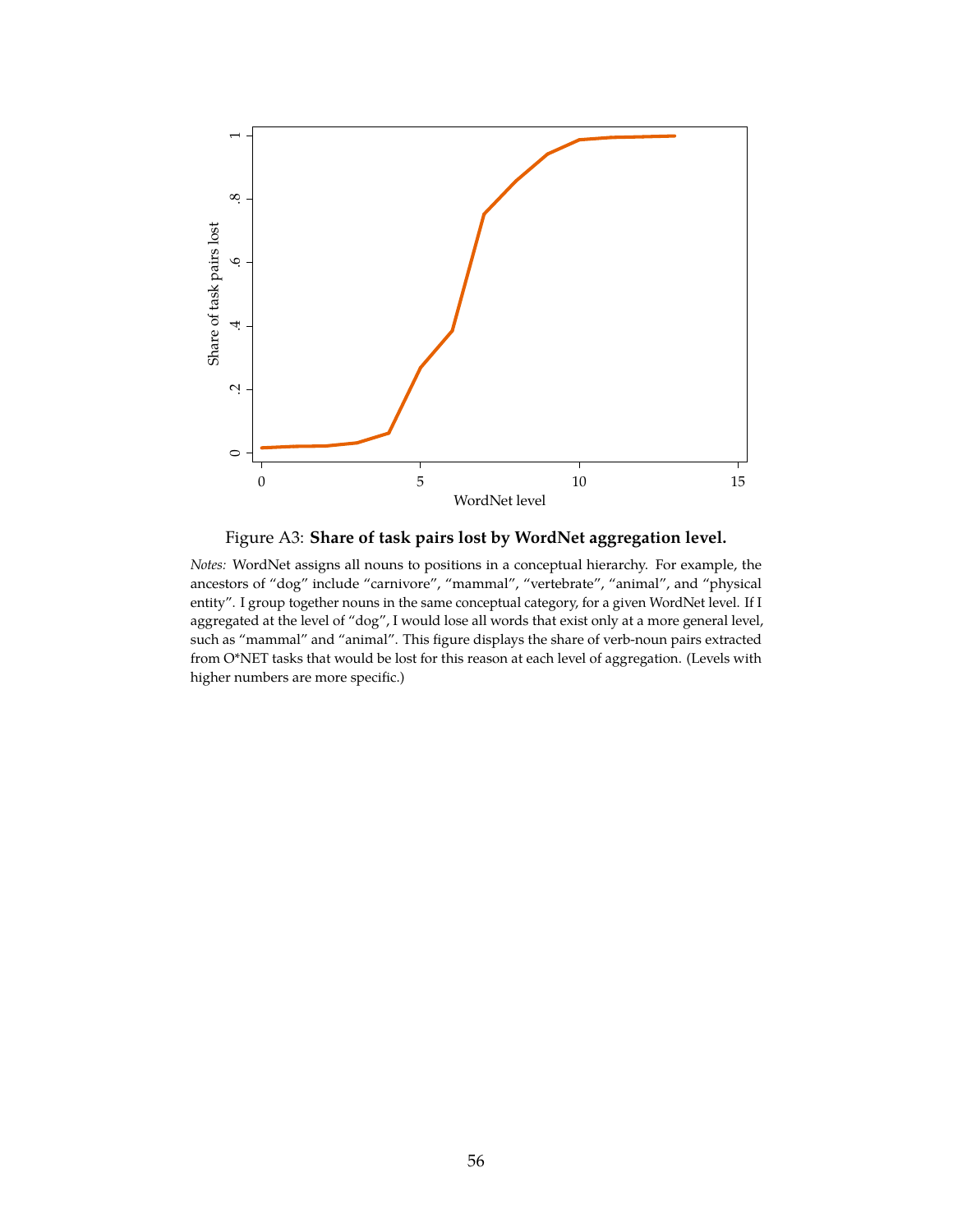## **D Comparison of exposure scores to routineness measures**

To study the relationship between my approach and the influential "routineness" approach, I regress my exposure scores for each technology on the five occupation routineness measures developed in [Autor, Levy, and Murnane](#page-48-1) [\(2003\)](#page-48-1) and [Acemoglu and Autor](#page-48-2) [\(2011\)](#page-48-2). These routineness measures are hand-crafted composites of job characteristic scores provided in O\*NET; for example, the "routine cognitive" measure combines O\*NET scores for how structured an occupation's work is and the importance of "repeating the same tasks". Further details on the construction of these measures are provided in Appendix [D.2.](#page-61-0)

The results are plotted in Figure [A4.](#page-59-0) The coefficient on the non-routine cognitive analytic measure is exceptionally high for artificial intelligence and much lower for software, suggesting that artificial intelligence has a set of non-routine capabilities that fundamentally distinguish it from software. The coefficients on the interpersonal measure are low for all three technologies, suggesting that, for now, interpersonal tasks will be harder to automate than other activities. The high non-routine manual scores reflect the fact that this score captures controlling equipment, which is a capability to some extent of all three technologies.

### <span id="page-58-0"></span>**D.1 Comparison to [Autor, Levy, and Murnane](#page-48-1) [\(2003\)](#page-48-1)**

As a further comparison exercise, I directly assess my software exposure scores against the findings in [Autor, Levy, and Murnane](#page-48-1) [\(2003\)](#page-48-1). I find that my method independently recovers that paper's key qualitative results.

In that paper, the authors argue that software should substitute for routine cognitive and routine manual tasks, and complement non-routine cognitive tasks. To test these theoretical predictions empirically, the authors study how the change in computer use in an industry is related to the change in the mix of jobs in that industry over various time periods. Specifically, in Table III they regress the average routine cognitive score of jobs in an industry, for various time periods, on change in computer use in that industry. They do the same for routine manual scores, non-routine cognitive analytic scores, and non-routine cognitive interpersonal scores. They exclude non-routine manual scores from their analysis.

They find that increased computer use is associated with rises in an industry's use of nonroutine cognitive analytic occupations, larger rises in use of non-routine cognitive interactive occupations, falls in use of routine cognitive occupations, and even larger falls in use of routine manual occupations.

Figure [A5](#page-60-0) shows the results of four regressions based on the measure of exposure to software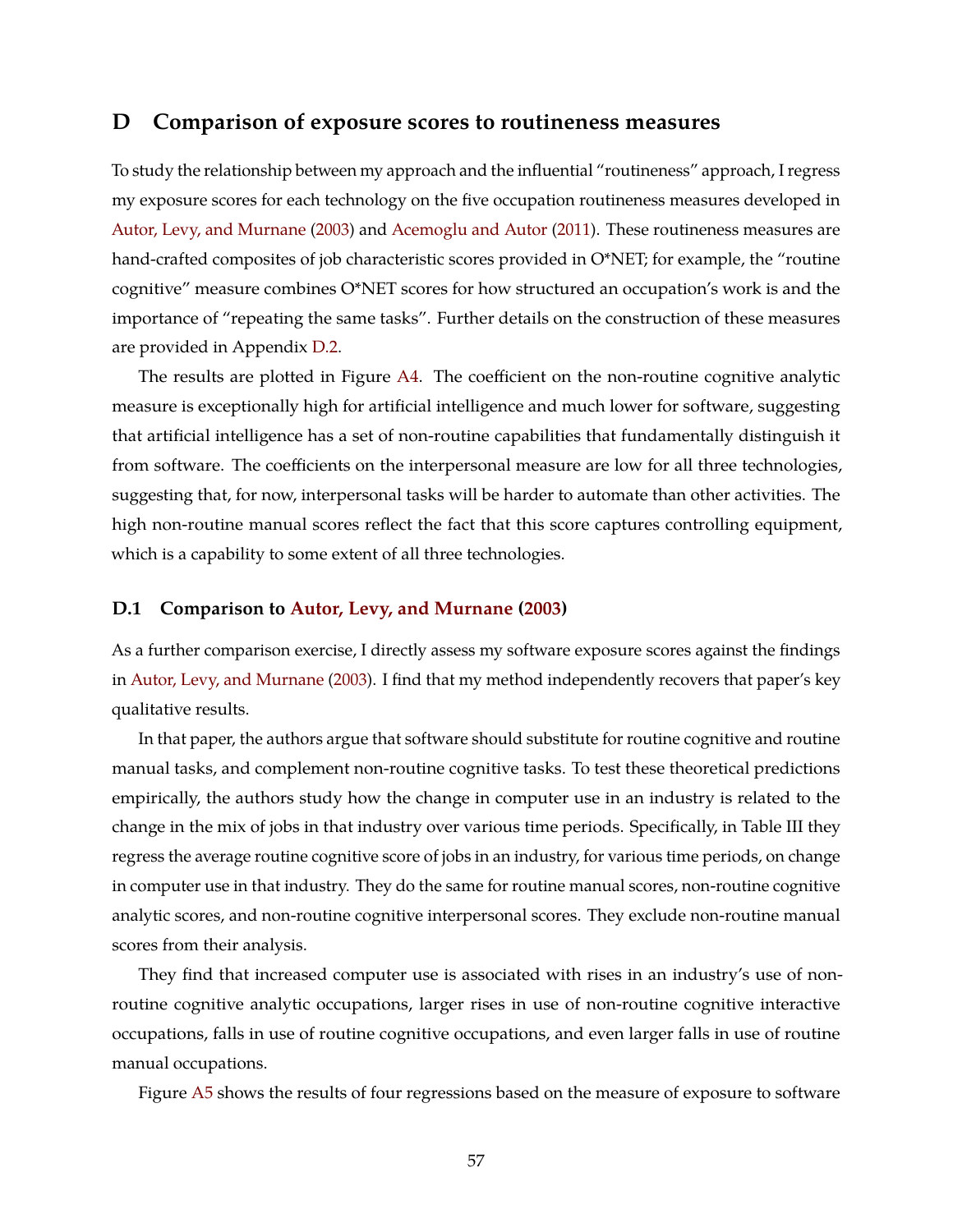<span id="page-59-0"></span>



*Notes:* Plot shows the coefficient estimates and 95% confidence intervals from each of three regressions, one per technology. The specification is *Exposurei*,*<sup>t</sup>* = *RoutineCogi*+*RoutineMani*+*NonRoutineCogAi*+*NonRoutineCogIi*+*NonRoutineMani*+*i*,*<sup>t</sup>* , where *i* indexes occupation, *t* indexes technology, and *Exposurei*,*<sup>t</sup>* measures the intensity of patenting in technology *t* directed towards the capabilities involved in occupation *i*. Exposure scores and routineness measures are each standardized to have a mean of zero and a cross-occupation standard deviation of one. For the standardizations and regressions, observations are weighted by employment reported in the May 2016 Occupational Employment Statistics. Each regression has  $n = 961$  occupations, and the  $R^2$  statistics are 14.1%, 14.7%, and 38.2% for software, AI, and robots respectively.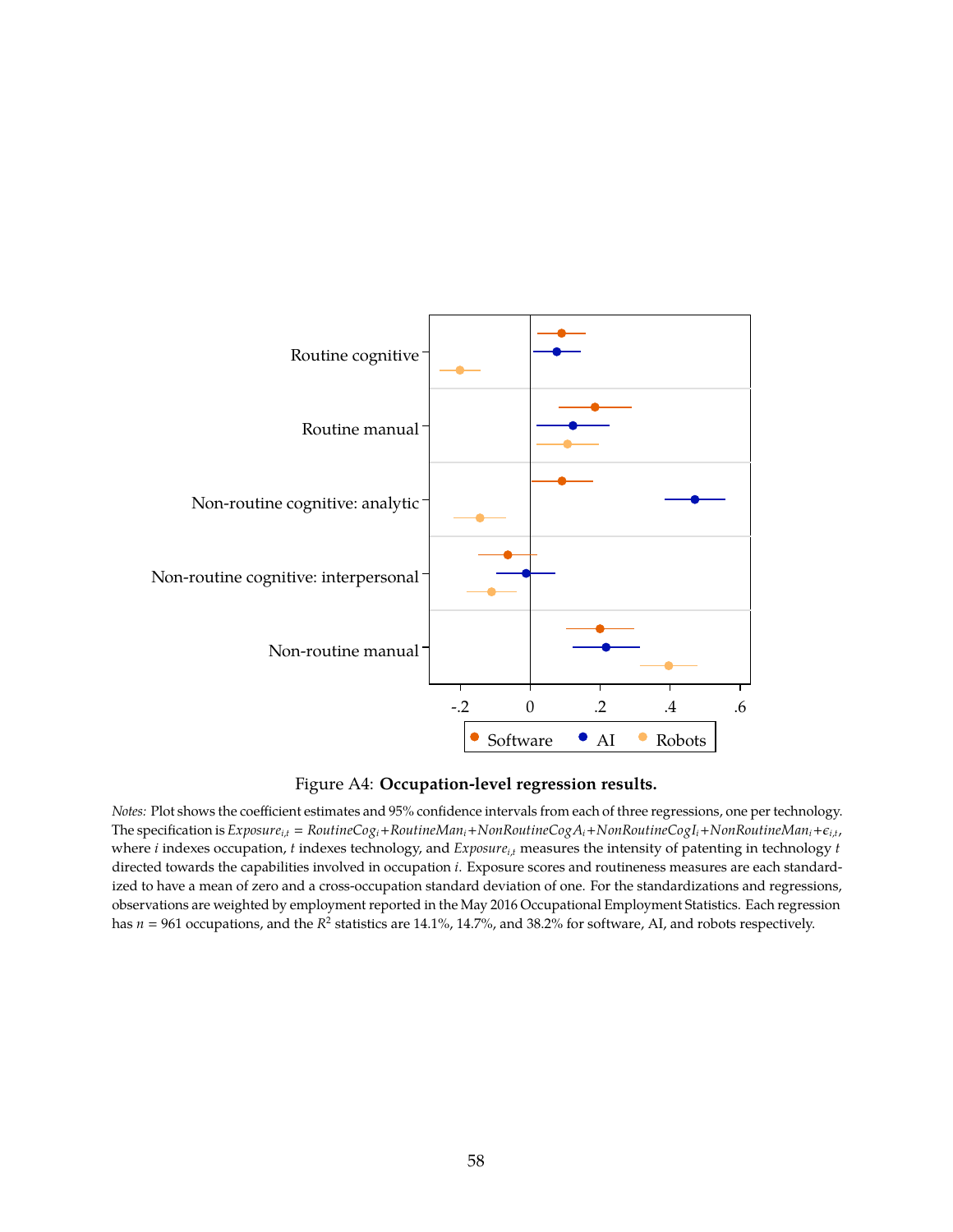<span id="page-60-0"></span>

Figure A5: **Simple linear regression results for software.**

*Notes:* Plot shows the coefficient estimates and 95% confidence intervals from four simple linear regressions. Occupationlevel routineness scores defined in [Acemoglu and Autor](#page-48-2) [\(2011\)](#page-48-2), which are updated versions of those in [Autor, Levy, and](#page-48-1) [Murnane](#page-48-1) [\(2003\)](#page-48-1), are regressed on standardized occupation-level exposure scores calculated from software patent text and O\*NET data. The routineness scores are functions of quantitative occupational characteristic scores provided in O\*NET, as described in Section [D.2.](#page-61-0) The specifications are *RoutineCognitive*<sup>*i*</sup> = *Exposure*<sub>*i*,Software</sub> +  $\epsilon_i$ , *RoutineManual*<sub>*i*</sub> = *Exposure*<sub>i,Software</sub> +  $\epsilon_i$ , and so on, where *i* indexes occupation. Observations are weighted by employment reported in the May 2016 Occupational Employment Statistics. Each regression has 961 observations, and the  $R^2$  statistics are 3.3%, 12.4%, 2.9%, and 3.8% for the routine cognitive, routine manual, non-routine cognitive analytic, and non-routine cognitive interpersonal regressions respectively.

that I develop in this paper. In each case, observations are occupations, and the independent variable is my software exposure score for each occupation. I regress each of the four occupation-level routine/non-routine scores used in [Autor, Levy, and Murnane](#page-48-1) [\(2003\)](#page-48-1) separately on my software exposure score. I find that routine manual scores have the strongest positive association with the software exposure score, followed by routine cognitive scores, while the association between the nonroutine cognitive scores and the software exposure score is negative. In other words, occupations with high routine manual and routine cognitive scores make intensive use of capabilities that feature in software patents, while occupations with high non-routine cognitive scores do not make intensive use of such capabilities. My measure thus independently recovers the key qualitative results of the [Autor, Levy, and Murnane](#page-48-1) [\(2003\)](#page-48-1) framework, i.e., the substitutability of software for routine cognitive and routine manual occupations, using only patent text and job descriptions as input.